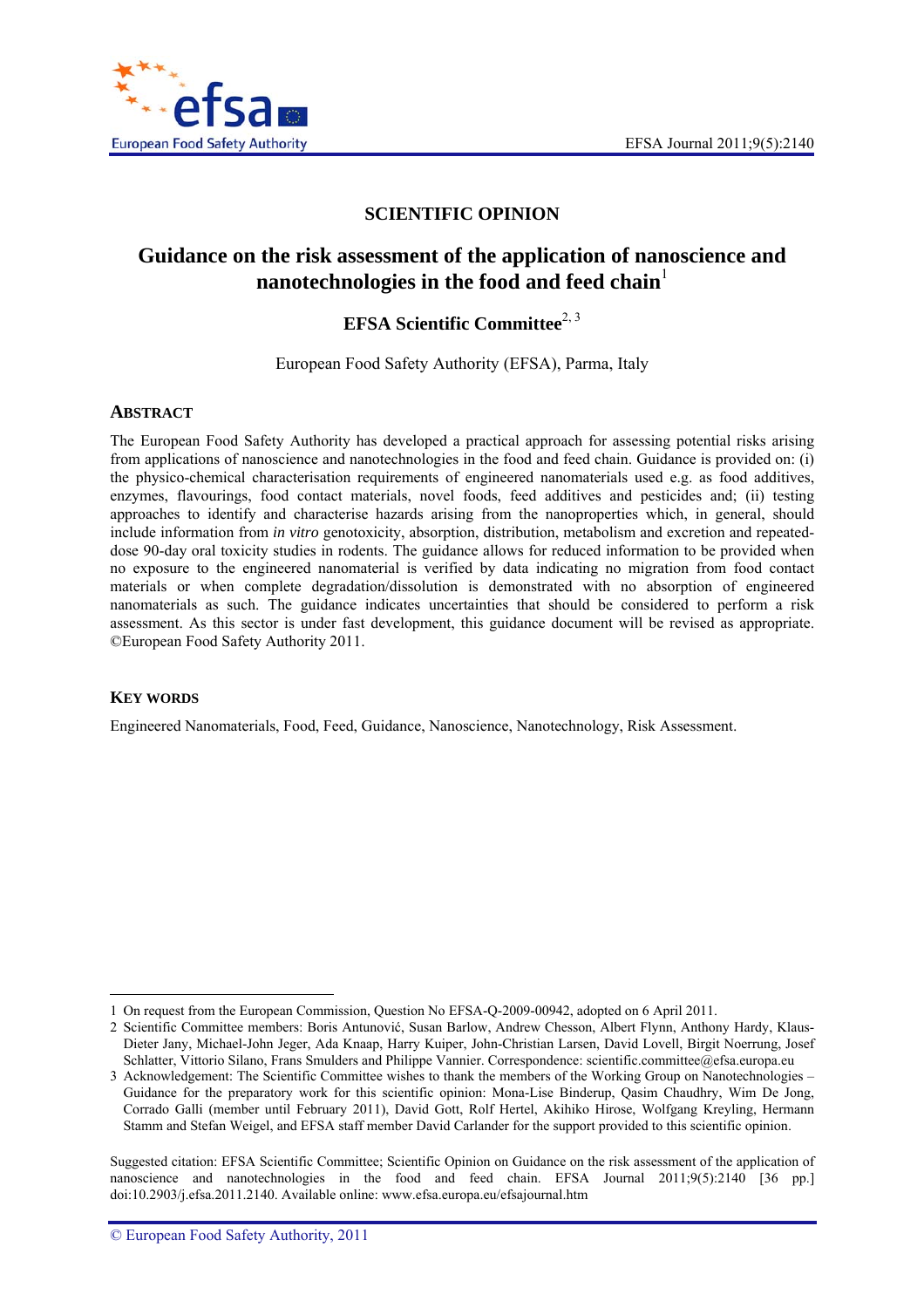

### **SUMMARY**

Following a request from the European Commission the Scientific Committee was asked to prepare a guidance document for the safety assessment of applications involving the application of nanoscience and nanotechnology to food and feed. This scientific opinion offers practical guidance for the risk assessment of applications involving the use of Engineered Nanomaterials (referred to as the ENM Guidance) in the food and feed chain (including food additives, enzymes, flavourings, food contact materials, novel foods, feed additives and pesticides).

The risk assessment paradigm (hazard identification and hazard characterisation followed by exposure assessment and risk characterisation) is appropriate for these applications. Consequently relevant data and information for the various steps should be made available to the risk assessor to carry out a risk assessment.

Adequate characterisation of ENM is essential for establishing its identity and physico-chemical forms in food/feed products and under testing conditions. The physico-chemical parameters may change in various environments and the characterisation of ENM should ideally be determined in five stages, i.e. as manufactured (pristine state), as delivered for use in food/feed products, as present in the food/feed matrix, as used in toxicity testing, and as present in biological fluids and tissues.

The risk of an ENM will be determined by its chemical composition, physico-chemical properties, its interactions with tissues, and potential exposure levels. The physico-chemical characterisation is needed to identify an ENM and decide whether the ENM Guidance is appropriate. If the ENM Guidance is applicable, the results from the testing will give information to assess the hazard which, combined with the exposure assessment, will form the basis for the risk characterisation. The absorption, distribution, metabolism and excretion (ADME) parameters are likely to be influenced by both the chemical composition of the ENM as well as its physico-chemical properties (e.g. size, shape, solubility, surface charge and surface reactivity).

Prior to commencing the detailed risk assessment of the nanomaterial, anticipated exposure scenarios from the proposed uses should be outlined. These exposure scenarios will contribute to decisions on the extent of the hazard characterisation and will provide parameters for the exposure assessment required in risk assessment.

Six cases are presented which outline different toxicity testing approaches. Where convincing evidence is provided indicating that ENM use does not result in presence of the ENM or its degradation/solubilisation products in the food/feed then there is no need for any additional testing. When transformation of the ENM into a non-nanoform in the food/feed matrix is judged to be complete before ingestion, then EFSA guidance for non-nanoforms for the specific intended use should be applied. When it can be demonstrated that an ENM completely dissolves/degrades in the gastro-intestinal tract without absorption of the ENM, the hazard identification and hazard characterisation can rely on data for the non-nanoform substance (if available). When information on a non-nanoform of the same substance is available and where some or all of the ENM persists in the food/feed matrix and in gastrointestinal fluids, a testing approach is recommended which is based on comparing information on ADME, toxicity and genotoxicity of the non-nanoform with ADME , repeated-dose 90-day oral toxicity study and genotoxicity information of the ENM. When information on a non-nanoform is not available and where some or all of the ENM persists in the food/feed matrix and in gastrointestinal fluids, the approach for toxicity tests on the ENM should follow the relevant EFSA guidance for the intended use with the modifications in the present ENM Guidance to take into account the nanoproperties.

Appropriate *in vitro* and *in vivo* studies on the ENM should be undertaken to identify hazards and obtain dose-response data to characterise the hazards. Some test models and standard testing protocols used for non-nanoform substances may not necessarily be appropriate or optimal for the testing of ENM, and ongoing efforts in the research community are currently addressing these issues.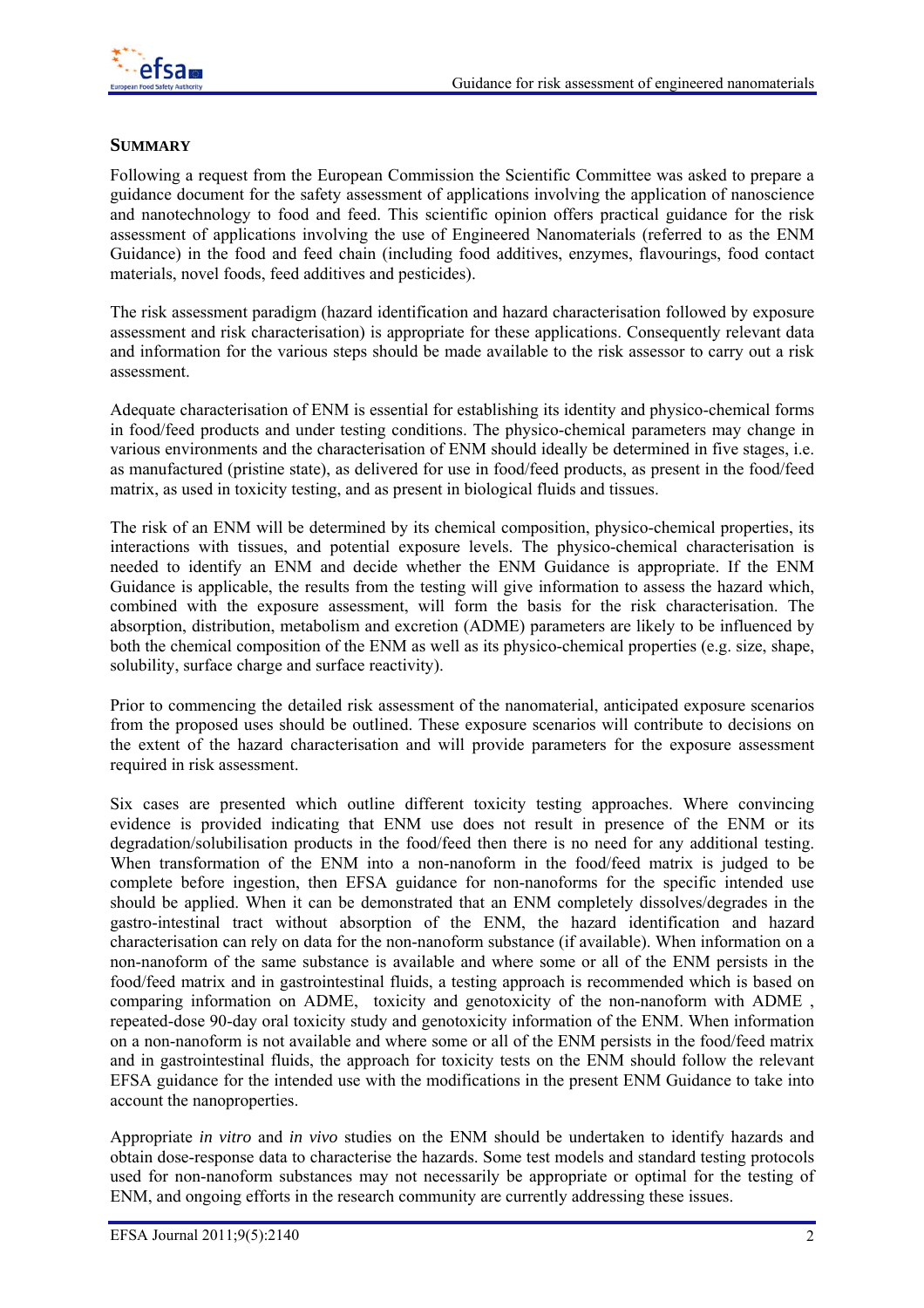The starting point for determining the amount of ENM for the exposure assessment currently has to rely on information on the material added to food/feed or that is in contact with food/feed. The initial characteristics of the added ENM can be used as an assumption in the exposure assessment, but it is preferable to determine the amount of the ENM present in the food/feed matrix. Currently it is not possible to routinely determine ENM *in situ* in the food or feed matrix, which increases the uncertainty in the exposure assessment. In the absence of exposure data, and where it is not possible to determine the nanoform in the food/feed matrix, it should be assumed that all added ENM, is present, ingested and absorbed as the nanoform, although the structure/properties of the ENM remain undetermined and difficult to relate to the structure/properties of the ENM used in the toxicity studies.

There are currently uncertainties related to the identification, characterisation and detection of ENM that are related to the lack of suitable and validated test methods to cover all possible applications, aspects and properties of ENM. Similarly, there are a number of uncertainties related to the applicability of current standard biological and toxicological testing methods to ENM. For these reasons, this ENM Guidance will need to be updated based on experience and acquired knowledge. It is acknowledged that the field is under fast development, and consequently this guidance document will be revised as appropriate.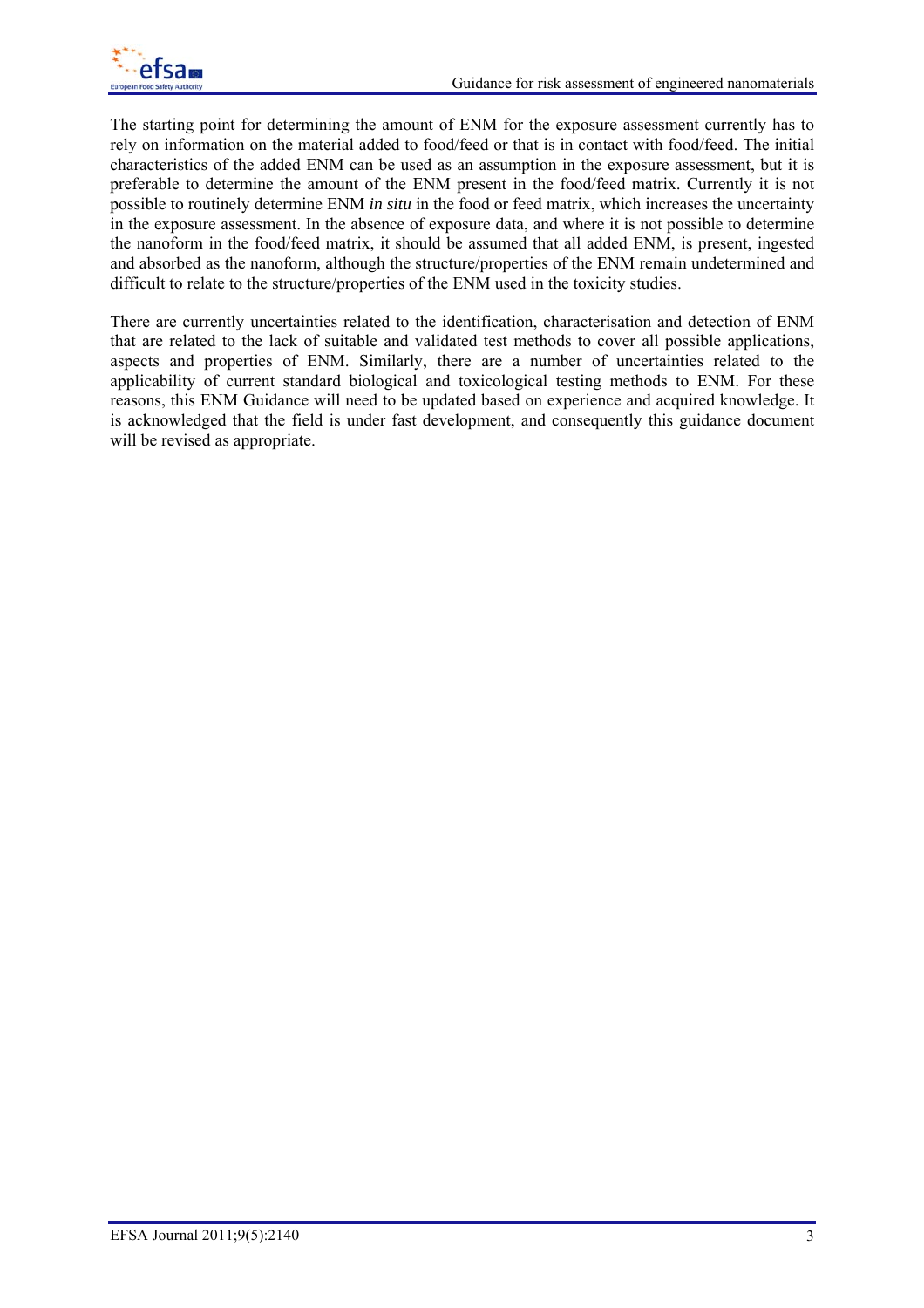

## TABLE OF CONTENTS

| $\mathbf{1}$                                                                         |  |
|--------------------------------------------------------------------------------------|--|
| 1.1.                                                                                 |  |
| $\overline{2}$ .                                                                     |  |
| $\mathcal{E}$                                                                        |  |
| Requirements for identification, detection and characterisation of ENM 12<br>$3.1$ . |  |
| Characterisation of ENM prior to use in food/feed related applications  12<br>3.1.1. |  |
|                                                                                      |  |
|                                                                                      |  |
| Characterisation of ENM as present in biological fluids and tissues  14<br>3.1.4.    |  |
| 3.2.                                                                                 |  |
| 4.                                                                                   |  |
| 5.                                                                                   |  |
| 5.1.                                                                                 |  |
| 5.2.                                                                                 |  |
| 5.3.                                                                                 |  |
|                                                                                      |  |
|                                                                                      |  |
| 5.3.3.                                                                               |  |
| 5.4.                                                                                 |  |
| 5.4.1.                                                                               |  |
| 5.4.2                                                                                |  |
| 5.4.3.                                                                               |  |
| 5.4.4.                                                                               |  |
| 5.4.5.                                                                               |  |
| 6.                                                                                   |  |
| 7.                                                                                   |  |
| 8.                                                                                   |  |
| 8.1                                                                                  |  |
| 8.2.                                                                                 |  |
| 8.3.                                                                                 |  |
| 8.4.                                                                                 |  |
|                                                                                      |  |
|                                                                                      |  |
|                                                                                      |  |
|                                                                                      |  |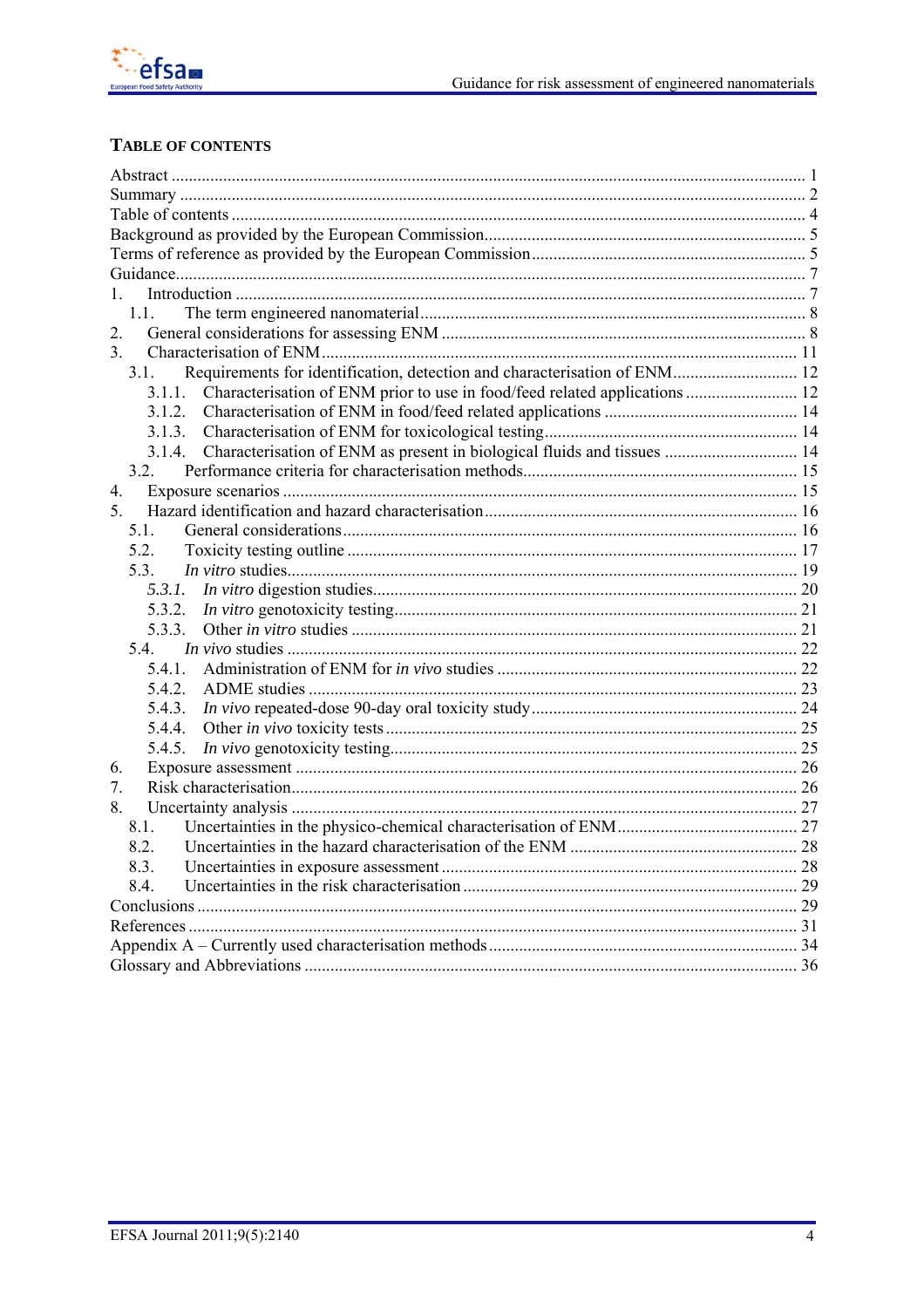### **BACKGROUND AS PROVIDED BY THE EUROPEAN COMMISSION**

On 10 February 2009, EFSA adopted a scientific opinion on "The Potential Risks Arising from Nanoscience and Nanotechnologies on Food and Feed Safety<sup>74</sup> in response to question number: EFSA-Q-2007-124a. Specifically, the opinion states that "current guidance documents in the food and feed area do not address engineered nanomaterials (ENM)."

The Panel on food contact materials, enzymes, flavourings, and processing aids (CEF) and the Panel on food additives and nutrient sources added to food (ANS) have already started reflections on the update of guidance documents on food additives, food contact materials, flavourings and enzymes in view of potential risks from nanomaterials.

The Panel on additives and products or substances used in animal feed (FEEDAP) already includes particle sizes and their effects in its evaluations of feed additives. Therefore, applications for new feed additives contain a chapter on particle size.

The present state of knowledge still contains many gaps preventing risk assessors from establishing the safety, according to standard procedures, for many of the possible food related applications of nanotechnology and thus ensuring that the safety aspects of engineered nanomaterials and nanotechnology bases processes are addressed in a coherent and comprehensive manner.

The purpose of this request is to obtain guidance on risk assessment thus providing the necessary transparency for stakeholders and regulators in order to develop an appropriate approach for the assessment and authorisation of engineered nanomaterials and other nanotechnologies.

However, even with the current state of knowledge, use scenarios probably exist for which different risk assessment approaches could be considered. These include, for example, applications where it could be established that consumer exposure would not arise (e.g. food contact materials with no nanomaterial migration) or that nanomaterials are soluble or biodegradable or when a delivery system for bulk substance is in nanoscale (e.g. micelles, nanoemulsions or other encapsulation).

#### **TERMS OF REFERENCE AS PROVIDED BY THE EUROPEAN COMMISSION**

(1) EFSA is requested to prepare a guidance document for the safety assessment of applications involving the application of nanoscience and nanotechnology to food and feed (including food additives, enzymes, flavourings, food contact materials, novel foods, feed additives and pesticides). This document should provide practical recommendations for the risk assessment of food related applications of nanotechnology to the extent possible with current knowledge. In the cases where knowledge is insufficient, it should indicate the endpoints and/or parameters that would have to be known in order to carry out a risk assessment. The guidelines should indicate where necessary, the additional requirements in terms of endpoints, tests, and data that would have to be fulfilled to be able to perform conclusive risk assessments.

In support of this work, the EFSA should consider any relevant documents developed for risk assessment in the context of nanotechnologies by scientific advisory bodies at European level (SCENIHR, SCCS, EMA, ECHA, ECDC, SCOEL, OSHA etc.), EU Member States, third countries and international organisations including documents produced by the OECD Working Party on Manufactured Nanomaterials<sup>5</sup>.

(2) Consultation with stakeholders: The proposed guidance document should be subject to public consultation and if deemed appropriate discussed with stakeholders in a dedicated meeting prior to its adoption.

l

 $^4$  http://www.efsa.europa.eu/EFSA/efsa\_locale-1178620753812\_1211902361968.htm  $^5$  http://www.oecd.org/department/0,3355,en\_2649\_37015404\_1\_1\_1\_1,00.html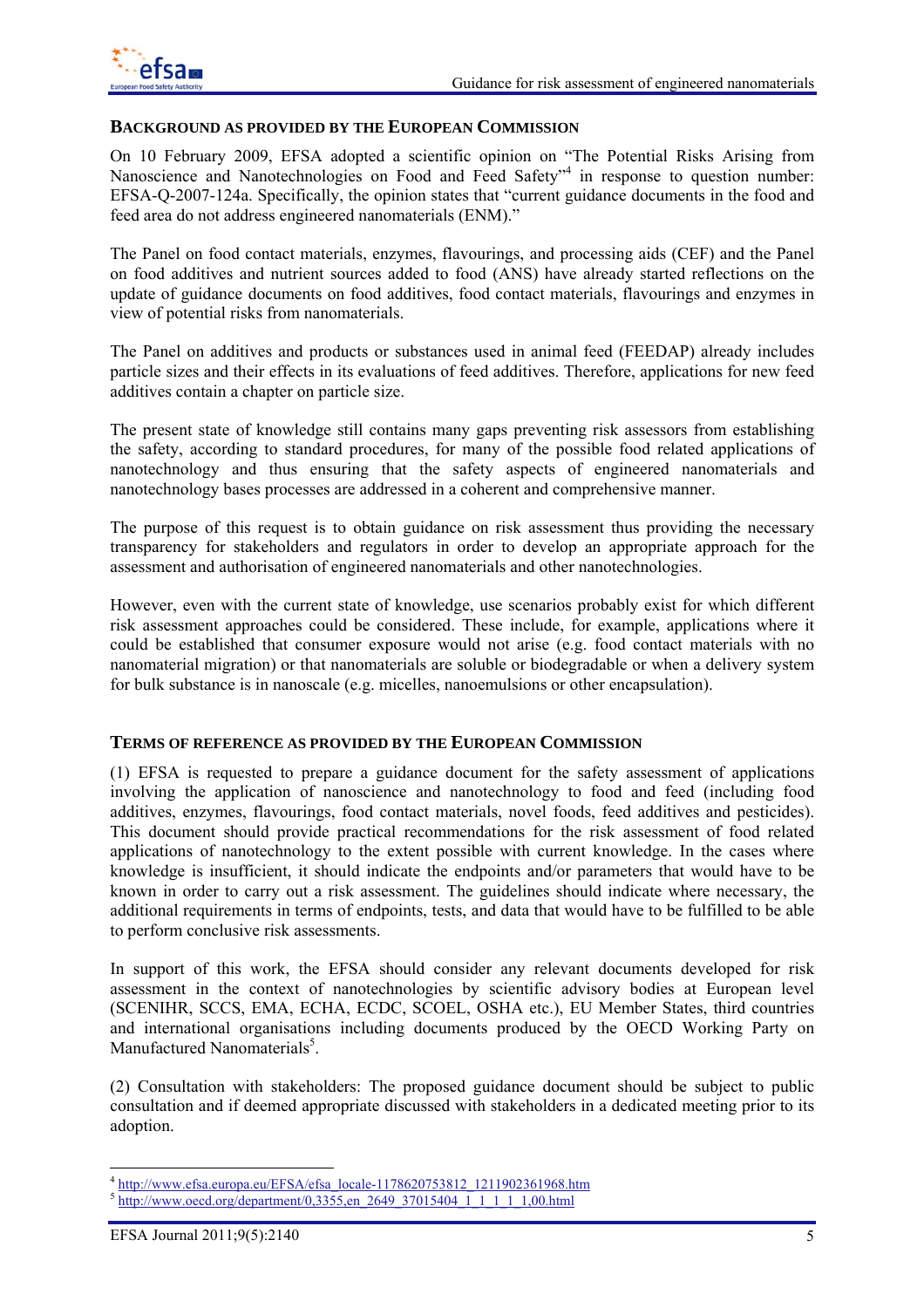

(3) Follow-up: Subsequent to these opinions, the Commission invites EFSA to monitor scientific advances and keep the Commission informed on relevant developments and, when appropriate, to revise the document.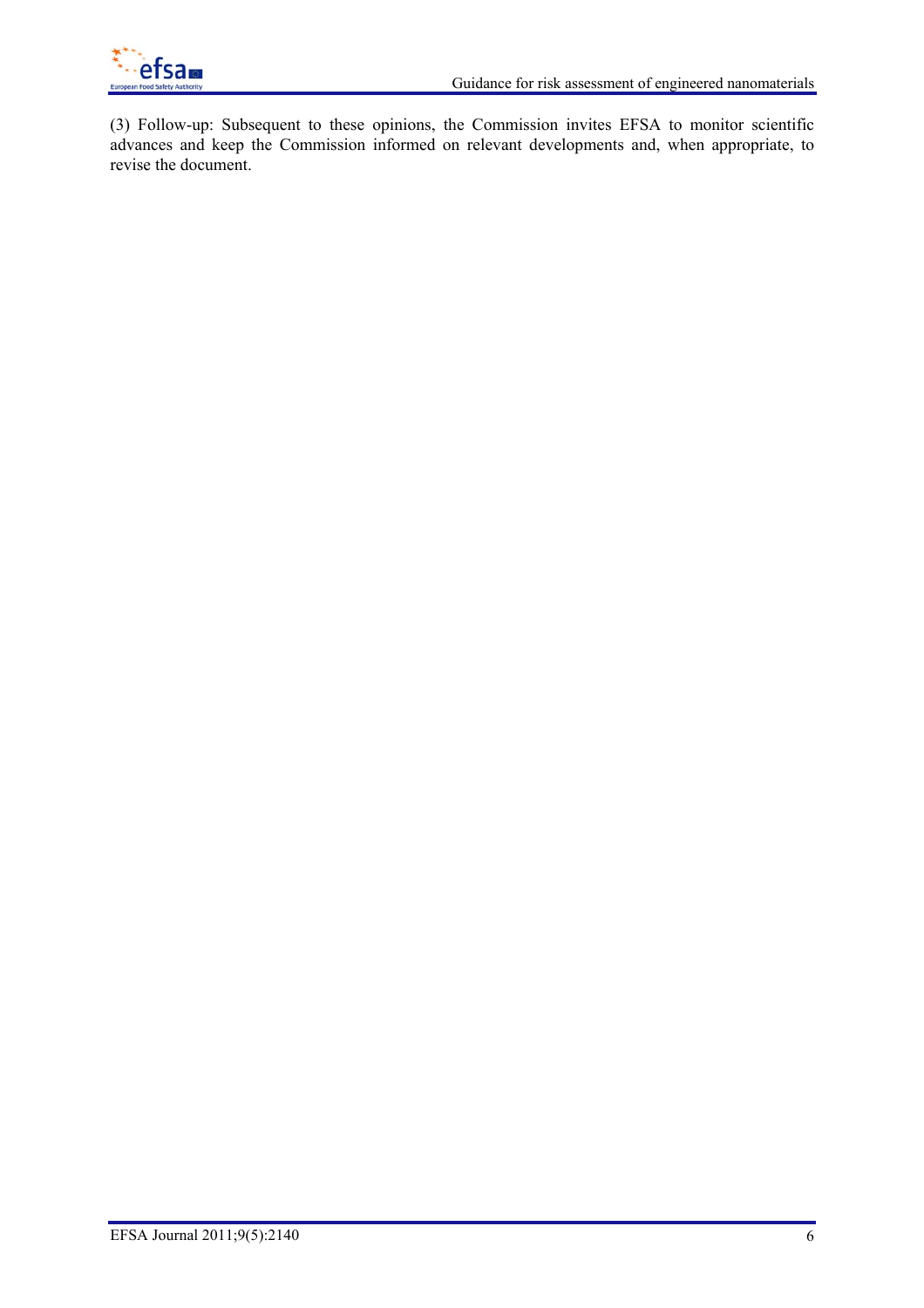

## **GUIDANCE**

### **1. Introduction**

This guidance on engineered nanomaterials (referred to as the ENM Guidance) deals with risk assessment of three main categories of products/applications; those that are intended for consumption (by humans or animals), agrochemicals used in plant production (e.g. pesticides) and nanomaterials that are incorporated into products which come into contact with food/feed (e.g. packaging materials). The ENM Guidance encompasses applications of nanoscience and nanotechnologies in the whole food and feed chain that fall under the remit of EFSA (including food additives, enzymes, flavourings, food contact materials, novel foods, feed additives and pesticides).

This ENM Guidance builds upon the opinion of the Scientific Committee of 2009 "The Potential Risks Arising from Nanoscience and Nanotechnologies on Food and Feed Safety" (EFSA, 2009a) and more specifically chapter 6 (page 23) with the title "Guidance for risk assessment (RA) of ENM (Engineered Nanomaterials) in food and feed area". That chapter provided a general overview of how to perform a risk assessment of ENM in the food and feed area. The risk assessment paradigm (hazard identification and hazard characterisation followed by exposure assessment and risk characterisation) is appropriate for these applications, and consequently relevant data and information for the various steps should be made available to the risk assessor to carry out a risk assessment.

As a general principle, the test requirements stipulated in current EFSA guidance documents and EC guidelines for various food and feed areas should be applied for ENM according to its intended use and should be followed. The risk assessment of ENM, in terms of testing requirements and procedures, requires additional considerations that are indicated in this ENM Guidance. This ENM Guidance also aims to cover the additional risk assessment information needs for the physico-chemical characterisation that may arise due to the specific characteristics and properties of ENM. The specific information related to the characteristics and properties of the nanomaterial with the information stipulated in the relevant EFSA Guidance documents for the specific intended use of the ENM (e.g. as a pesticide, food contact material, flavouring etc.) is used for a case-by-case risk assessment. EFSA Guidance documents are found at www.efsa.europa.eu. A compilation of Guidance documents can be found in the 2010 technical report of EFSA www.efsa.europa.eu/en/scdocs/doc/1518.pdf (EFSA, 2010a).

This ENM Guidance is aimed at all interested parties, e.g. applicants and risk assessors. For the purpose of this ENM Guidance, ENM in feed will in general be treated in a similar way as those in food, since the impact on animals is likely to be similar to that on humans.

There are already a few EFSA guidance documents which include the concept "size" of substances e.g. from the FEEDAP Panel (Guidance for the preparation of dossiers for sensory additives) and from the CEF Panel (Guidelines on submission of a dossier for safety evaluation by the EFSA of active or intelligent substances present in active and intelligent materials and articles intended to come into contact with food) (EFSA, 2008a, 2010b).

The ENM Guidance also identifies circumstances under which some data requirements for the risk assessment could be waived (e.g. when an ENM is degraded in the food/feed matrix into an approved non-nanoform before ingestion).

There are substantial ongoing developments in alternatives to *in vivo* testing approaches but validated *in vitro* methods for specific endpoints are still limited which necessitates information from *in vivo* testing to be used for risk assessment purposes. The use of animals for risk assessment should be considered thoroughly during the design of experimental studies and applicants are advised to consult the Scientific Committee opinion on the Existing approaches incorporating replacement, reduction and refinement of animal testing: applicability in food and feed risk assessment (EFSA, 2009b).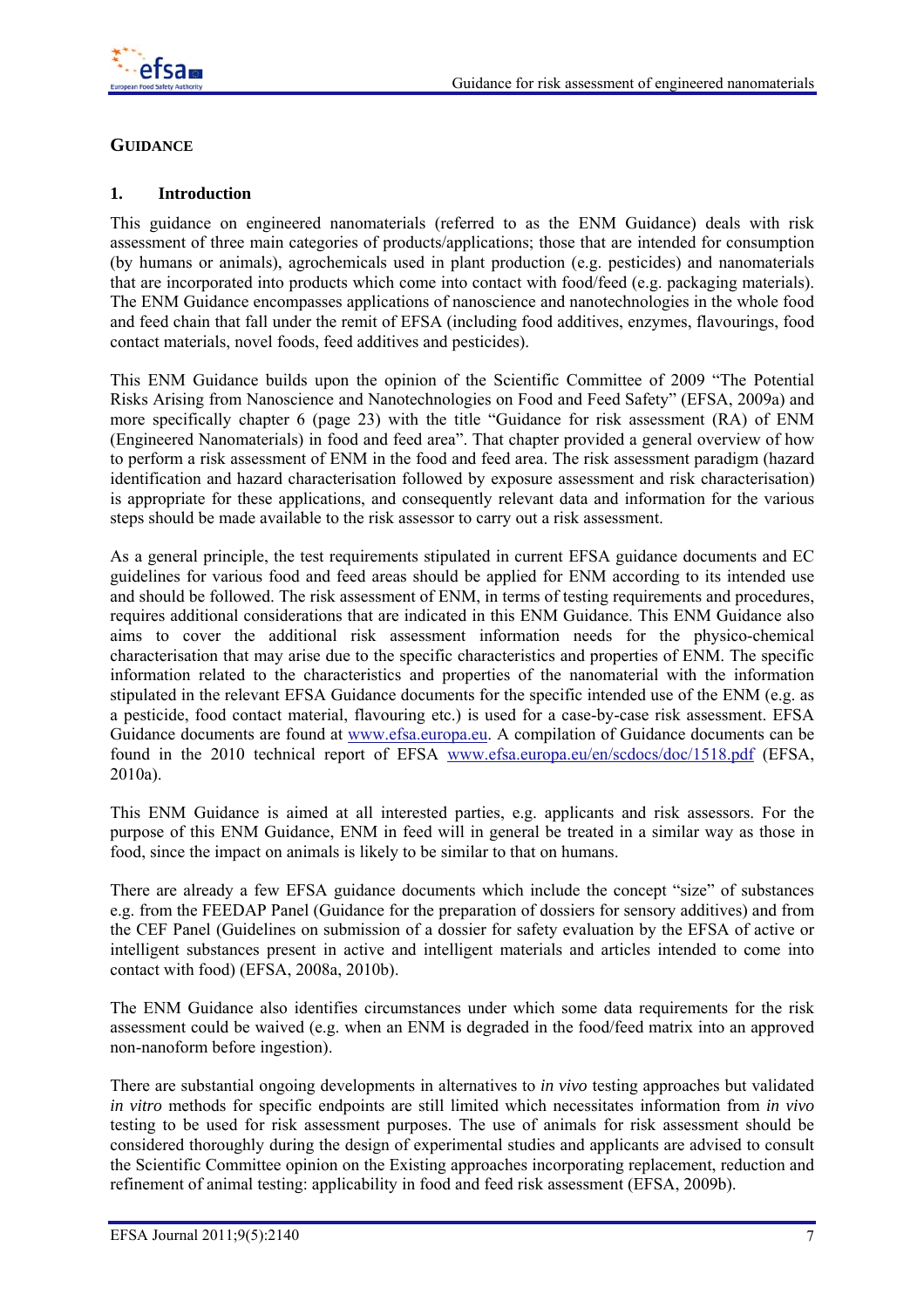

It should be recognized that additional assessments (e.g. efficacy assessments) not outlined in this ENM Guidance may be prescribed under other specific Guidance documents or required by legislation.

There is the possibility that certain ENM enter the food and feed chain as contaminants through traditional processes of waste disposal, from anthropogenic or natural sources. In principle, the data resulting from toxicity testing of ENM as recommended in this ENM Guidance, can also be used for assessing the human health risk from ENM as contaminants of food/feed.

Environmental considerations and worker exposure are not addressed in this ENM Guidance as this was not requested by the terms of reference provided by the European Commission.

A draft of this document underwent a public consultation from the  $14<sup>th</sup>$  of January to  $25<sup>th</sup>$  of February 2011. The comments received were considered and have been incorporated where appropriate.

### **1.1. The term engineered nanomaterial**

The term engineered nanomaterial (ENM) as used in this guidance refers to a nanomaterial produced either intentionally or unintentionally (due to the production process) to be used in the food and feed area. It is generally accepted in nanosciences that a nanomaterial refers to a material with at least one size measurement between approximately 1 and 100 nm (ISO, 2008; Lövenstam et al., 2010; SCENHIR, 2010). Within the context of this ENM Guidance, the term "engineered" is equivalent to the term "manufactured" and/or "processed" as used in other reports (e.g. SCENIHR, 2009, 2010)

It is recognized that in the EU there are ongoing legislative discussions aiming to define nanomaterials. This ENM Guidance has been written independently of a regulatory definition. However, it is possible that the term ENM as used in the ENM Guidance may need to be revised once a legal definition has been agreed. It is not the intention of this ENM Guidance to provide any definitions.

Food and feed may contain components that have internal structures that individually could be present at the nanoscale, e.g. naturally occurring liposomes, micelles or crystals. However, "natural" components are considered within the context of this ENM Guidance, only if they have been deliberately produced to have nanoproperties, or used e.g. to encapsulate bioactive compounds.

It should be noted that 'nanomaterial' is a categorisation of a material by the size of its constituent parts. It neither implies a specific risk, nor does it necessarily mean that this material actually has new hazard properties compared to its constituent parts or larger sized counterparts (SCENIHR, 2010).

In this ENM Guidance the term non-nanoform refers to a material that is either in ionic or molecular form (i.e. generally smaller than the nanoform) or in bulk form (i.e. larger size than the nanoform, which can include aggregated nanomaterials).

### **2. General considerations for assessing ENM**

This ENM Guidance applies an approach, evaluating at each stage the information and data needed to accomplish the risk assessment (outlined in figure 1). Decisions on which tests to conduct depend on the amount and quality of any pre-existing information available, and the validity of tests used to generate data. If the totality of the available information is considered sufficient then a risk assessment can be performed, and no further testing would be required. However, if the information is considered insufficient, further testing is necessary.

The schematic outline for risk assessment of ENM in figure 1 addresses situations characterised by differences in the properties and the data availability for the ENM and the non-nanoform from which the ENM has been manufactured (if relevant).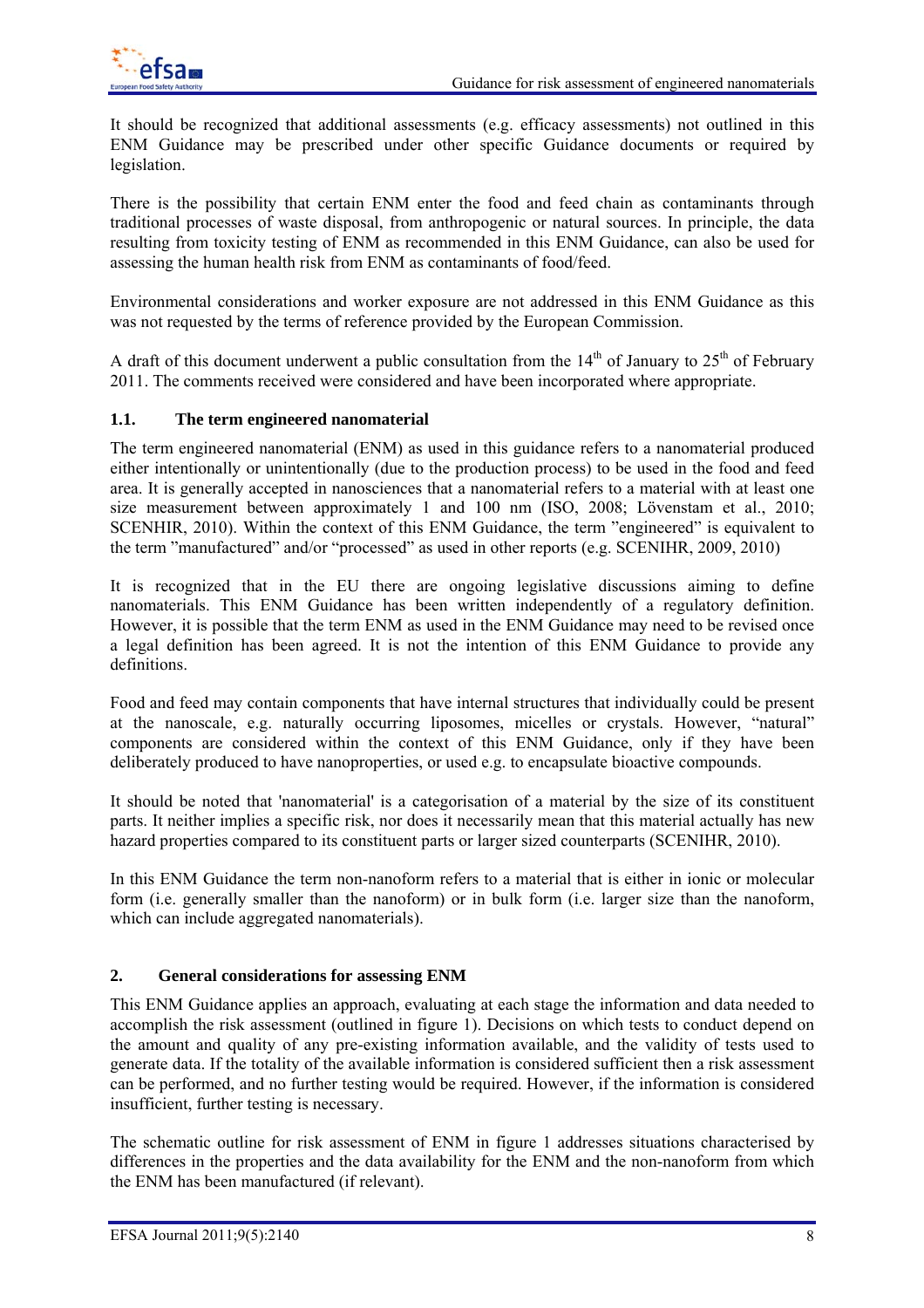



**Figure 1:** Schematic outline for testing and risk assessment of ENM

The risk of an ENM will be determined by its chemical composition, physico-chemical properties, its interactions with tissues, and potential exposure levels. The physico-chemical characterisation is needed to identify an ENM and decide whether the ENM Guidance applies. If the ENM guidance is applicable, the results from the testing will give information to assess the hazard which, combined with the exposure assessment, will form the basis for the risk characterisation. The absorption, distribution, metabolism and excretion (ADME) parameters are also likely to be influenced by both the chemical composition of the ENM as well as its physico-chemical properties (e.g. size, shape, solubility, surface charge and surface reactivity).

In the situation where there is an approved non-nanoform of a substance with the same intended use in food/feed (with available information that can be used for the ENM assessment), the aim of the ENM Guidance is to outline the data needed on the potential additional hazard and risks that may arise from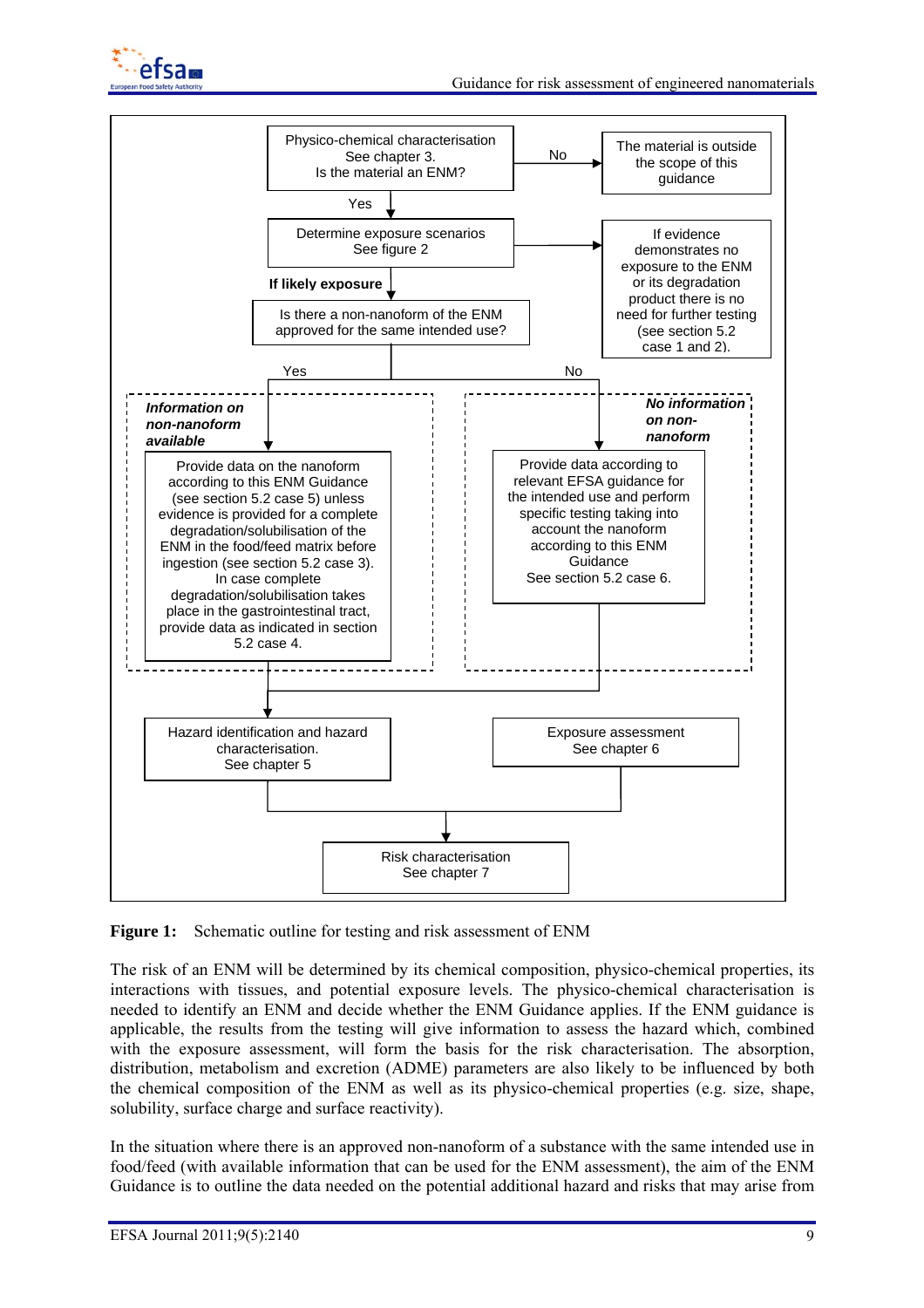the ENM and its intended use. In this situation a test strategy may be developed which focuses on the identified differences between the ENM and the approved non-nanoform. The supplementary information for the ENM can then be compared with the available information of the non-nanoform. A subcategory to this situation arises when an ENM has been assessed earlier but for a different intended use.

In the situation of a new ENM without an approved non-nanoform, the data submitted will need to include the tests set out in the relevant EFSA Guidance for the specific intended use, supplemented by additional data on physico-chemical characterisation of the nanoform and tests as indicated in this ENM Guidance.

There are some general aspects to consider at an initial stage before testing ENM that is proposed for use in applications in the food/feed chain. Absorption and distribution leading to internal exposure, and a high level of ENM reactivity or internal mobility as well as persistence of the ENM are general indicators for in-depth testing.

The following are indicators of potential toxicity that should be considered when deciding on an appropriate testing strategy:

- High level of reactivity (e.g. catalytic, chemical, biological)
- Complex morphology (e.g. rigid, long tubes or fibres, high aspect ratio nanomaterials, fullerenes, crystal structure, porosity). ENM with cores and shells of different biopersistence (e.g. multifunctional ENM)
- Interactions with biomolecules such as enzymes, DNA, receptors, "Trojan horse" effect
- Complex transformations (e.g. aging, changes of surface properties, porosity) or metabolites (e.g. changes to or loss of coating (dynamic corona))
- ENM intended to be used as antimicrobials (e.g. unintended consequences on the gut flora)

The following are indicators of a potential for high exposure:

- High production volume for the field of application
- High mobility of the nanoform in organisms (probability of internal exposure) (e.g. transport via macrophages; transport through cell membranes, blood-brain barrier and/or placenta; drug delivery systems) and mobilization potential (e.g. infiltration, sorption, complex formation)
- Targeted or controlled release
- Persistence/stability (e.g. in water, fat, and body fluids, lack of solubility/degradation)
- Bioaccumulation

There are indicators that are considered to reduce the likelihood of adverse effects of the ENM that are based on the specific exposure scenario under consideration and/or on loss of nano-properties. A complete loss of nano-properties will allow for reliance on a conventional risk assessment and the nano-specific risk assessment procedure would no longer be required.

The following parameters may indicate a loss of nanoproperties:

- Increased rate of dissolution<sup>6</sup> (e.g. in water, food/feed matrix or body fluids)
- Increased rate of degradability (e.g. biological or photocatalytic) to non-nanoform degradation products
- Presence of strongly bound aggregates (e.g. determined by conditions of production), fixed, permanent bonding in matrices (e.g. stability of matrix, type of bond, end-of-life behaviour)

l 6 A soluble nanomaterial is dissolved to a non-nanoform (i.e. to its molecular or ionic form) (OECD ENV/CHEM/NANO(2009)7/Rev3)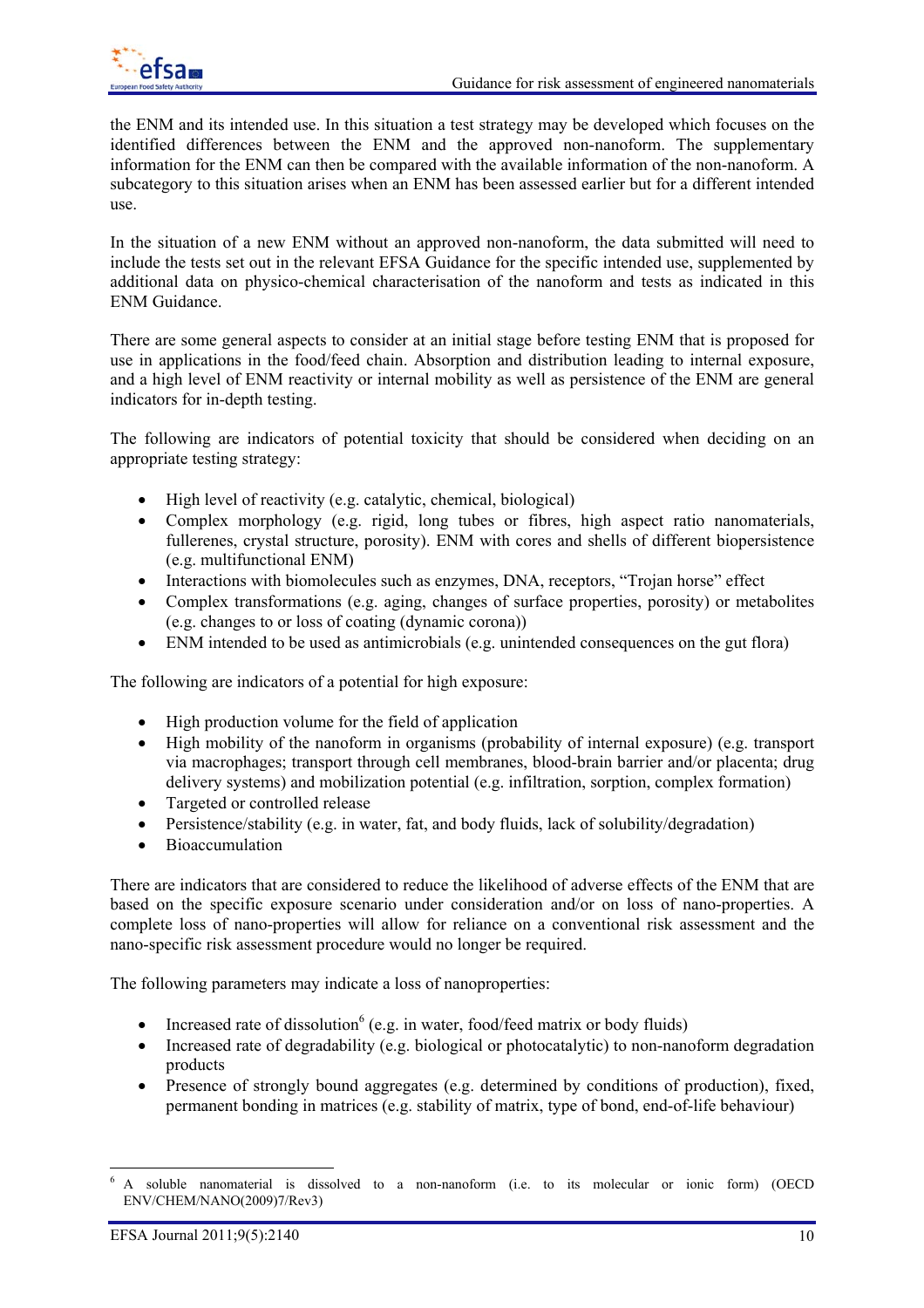Nanostructured modifications on surfaces, and nanostructures that do not release particles and are not reactive are generally considered to reduce the likelihood of adverse effects (e.g. nanopores or lotus effect structures which can be used in filters and processing equipment). However, in some instances such applications could give rise to issues that should be considered (e.g. impact of functional failure).

The metabolism and excretion parameters are important indicators of biopersistence. Persistence of a substance/material is its ability to continue to remain in the body or the environment. Biopersistence means that a substance/material is able to withstand those transformations that could lead to its solubilisation, metabolic degradation/detoxification, or clearance from a biological system. The retention of a biopersistent nanomaterial in the body can lead to its bioaccumulation. Therefore, biopersistence and bioaccumulation of ENM should be considered.

The considerations and concepts presented above are further developed in the following chapters. Characterisation and identification of ENM are covered in chapter 3. Exposure scenarios are presented in chapter 4 and exposure assessment in chapter 6. Hazard identification and hazard characterisation and toxicity testing strategies are covered in chapter 5. Chapter 7 presents the risk characterisation. Uncertainty analysis is discussed in chapter 8 .

## **3. Characterisation of ENM**

In addition to the small size, which is the main physical characteristic of nanomaterials, a number of other physico-chemical parameters are important in determining the properties and potential biological effects of ENM (e.g. shape, solubility, surface charge and surface reactivity) (Nel et al., 2006; SCENIHR 2007; Simon and Joner, 2008; Tiede, 2008; Nel et al., 2009; EFSA, 2009a; SCENIHR, 2010; JRC, 2010).

Adequate characterisation of ENM is essential for establishing its identity and the physico-chemical forms in food/feed products and under testing conditions. The information is needed to assess whether the material tested is representative and relevant for the exposure from the intended use. It is also essential for comparing materials tested (including for toxicity) in different products, between different manufacturers, and between similar tests of different duration. Such information will contribute to the knowledge base which in the future can be used for extrapolation or read-across procedures. The specifications of an ENM are important as they will influence the outcome of the risk assessment (e.g. different sizes and shapes of ENMs of the same chemical composition may have different toxicities). An ENM should be tested with properties and characteristics falling within the specifications provided for that ENM since subsequent approval will be based on the outcome of the risk assessment.

Early in the risk assessment it should be considered whether the ENM structure/properties are likely to be affected following addition to the food/feed matrix. In the case where the conformation of the ENM changes significantly in the food/feed matrix from what was added or manufactured, it will be important to carry out tests on the ENM in test environments with the structure of the ENM as acquired in the food/feed matrix.

The selection of physico-chemical parameters and characterisation methods will depend on the nature, functionalities, and intended uses of the ENM. Current knowledge gaps make it difficult to identify a shortlist of priority parameters for characterisation of ENM. For example, if a particular shape of an ENM raises a toxicological concern (e.g. a rigid needle shape) the determination of shape will become a mandatory parameter for measurement. However, this may not be so crucial in other cases, e.g. for spherical-shape deformable structures (e.g. encapsulates and micelles).

As for conventional chemicals, the selection of an optimal method for measurement of a physicochemical parameter will be dependent on the type of ENM, and the measurement environment (e.g. if in liquid, food matrix, food packaging). For example, chemical characterisation of a metal ENM will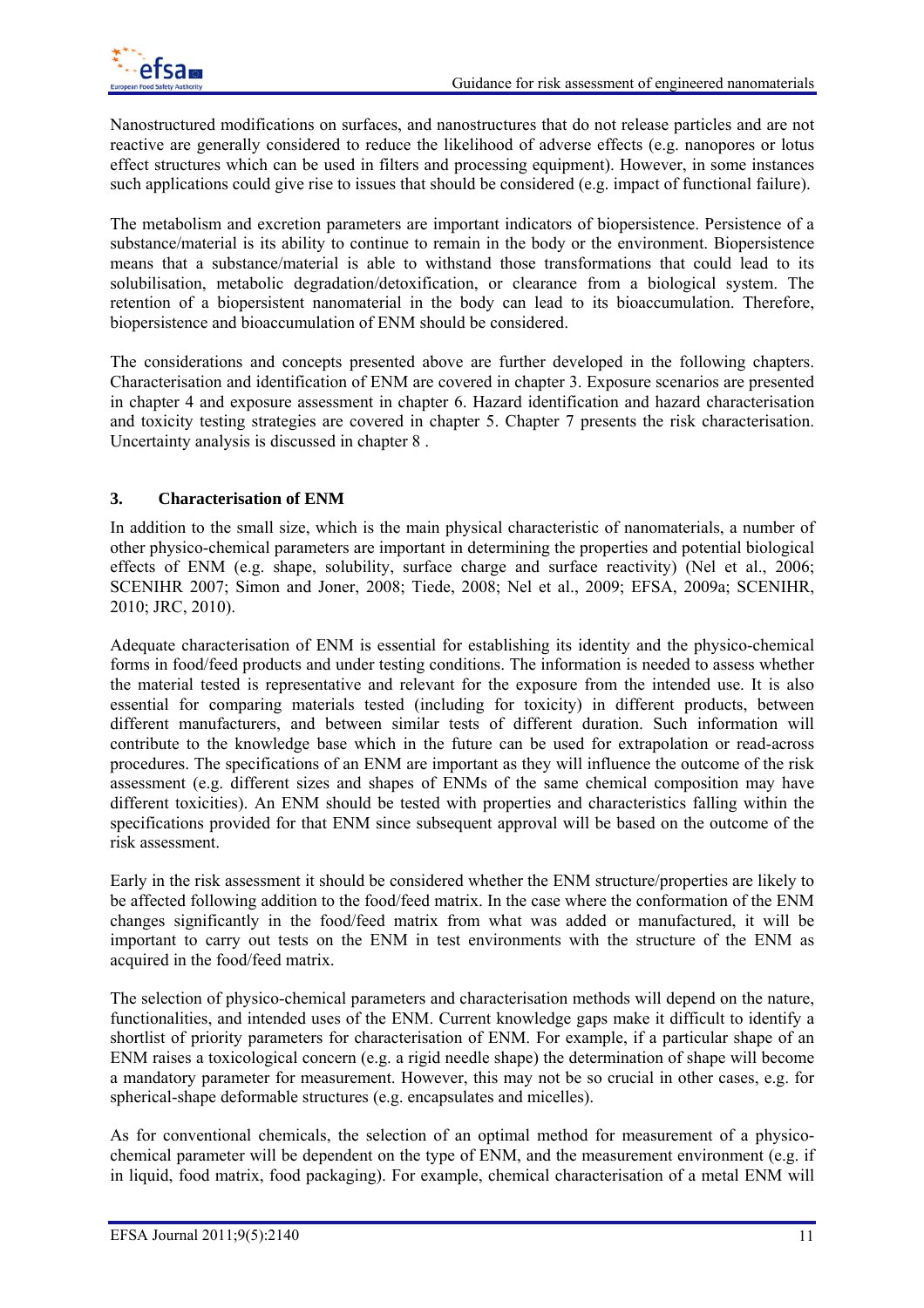

need a different analytical method compared to an organic encapsulate. Thus the choice of parameters/methods will need to be made on a case-by-case basis.

The physico-chemical parameters change in various environments and the characterisation of ENM could be considered in five stages, i.e. as manufactured (pristine state), as delivered for use in food/feed products, as present in the food/feed matrix, as used in toxicity testing, and as present in biological fluids and tissues. The determination of physico-chemical characteristics is important for the subsequent experimental design and for the exposure assessment. The *in situ* characterisation of the ENM in the food/feed matrix and as used in the toxicity testing are considered to be most relevant to ensure the relevance of the toxicity data. Moreover, the characterisation of the ENM as present in biological fluids and tissues is important particularly for the ADME studies. However, it is noted that characterisation may not be feasible in all situations.

Applicants should provide appropriate methods of analysis of the specific ENM in its intended uses including detailed methodology and the achieved method performance characteristics (see section 3.2.). A selection of currently available methods which may be applied for providing information on the parameters for identification and characterisation of ENM are described in Appendix A. Methods for identification and characterisation of ENM in complex matrices are under development.

### **3.1. Requirements for identification, detection and characterisation of ENM**

The most prominent characteristics of the ENM, as determined by its function, purpose and intended use, should be described and relevant parameters must be determined and provided, according to Table 1. Justification should be provided for characteristics that are not determined or provided.

The size parameter should always be measured by at least two independent methods (one being electron microscopy) as the results obtained from different measurement techniques may differ because of the physical principles applied in the measurement method (Domingos et al., 2009). The parameters in Table 1 include those listed by the OECD's Working Party on Manufactured Nanomaterials in its exploratory project on 'Safety testing of a representative set of nanomaterials'. OECD recently issued a revised version of its 'Guidance manual for the testing of manufactured nanomaterials (OECD, 2010a).

### **3.1.1. Characterisation of ENM prior to use in food/feed related applications**

Information related to characterisation of the ENM prior to its use in food/feed applications should be provided following the relevant EFSA Guidance document for the area of intended use, supplemented with nano-specific information as required in Table 1.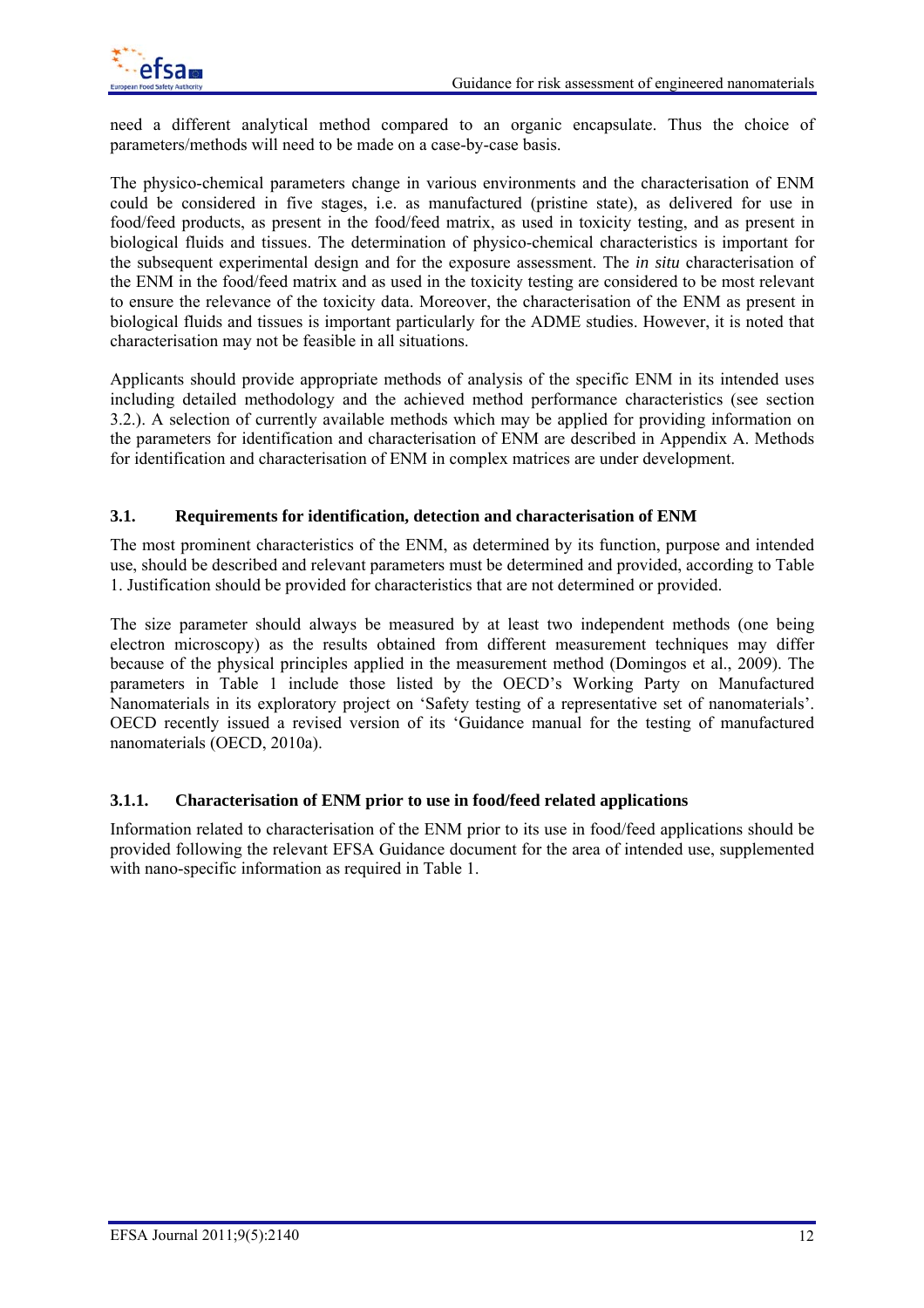

| <b>Parameter</b>                                          | <b>Requirements</b>                                                | <b>Description</b>                                                                                                                                                                                                                                                                                                                                                                      |
|-----------------------------------------------------------|--------------------------------------------------------------------|-----------------------------------------------------------------------------------------------------------------------------------------------------------------------------------------------------------------------------------------------------------------------------------------------------------------------------------------------------------------------------------------|
| Chemical<br>composition/<br>identity                      | Essential                                                          | Information on chemical composition of the ENM – including purity, nature of<br>any impurities, coatings or surface moieties, encapsulating materials,<br>processing chemicals, dispersing agents and/or other formulants e.g.<br>stabilisers.                                                                                                                                          |
| Particle size<br>(Primary/<br>Secondary)                  | Essential<br>(two methods,<br>one being<br>electron<br>microscopy) | Information on primary particle size, size range and number size distribution<br>(indicating batch to batch variation $-$ if any). The same information would be<br>needed for secondary particles (e.g. agglomerates and aggregates) if present                                                                                                                                        |
| Physical form and<br>morphology                           | Essential                                                          | Information on the physical form and crystalline phase/shape. The information<br>should indicate whether the ENM is present in a particle-, tube-, rod-/shape,<br>crystal or amorphous form, and whether it is in free particulate form or in an<br>agglomerated/aggregated state as well as whether the preparation is in the<br>form of a powder, solution, suspension or dispersion. |
| Particle and mass<br>concentration                        | <b>Essential</b> for<br>dispersions and<br>dry powders             | Information on concentration in terms of particle number and particle mass per<br>volume when in dispersion and per mass when as dry powder.                                                                                                                                                                                                                                            |
| Specific surface<br>area                                  | <b>Essential</b> for<br>dry powders                                | Information on specific surface area of the ENM.                                                                                                                                                                                                                                                                                                                                        |
| Surface chemistry                                         | Essential (for<br><b>ENM</b> with<br>surface<br>modifications)     | Information on ENM surface – including any chemical/biochemical<br>modifications that could modify the surface reactivity, or add a new<br>functionality.                                                                                                                                                                                                                               |
| Surface charge                                            | Essential                                                          | Information on zeta potential of the ENM.                                                                                                                                                                                                                                                                                                                                               |
| Redox potential                                           | <b>Essential</b> for<br>inorganic<br><b>ENMs</b>                   | Information on redox potential. Conditions under which redox potential was<br>measured need to be documented.                                                                                                                                                                                                                                                                           |
| Solubility and<br>partition properties <sup>a</sup>       | Essential                                                          | Information on solubility of the ENM in relevant solvents and their<br>partitioning between aqueous and organic phase (e.g. as log Kow if<br>appropriate).                                                                                                                                                                                                                              |
| pH                                                        | <b>Essential</b> for<br>liquid<br>dispersions                      | pH of aqueous suspension.                                                                                                                                                                                                                                                                                                                                                               |
| Viscosity                                                 | <b>Essential</b> for<br>liquid<br>dispersions                      | Information on viscosity of liquid dispersions.                                                                                                                                                                                                                                                                                                                                         |
| Density and pour<br>density                               | <b>Essential</b> for<br>granular<br>materials                      | Information on density/porosity of unformulated ENM and pour density.                                                                                                                                                                                                                                                                                                                   |
| Dustiness                                                 | <b>Essential</b> for<br>dry powders                                | Information on dustiness of powder products – such as spices, creamers and<br>soup powders.                                                                                                                                                                                                                                                                                             |
| Chemical<br>reactivity/catalytic<br>activity <sup>b</sup> | Essential                                                          | Information on relevant chemical reactivity or catalytic activity of the ENM<br>and of any surface coating of the ENM.                                                                                                                                                                                                                                                                  |
| Photocatalytic<br>activity                                | <b>Essential</b> for<br>photocatalytic<br>materials                | Information on photocatalytic activity of relevant materials used in food<br>packaging, coatings, and printing inks and internal reactions.                                                                                                                                                                                                                                             |

### Table 1: Parameters for characterisation and identification of ENM (see appendix A for methods)

a) Dispersion, solution, dissolved: An insoluble ENM introduced to a liquid form a 'dispersion' where the liquid and the ENM coexist. In a true solution the ENM is dissolved (and thus not present) (see OECD ENV/JM/MONO(2010)25)

b) If an ENM has catalytic properties, it may catalyse a redox or other reaction that may perpetuate resulting in a much larger biological response even with small amounts of the catalytically active ENM. Thus, compared to a conventional biochemical reaction that uses up the substrate, ENM reaction centres may perpetuate catalytic reactions.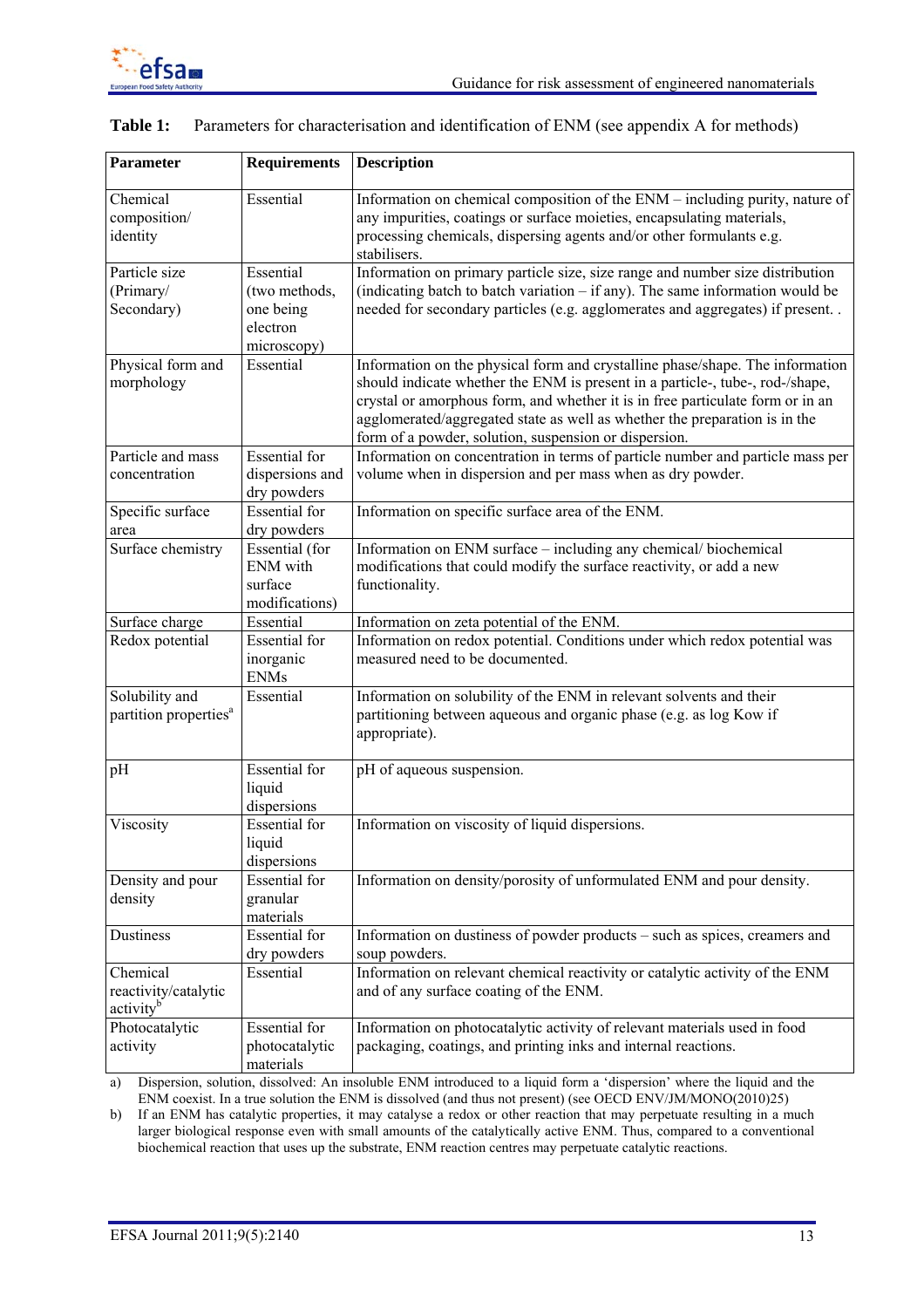The ENM should fall within the specifications provided for the identity of the material. Examples of information from non-nanoform guidance that could be included are the following (a non exhaustive list); name (generic or proprietary), CAS Number (if available), method of production (e.g. precipitation, gas phase), details on the intended uses, and the reasons for use in food/feed related applications, batch to batch variation and stability/shelf life.

## **3.1.2. Characterisation of ENM in food/feed related applications**

Whilst detection and characterisation of the ENM prior to its use in the food/feed application may be relatively straightforward, it may be more problematic in final food/feed products because of the presence of complex matrices, and usually low concentrations of ENM. Food/feed also contain a wide range of natural structures – including some in the nanoscale size range, which make it difficult to separate, detect, and identify an intentionally added ENM.

The reactivity of ENM surfaces towards main functional groups of organic (macro)molecules in the food/feed matrix (such as carboxyl, hydroxyl, amino, sulphydryl groups) should be taken into account as this may lead to potential binding with biopolymers such as proteins, lipids, polysaccharides, nucleic acids, etc. In general, ENM will not be present in food/feed products in a free form but will bind to the food/feed components. The interaction with proteins may form a dynamic "corona" surrounding the ENM which may affect the behaviour of the protein, and the protein that of the ENMs (EFSA, 2009a). It may therefore be necessary to use a combination of methods for detection and characterisation of ENM in food/feed matrices. If the food matrix causes interference in the analysis of ENM, it may be degraded or separated from the ENM by appropriate biochemical, physical, or chemical methods to allow for analysis of the ENM. For example, a method for separation (e.g. Field Flow Fractionation) of the nano-fraction may be needed prior to the use of a detection/characterisation method. However, such a separation step may result in alterations of the ENM structure/properties that should be carefully considered.

Relevant catalytic activity of ENM needs to be measured and reported as it may trigger unexpected reactions in the food/feed, as well as in the body after ingestion. Examples of such reactions may be the generation of reactive radical species, photoreactions in food/feed, interactions with biological processes in the body, etc.

## **3.1.3. Characterisation of ENM for toxicological testing**

For the toxicological assessment of ENM, it is essential to know in which form the ENM are presented to the test systems. In addition, characterisation of ENM in the test system is relevant to determine the effect of the test medium/formulation (and its constituents) on the characteristics and properties of the ENM, in order to determine the validity of the toxicity test outcome and to allow for comparison with the ENM in the food/feed matrix to which exposure takes place.

The current available information indicates that special consideration is needed to address potential batch-to-batch variations and aging effects (e.g. agglomeration/aggregation, sedimentation).

### **3.1.4. Characterisation of ENM as present in biological fluids and tissues**

In ADME studies there may be particular difficulties in measuring the amounts of ENM in blood, tissues and excreta, and in establishing the form in which ENM are present in the body. ENM surface transformations (e.g. the dynamics of adherence of proteins and other biomolecules) can have a profound effect on the ADME. For ADME studies it is essential that a measuring system is available either detecting the nanomaterial or its elemental composition in organs, tissues and other biological samples (see also section 5.4.2.).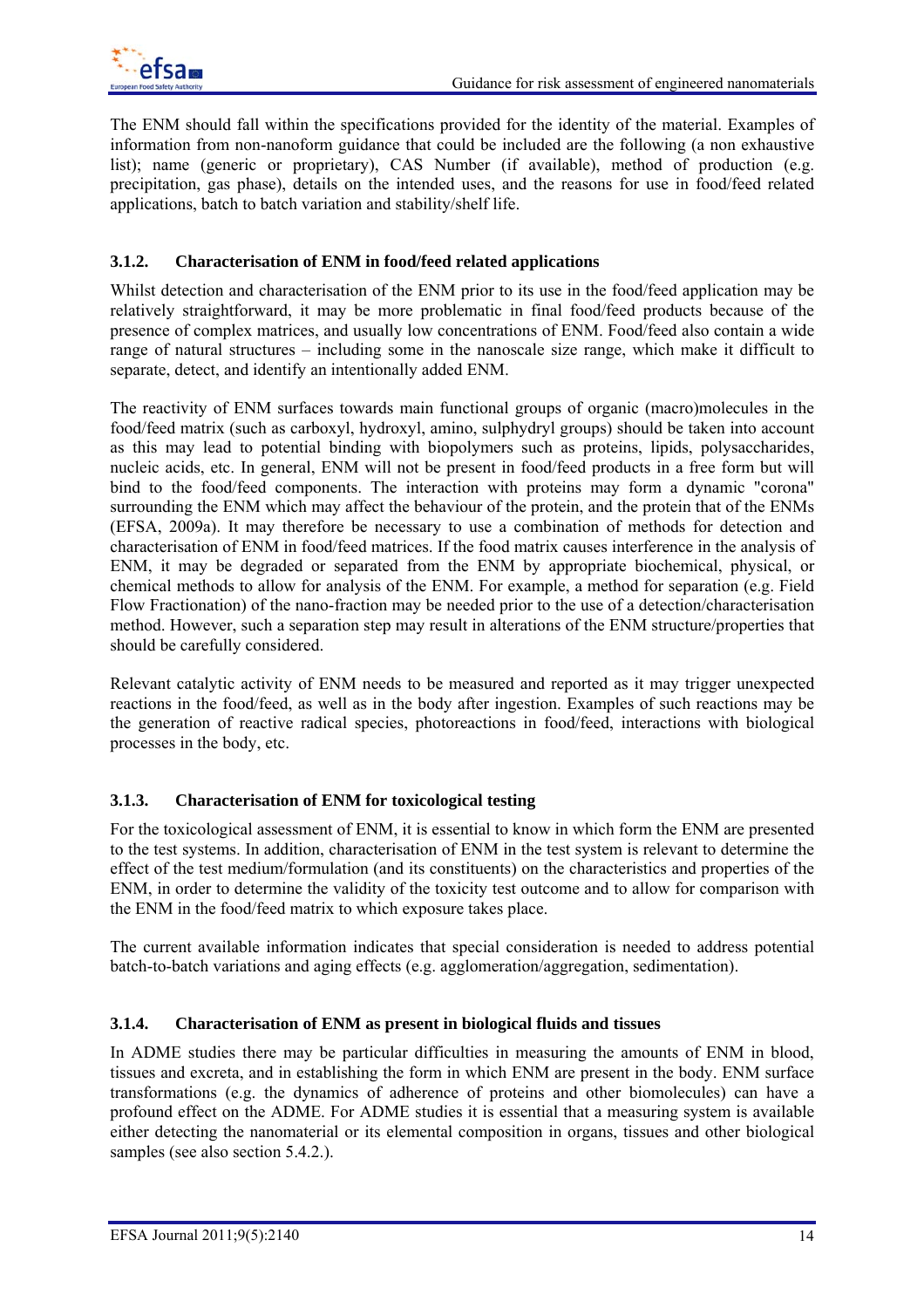

### **3.2. Performance criteria for characterisation methods**

Methods used for the characterisation of ENM in their pristine form (as manufactured), commercial formulations, in food/feed matrix and in toxicity test systems should adhere to recognized criteria for method performance. Especially in the early phase of the introduction of new methods/methods for new target analytes the measurement uncertainty may often be high. Therefore, it is deemed essential to demonstrate in this new analytical field that the applied methods are fit for purpose and deliver reliable results. Applicants are requested to provide appropriate documentation of the methods applied and method performance. Method performance parameters to be determined and documented would include various criteria (e.g. specificity, selectivity, recovery/trueness, repeatability, reproducibility, detection/quantification limits etc). Where possible, existing guidelines (e.g. IUPAC (Harmonized guidelines for single-laboratory validation of methods of analysis, Pure and Applied Chemistry 74 (5),  $835 - 855$  (2002)); Commission Decision 2002/657/EC<sup>7</sup>) should be taken into account or adopted. The most up-to-date edition of any method performance test guideline should be followed. Use of any methods differing from internationally agreed protocols should be justified. Applicants are reminded that it may be expected that regulatory authorities will systematically require routine methods for monitoring compliance with the specification of the ENM.

Reference materials are essential to control and compare the performance of analytical methods. However, in the field of ENM there are currently only silica and gold reference materials available which are validated for size measurements only. Silica nanoparticles size reference materials (IRMM-304 and ERM-FD100) are available from the Joint Research Centre, Institute of Reference Materials and Measurements and gold nanoparticles (NIST RM 8011, 8012 and 8013) from the National Institute of Standards and Technology (NIST). Additional reference materials are expected to become available with time, and should be used as appropriate. In addition to reference materials, the European Commission Joint Research Centre has recently made available a repository composed of 25 nanomaterials. These nanomaterials can be used as standardised research tools/reference points by laboratories to verify that results are comparable to those of other laboratories. It is acknowledged that where methods of analysis are still relatively weak, there has to be a greater reliance on standard materials. In the absence of certified reference materials, self-generated and properly documented standards may be used.

#### **4. Exposure scenarios**

Prior to commencing the detailed risk assessment of the nanomaterial, anticipated exposure scenarios from the proposed uses should be outlined (see figure 2). These exposure scenarios will contribute to decisions on the extent of the hazard characterisation and will provide parameters for the exposure assessment required for the risk assessment.

Where ENM are directly added to food/feed, it should be ascertained whether the type and quantity of ENM added are known. If these are known, it is possible to proceed directly to an exposure scenario. In other circumstances it is necessary to identify and quantify the ENM in food/feed. In cases where it can be demonstrated that the ENM are completely solubilised in the food/feed matrix, no human exposure is expected apart from exposure to resulting degradation products (non-nanoform fraction). In case of complete digestion in gastrointestinal fluids, localised exposure (e.g. in the upper gastrointestinal tract) needs to be considered (Holpuch et al., 2010).

In contrast, when ENM are present in an indirect way, e.g. due to migration or transfer of nonnanoform degradation products of the ENM , including possible carry-over from feed, via animals to food, its type and amount should be determined. The EFSA guidance for food contact materials gives information for testing migration (EFSA, 2009c). The extent of migration or transfer into food/feed will determine whether and to what extent information on hazard characterisation and absorption,

l 7 Commission Decision (EC) 2002/657 of 12 August 2002 implementing Council Directive 96/23/EC concerning the performance of analytical methods and the interpretation of results. OJ L 221, 17.08.2002 p.8-36.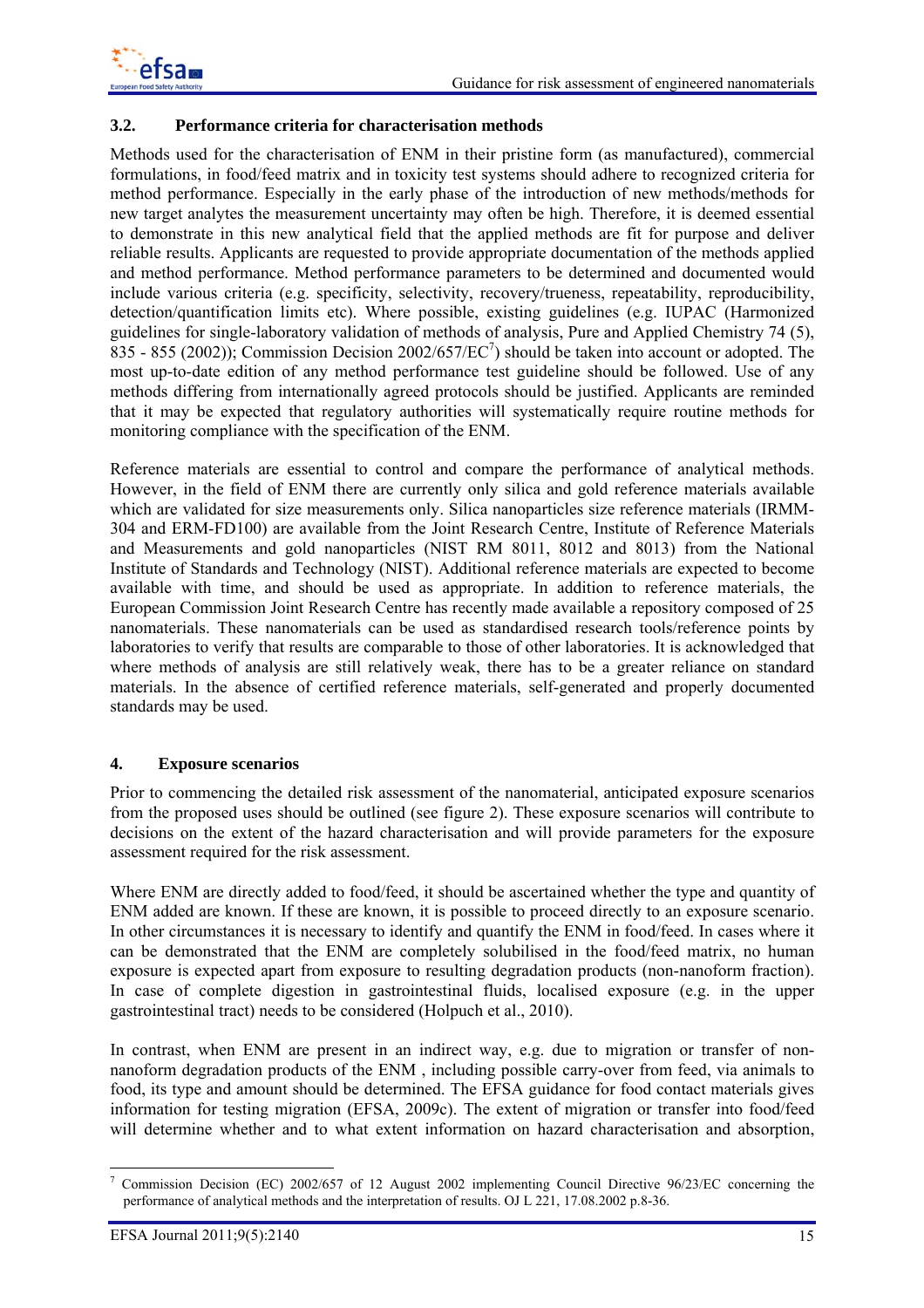

distribution, metabolism and excretion (ADME) of the ENM are required. The characteristics of the analytical methods used should follow the guidance given in chapter 3. If there is any migration then the nanomaterial should be physico-chemically characterised additionally in the food simulant or within the food/feed matrix. If ENM migrates into the food or feed an exposure assessment should be performed.

If identification of the ENM in the food/feed matrix is not possible or in case there is indication of an alteration of the ENM, no conclusion can be reached on the ENM exposure apart from what was initially added to the food/feed, with the understanding that the nature of the ENM to which exposure takes place is unknown or altered (see chapter 6).



**Figure 2:** Exposure scenarios

## **5. Hazard identification and hazard characterisation**

### **5.1. General considerations**

It is reiterated from chapter 1 that the test requirements stipulated in current EFSA guidance documents and EC guidelines for the intended use in the food/feed area apply in principle also to ENM. This chapter outlines additional aspects that should be considered for the ENM hazard identification and characterisation that may arise due to the specific characteristics and properties of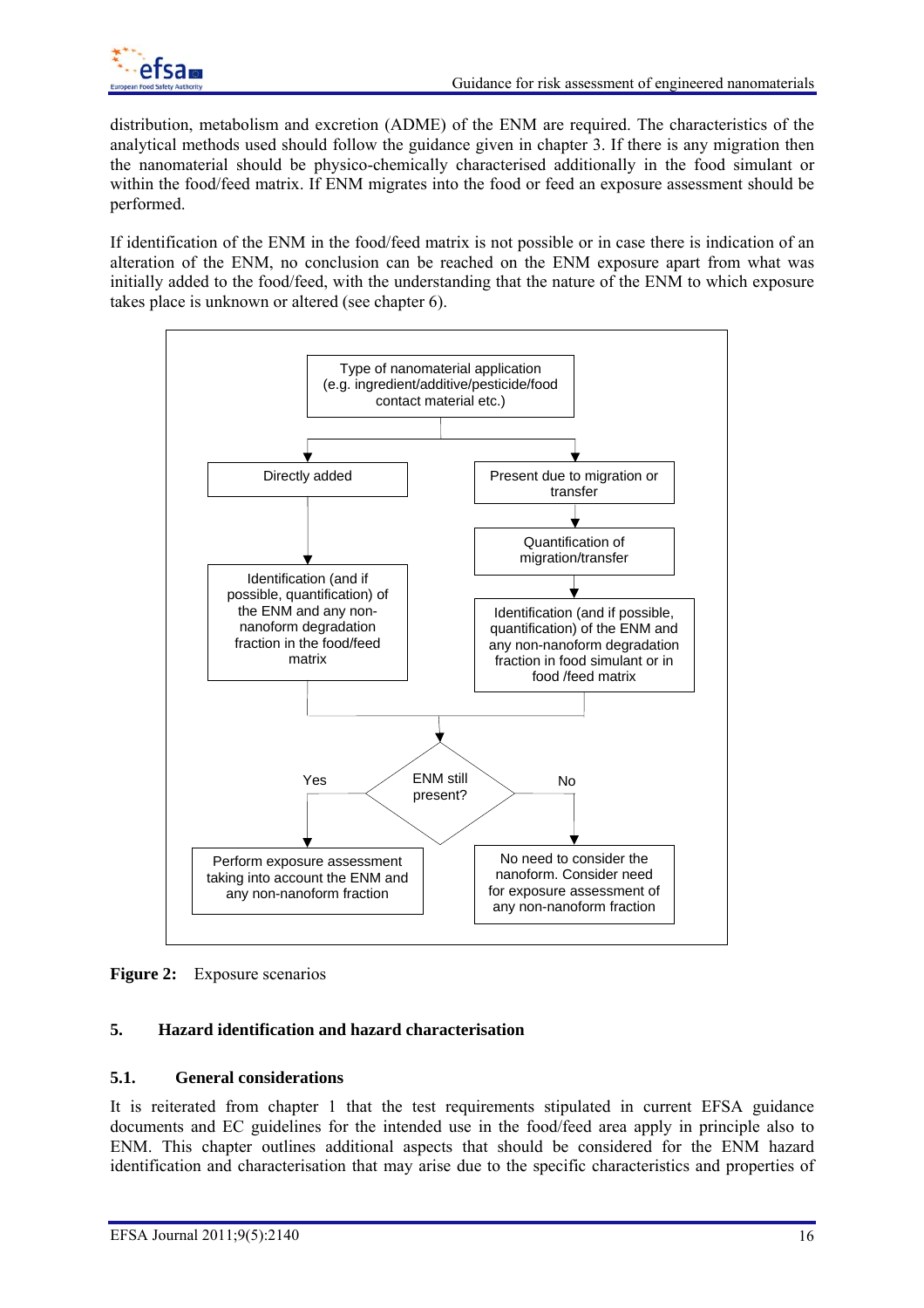

ENM. Appropriate *in vitro* and *in vivo* studies on the ENM should be undertaken to identify hazards and obtain dose-response data to characterise the hazard.

The currently available data on oral exposure to ENM, their absorption, distribution, metabolism and excretion (ADME) and any consequent toxicity are extremely limited; the majority of the available information on toxicity of ENM, as at the time of EFSA's previous opinion (EFSA, 2009a), is from *in vitro* studies or from *in vivo* studies using routes of exposure other than the oral one (e.g. inhalation).

The evidence currently suggests that non-soluble/non-degradable ENM are more likely to exhibit different biological properties to ionic, molecular or bulk forms (i.e. non-nanoform) unlike soluble/degradable ENM, which tend to have effects more similar to the non-nanoform (Auffan et al., 2009; EFSA, 2009a).

Some test models and standard testing protocols used for non-nanoform substances may not necessarily be appropriate or optimal for the testing of ENM, and ongoing efforts in the research community are currently addressing these issues. Therefore the recommendations for approaches to toxicity testing in this ENM Guidance will be updated as necessary in the light of future, emerging information.

For hazard characterisation, the relationship of any toxicity to the various dose metrics that may be used is currently being discussed in the scientific community and several dose metrics could be explored in addition to mass, e.g. number concentration and total surface area. Mass is a convenient metric, but information on the characterisation of the ENM should provide information allowing for conversion of the mass dose to other metrics, e.g. surface area and/or number of particles and to allow for comparison also with non-nanoforms, if relevant.

Studies have been published that used very high doses for the testing. Unrealistic high dosing can lead to outcomes that may not be related to the inherent toxicity of the material but to the high amount of the material administered. The choice of dose levels should therefore be carefully considered and a justification on the selected doses should be provided.

ENM used as carrier systems for other food components (e.g. vitamins) may increase the bioavailability of these food components, and the effects of the increase in bioavailability in terms of toxicity may need to be considered. The exposure assessment of a nanoscale delivery system should in addition to the assessment of the nanocarrier system itself include assessment of the amount of encapsulated bioactive compound as well as the amount present in free form in the food. For this, the analytical isolation, detection and characterisation procedures need to meet these requirements. It might be necessary, when appropriate and possible, to analyse the relevant chemical components as such.

### **5.2. Toxicity testing outline**

The toxicity testing strategy is determined by the presence of ENM in the food/feed matrix and if appropriate, by available information on a non-nanoform of the same substance. This toxicity testing strategy is illustrated by six general cases and the toxicity tests are indicated in table 2 and figure 3. For ENM applications where exposure to humans or animals are not anticipated (e.g. for certain types of pesticides) the testing strategy described in the relevant EFSA guidance should be applied with adaptations of tests as appropriate taking into account the considerations and modifications outlined in this guidance.

### *Case 1– No persistence of ENM in preparations/formulations as marketed*

For nanotechnology applications where convincing evidence is provided demonstrating, by appropriate analytical methods, that the ENM is completely degraded/solubilised to nonnanoform, then EFSA Guidance for non-nanoforms for the specific intended use should apply, and this ENM Guidance would no longer apply.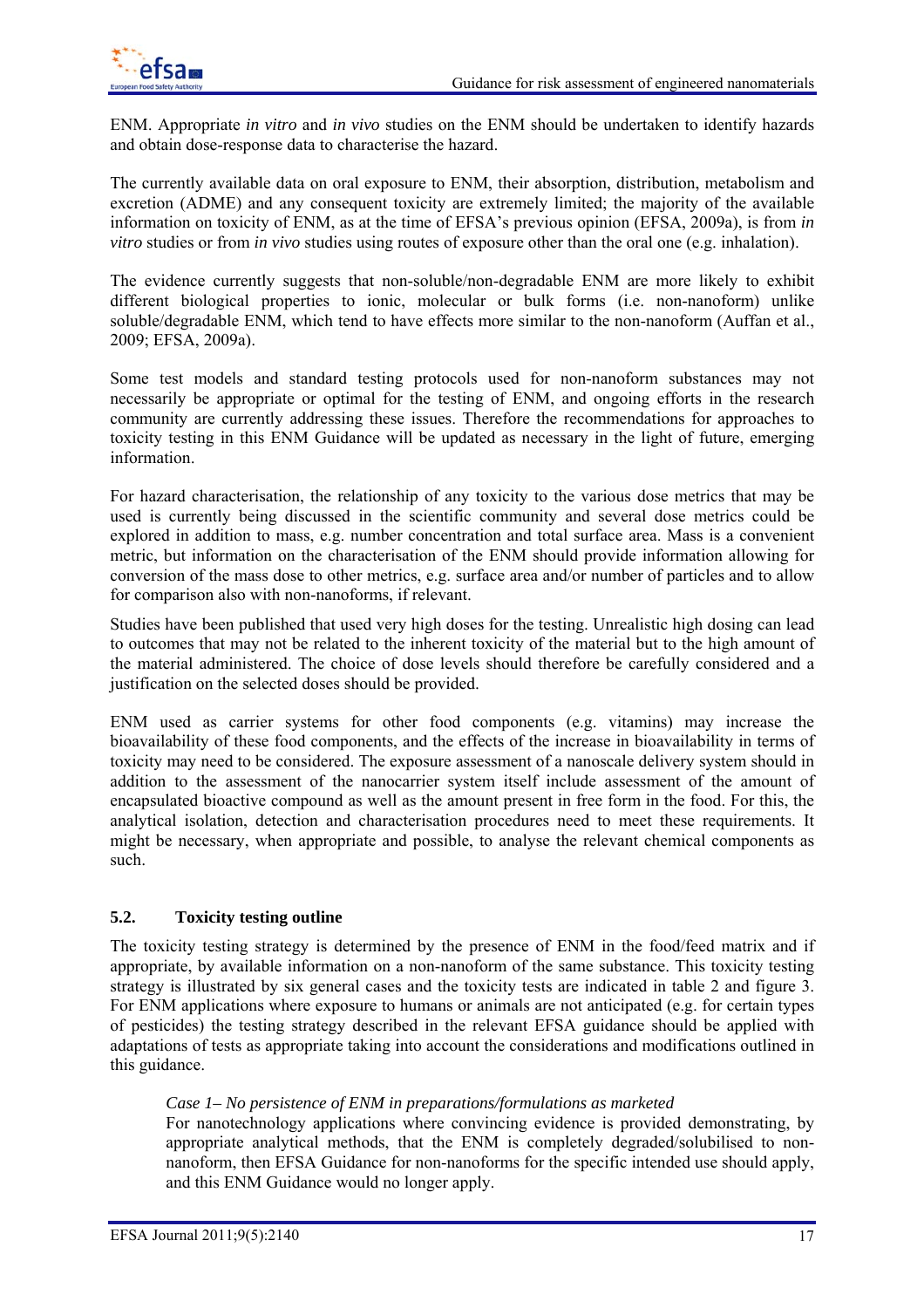

#### *Case 2 – No migration from food contact materials (i.e. no exposure)*

Where evidence is provided convincingly demonstrating, by appropriate analytical methods, that there is no migration, the risk assessment could be based on the information that there is no exposure to the ENM via food and therefore there is no toxicological concern.

### *Case 3 – Complete ENM transformation in the food/feed matrix before ingestion*

When evidence is provided convincingly demonstrating, by appropriate analytical methods, that transformation of the ENM into a non-nanoform in the food/feed matrix is judged to be complete (i.e. non-nanoform degradation products are present) before ingestion, then EFSA Guidance for non-nanoforms for the specific intended use should apply, and this present ENM Guidance would no longer apply.

#### *Case 4 – Transformation during digestion*

When evidence is provided convincingly demonstrating, by appropriate analytical methods, that that an ENM completely dissolves/degrades in the gastro-intestinal tract, the hazard identification and hazard characterisation can rely on data for the non-nanoform substance (if available) as long as the possibility of ENM absorption before the dissolution/degradation stage can be excluded. When evidence is provided convincingly demonstrating that no ENM absorption takes place a limited set of tests in general consisting of *in vitro* genotoxicity, *in vivo* local effects and/or other appropriate *in vivo* testing may be deemed as sufficient.

The systemic toxicity profile of a dissolved ENM is likely to be similar to the soluble (ionic or molecular) form. If this is demonstrated, further testing on the ENM is not necessary. In cases where data on the non-nanoform are not available, testing of the non-nanoform is required according to the relevant EFSA Guidance for the intended use.

#### *Case 5 – Information on non-nanoform available*

When information on a non-nanoform of the same substance is available and where some or all of the ENM persists in the food/feed matrix and in gastrointestinal fluids, a testing approach is recommended which is based on comparison of information on ADME, toxicity and genotoxicity of the non-nanoform with, in first instance, ADME, repeated-dose 90-day oral toxicity study in rodents and genotoxicity information of the ENM (see section 5.3 and 5.4). The purpose of comparing ADME and toxicity data from the two forms is to identify any major differences between the behaviour of the non-nanoform and that of the ENM.

- If the differences observed indicate increased hazard, then more toxicity testing will be required on the ENM, beyond ADME, 90-day and genotoxicity tests.
- If the differences observed indicate less hazard then any request to waive further testing should be scientifically justified.

#### *Case 6 – No information on non-nanoform available*

When information on a non-nanoform is not available and where some or all of the ENM persists in the food/feed matrix and in gastrointestinal fluids, the approach for toxicity tests on the ENM should follow the relevant EFSA guidance for the intended use with the modifications in the present opinion to take into account the nanoproperties. The ENM toxicity testing strategy provided for hazard identification and hazard characterisation takes into account the nanoproperties (see section 5.3 and 5.4).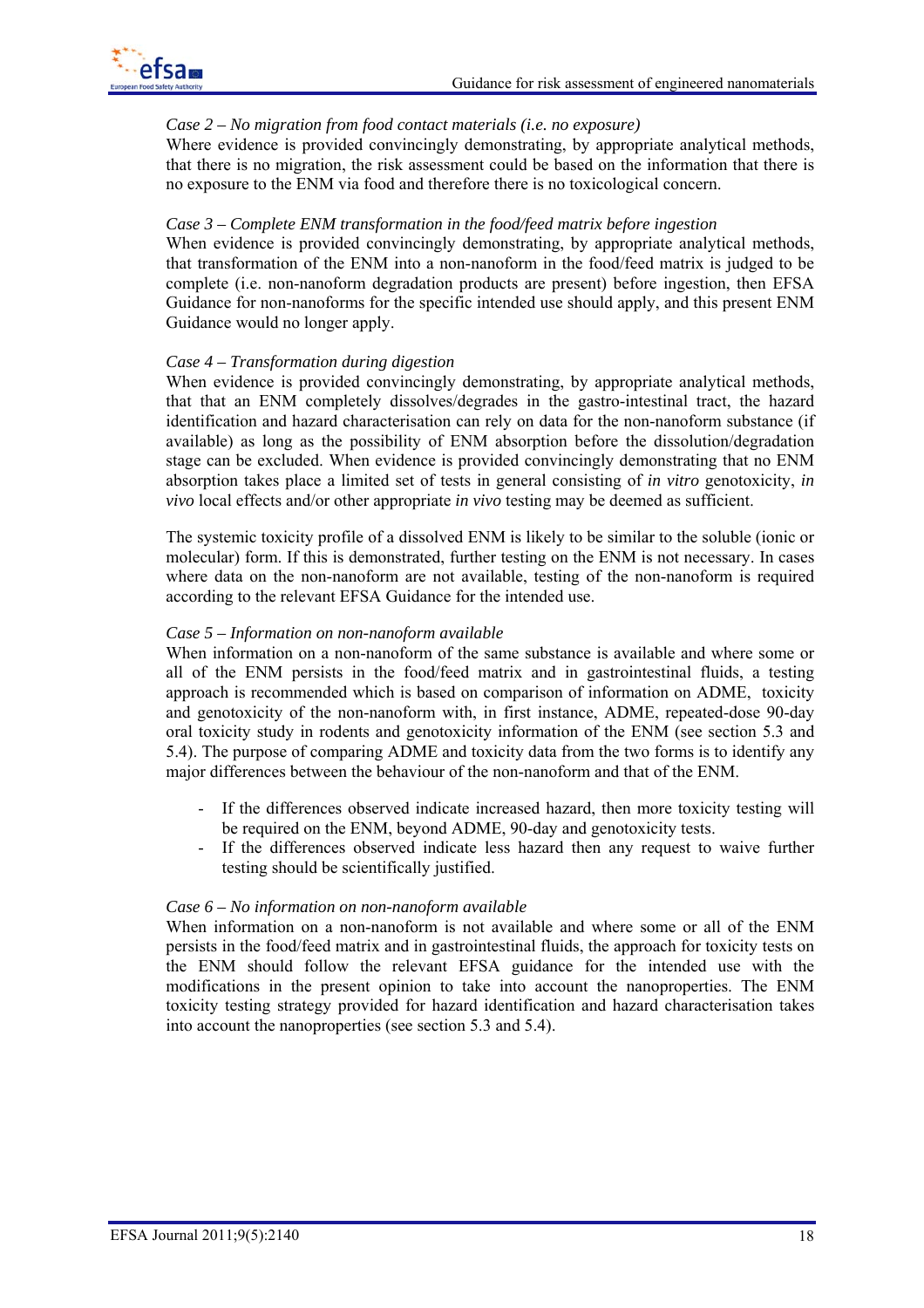

| <b>Type of test</b>               | <b>Information</b>                                                                |
|-----------------------------------|-----------------------------------------------------------------------------------|
| In vitro genotoxicity tests       | Usually necessary for case 4. Necessary for cases 5 and 6 (see section 5.3.2.)    |
| <b>ADME</b>                       | Usually necessary for case 4. Necessary for cases 5 and 6 (see section 5.4.1 and  |
|                                   | 5.4.2.                                                                            |
| Repeated-dose 90-day oral         | Usually necessary for case 4. Necessary for cases 5 and 6 (see section 5.4.3.)    |
| toxicity study in rodents         |                                                                                   |
| <i>In vitro</i> digestion studies | Usually necessary for cases $3, 4, 5$ and 6 (see section $5.3.1$ .)               |
| Other <i>in vitro</i> tests       | Might be necessary for screening and mechanistic information (see section 5.3.3.) |
| Reproduction study                | Might be necessary, or required by specific sector regulations or by EFSA         |
|                                   | guidance (see section 5.4.4)                                                      |
| Developmental toxicity            | Might be necessary, or required by specific sector regulations or by EFSA         |
| study                             | guidance (see section 5.4.4)                                                      |
| In vivo genotoxicity tests        | Might be necessary, or required by specific sector regulations or by EFSA         |
|                                   | guidance (see section 5.4.5.)                                                     |
| Chronic toxicity/                 | Might be necessary, or required by specific sector regulations or by EFSA         |
| carcinogenicity study             | guidance (see section 5.4.4.)                                                     |
| Specific toxicity tests           | Might be necessary, or required by specific sector regulations or by EFSA         |
|                                   | guidance (see section 5.4.4.).                                                    |

#### **Table 2:** ENM toxicity testing strategy

### **5.3.** *In vitro* **studies**

There are ongoing developments in *in vitro* methods but currently there are no *in vitro* methods validated to be used for hazard assessment of ENM (Park et al., 2009). However, *in vitro* tests may provide information on hazards (e.g. genotoxicity), give indication of potential toxicity of an ENM and may be used to elucidate possible mode of action. The primary aim of *in vitro* testing is for ENM toxicity screening and the understanding of biological responses and underlying mechanisms. Information on the mode of action of the ENM may be helpful, e.g. if reactive oxygen species are generated then genotoxicity and other toxic effects can be anticipated.

For *in vitro* testing attention should be given to the suitability of the test system and to possible interactions of ENM with *in vitro* culture medium components (e.g. growth factors, proteins and nutrients) resulting into alterations of the ENM structure and properties, and possible influence of culture medium components on cellular uptake of ENM, and to the possibility that treatment times may need to be extended to allow uptake of ENM into cells (Doak et al., 2009; Stone et al., 2009; Donaldson et al., 2010). The possibility to use biological *in vitro* model fluids (e.g. saliva, gastrointestinal fluids, mucous, plasma or lymph) should be considered. Consideration also needs to be given to what should be used as negative and positive controls. There may also be a need to consider whether impurities may be present in the ENM that are known to be toxic (see chapter 3). Possible interference of the ENM with the read out system of the *in vitro* assay should be investigated.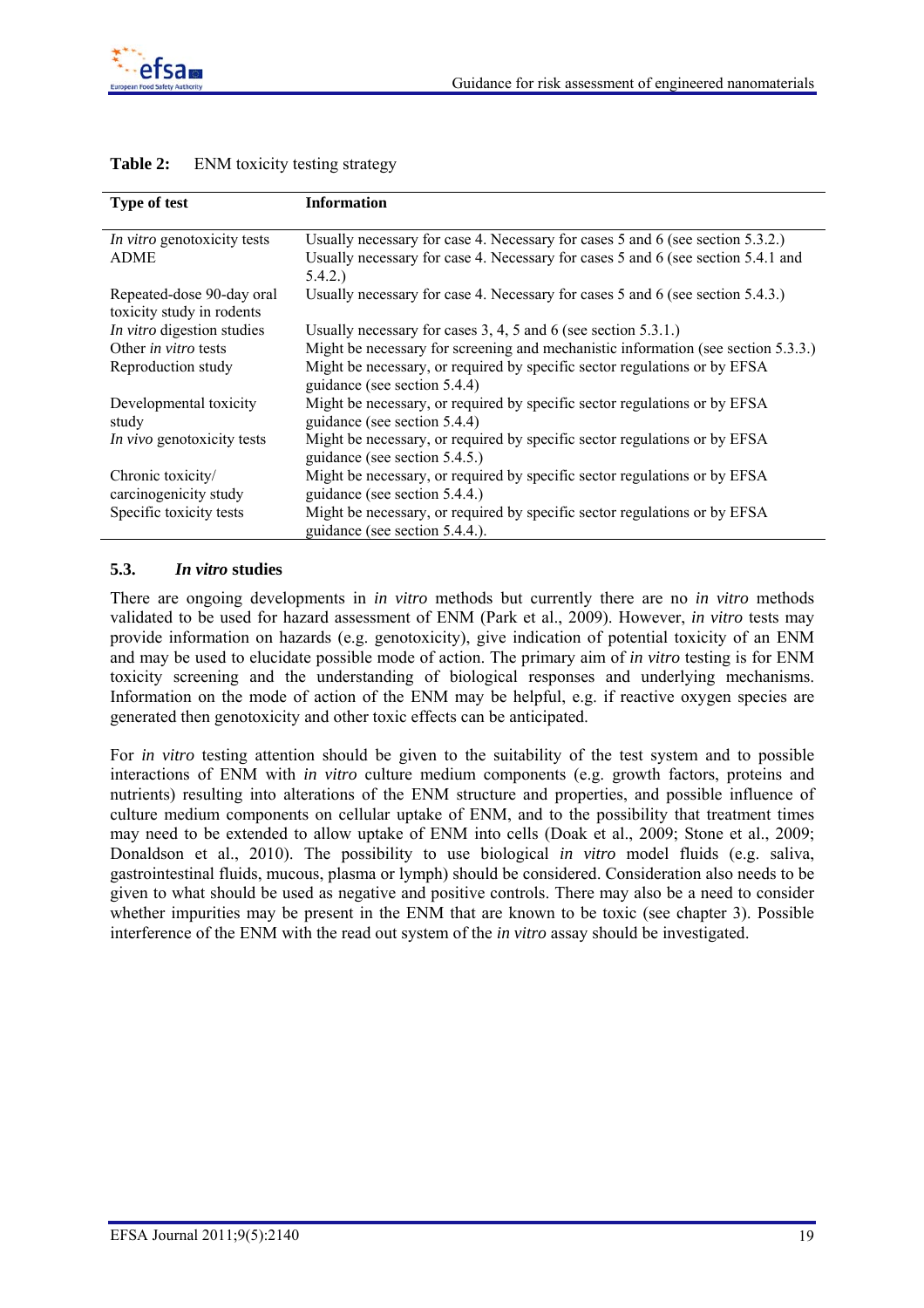





## *5.3.1. In vitro* **digestion studies**

*In vitro* digestion can be used to demonstrate dissolution/degradation of the ENM. In these cases only limited or no further testing might be needed. Various models are available, most have been designed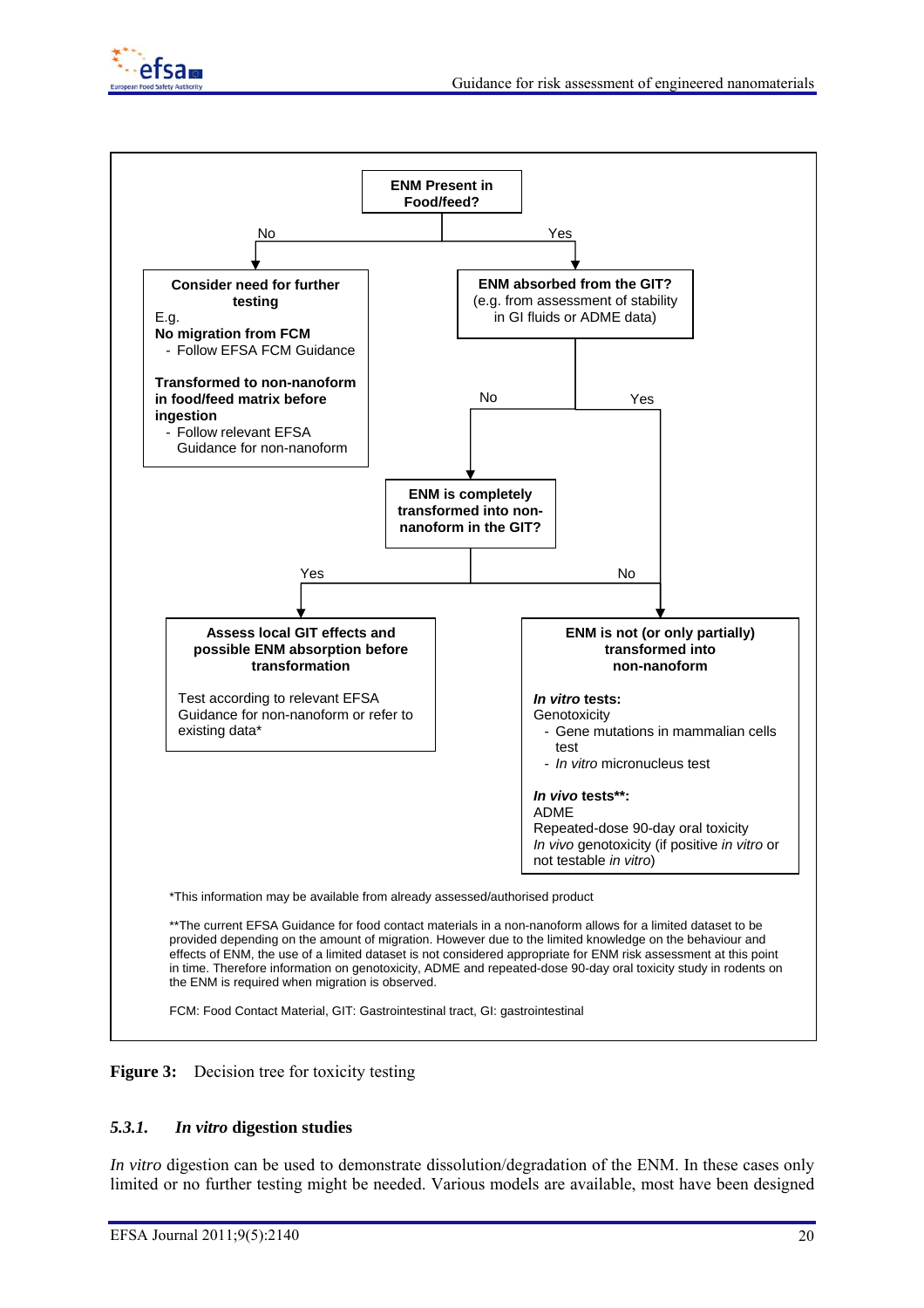to assess the release or dissolution of non-nanomaterials (Oomen et al., 2002; Dressman et al., 1998; Krul et al., 2000; Brandon et al., 2006). With an *in vitro* digestion model, the conditions of the human gastrointestinal tract can be simulated, i.e. temperature, mixing, transit time, composition of salt, enzymes and other constituents such as bile. *In vitro* digestion models have been applied to determine the release of various orally ingested compounds e.g. contaminants from soil (Oomen et al., 2003; Van de Wiele et al., 2007), food contaminants (Dall'Asta et al., 2010; Versantvoort et al., 2005), food mutagens (Krul et al., 2000), food components (Blanquet-Diot et al., 2009; Tydeman et al., 2010), contaminants in toys (Brandon et al., 2006) and drugs (Dressman et al., 1998; Kostewicz et al., 2002; Blanquet et al., 2004). These models vary in the degree in which they simulate human gastro intestinal tract conditions from very simple to rather sophisticated. To which extent the different *in vitro* models lead to different conclusions regarding dissolution and degradation of nanomaterials has not yet been studied.

## **5.3.2.** *In vitro* **genotoxicity testing**

In selecting a suitable battery of *in vitro* genotoxicity tests the three critical genotoxicity endpoints (gene mutation, structural and numerical chromosome aberrations) should be considered.

A bacterial reverse mutation assay is usually recommended for the detection of gene mutations, as also included in the work of the Scientific Committee on genotoxicity testing strategies<sup>8</sup>. However, since ENM may not be able to penetrate the bacterial cell wall (Landsiedel et al., 2009) and because bacterial cells, unlike mammalian cells, do not have the ability to phagocytose particles, the use of a bacterial reverse mutation test for detection of genotoxicity of ENM is not considered to be appropriate.

The following *in vitro* tests are required for ENM added to, or migrating into food:

- 1. A test for induction of gene mutations in mammalian cells (preferably the mouse lymphoma *tk* assay with colony sizing) (OECD test guideline 476)
- 2. An *in vitro* micronucleus assay (OECD test guideline 487)

There may be circumstances under which it may be justified to deviate from the above-mentioned core set (e.g. when there is a need to test the ENM in a matrix that cannot be added *in vitro*). In such cases a scientific justification should be provided and additional types of considerations or *in vivo* studies may be needed. In certain instances (e.g. with induction of reactive oxygen species, soluble ENM, very small ENM) a bacterial reverse mutation test might still be informative.

If at least one of the *in vitro* tests indicates positive results or if it is impossible to test the ENM *in vitro*, *in vivo* genotoxicity testing is required (see section 5.4.5). If both *in vitro* tests are negative, but there are indications that reactive radical species are generated then also *in vivo* genotoxicity testing should be considered (see section 5.4.5).

### **5.3.3. Other** *in vitro* **studies**

*In vitro* tests may provide additional insights into e.g. internal exposure, toxicity, and mode of action of the ENM (e.g. on cytotoxicity, oxidative stress, potential for inflammation and immunotoxicity). Considering oral intake as the *in vivo* route of administration, several *in vitro* approaches may be applied to generate additional hazard identification information.

l

<sup>8</sup> The Scientific Committee anticipates it will adopt an opinion later in 2011 on genotoxicity testing strategies. A draft of the opinion published for public consultation is available at: http://www.efsa.europa.eu/en/consultations/call/scaf110420.pdf (April 2011).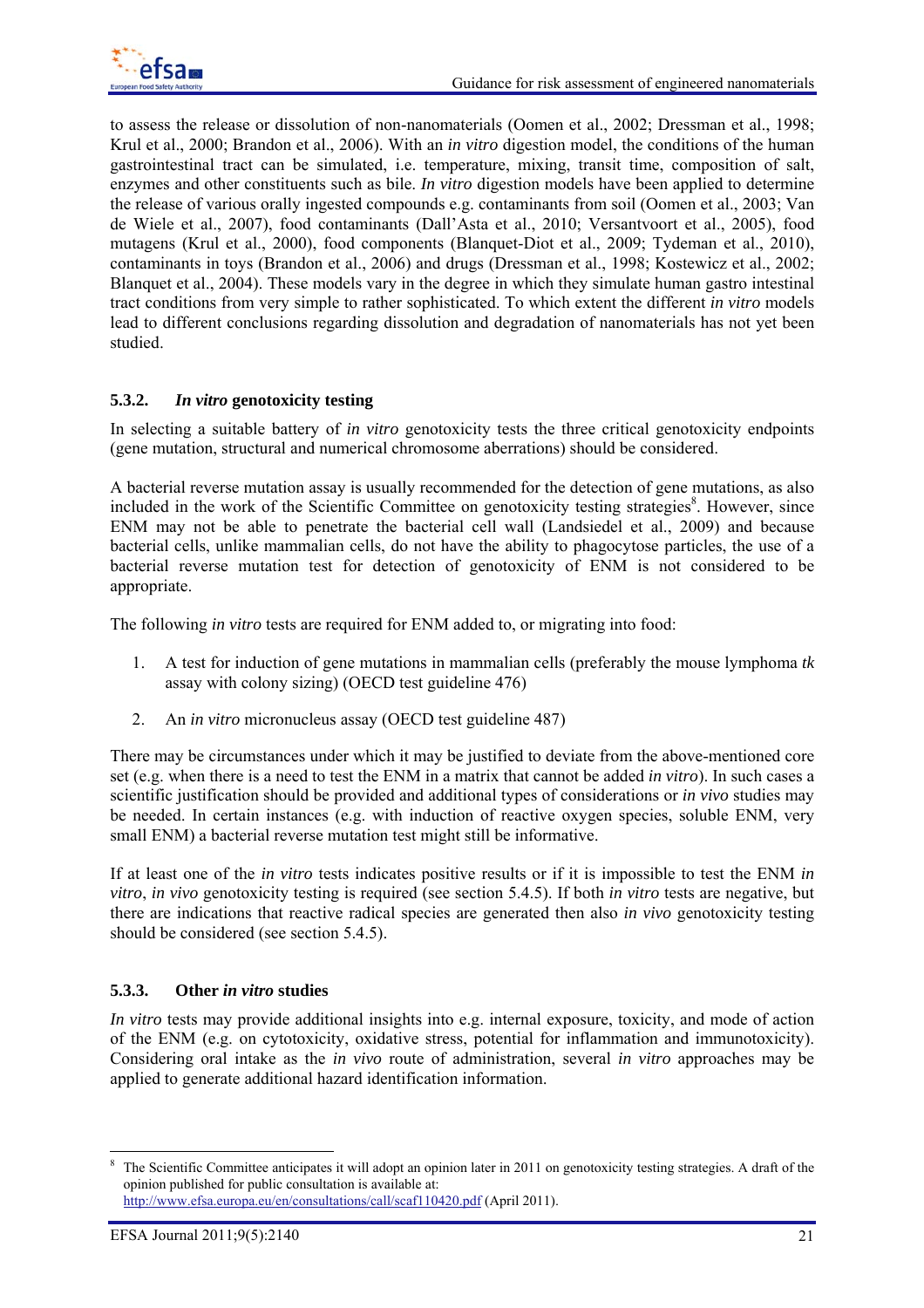

Studies can be performed to investigate the effects of ENM on e.g. the integrity of the gastrointestinal barrier, inflammatory responses to assess gut maintenance, immune cells and immune responses.

*In vitro* models to assess barrier integrity/permeability may be based on several types of cells, e.g. primary human oesophageal epithelial cells, M-cells (modified enterocytes present throughout the epithelial lining) and differentiated CaCo-2 cells. A number of parameters can be considered for investigation in such *in vitro* models including e.g. LDH leakage or MTT reduction, trans-epithelial electrical resistance, paracellular flux, inflammatory mediators and generation of reactive radical species.

*In vitro* models to assess the systemic effects on immune cells and immune responses include e.g. the whole blood cytokine release model. Cytotoxicity, inflammatory and immunological parameters may be measured in this model. The whole blood assay allows the characterisation of immunotoxic reactions, including immunostimulation (inflammatory processes, pyrogenicity, priming, idiosyncratic reactions) and immunosuppression of immune responses (Langezaal et al., 2001, 2002). The whole blood assay has been validated for the evaluation of pyrogenic contaminations (e.g. endotoxins) or aspecific immune cell activation (Hoffmann et al., 2005; Schindler et al., 2006). For this model, discrimination between endotoxin effects and cellular immune reactivity should be considered. For ENM that become systemically available *in vitro* models to investigate complement activation may also be considered. However, the whole blood assay is not representative for testing gut–associated immune responses. *In vitro* models may also be applied to investigate ENM removal from blood/tissues via uptake by the mononuclear phagocyte system (MPS) (composed primarily of macrophages).

If *in vitro* results indicate increased epithelial permeability, release of inflammatory mediators, effects on immune cells or immune response, appropriate *in vivo* studies should be considered (see section 5.4) or scientific justification should be provided for waiving *in vivo* methods.

### **5.4.** *In vivo* **studies**

*In vivo* testing is performed to identify any adverse responses and to determine dose-response relationships. *In vivo* studies are also essential to generate ADME information for determining the toxicokinetic profile of the ENM and if necessary to follow up results from *in vitro* genotoxicity studies. Tissue distribution, accumulation/persistency and elimination from tissues is considered to be more relevant than blood plasma levels. Special attention should be paid to the typical target organs that have been shown to have an increased capacity for uptake of particles (e.g. liver, spleen, and lungs).

### **5.4.1. Administration of ENM for** *in vivo* **studies**

The administration of test material in the *in vivo* oral toxicity studies could be by adding the ENM to the animal feed, to the drinking water, or by gavage. In case the ENM structure/properties are affected by the food/feed matrix, and can not be mimicked by simulants, administration of the whole food/feed<sup>9</sup> matrix with the ENM to the test animal should be considered.

For administration the ENM should ideally be homogeneously blended into the feed matrix or stably and uniformly dispersed in the drinking water or gavage vehicle. The stability and physico-chemical characteristics of the ENM in the vehicle should be determined (see chapter 3). There may be limitations on the amounts of ENM that can be administered because the ENM may agglomerate in the drinking water or gavage vehicle, or they will already be blended as agglomerated powder into the feed, which in addition may not be uniformly mixed within the food matrix.

l

<sup>&</sup>lt;sup>9</sup> The Scientific Committee anticipates it will adopt an opinion later in 2011 discussing modification of the OECD test guideline 408 for testing of whole food/feed which should be considered for the experimental design in cases where the ENM has to be given in the whole food/feed matrix.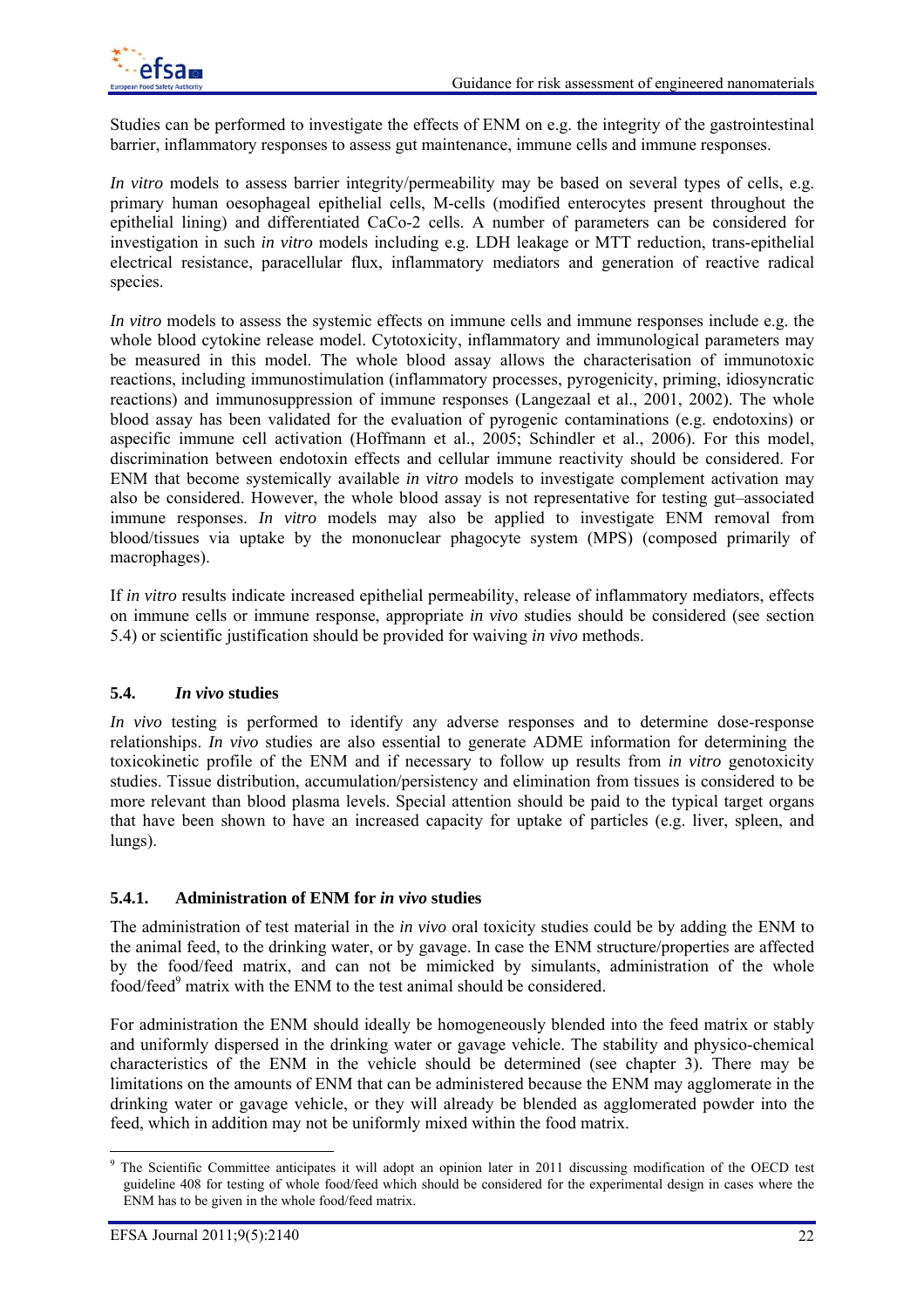It is recommended that coherence between the structure/properties of the ENM in the toxicity test medium and the structure/properties of the ENM in the food /feed matrix is checked before undertaking any toxicity test and that, wherever possible, the same vehicle is used in all the toxicological tests (i.e. ADME, *in vitro* toxicity, genotoxicity and *in vivo* studies etc.). The administration of the test material requires careful control and dynamic characterisation of ENM in either the liquid or the feed matrix. For example, an ENM in liquid may adsorb to the walls of the drinking vessel and becomes therefore no longer available (i.e. there will be no exposure). Possible interactions with the administration vehicle, either the food matrix or water, need to be determined in advance before *in vivo* administration.

To overcome some of the obstacles mentioned above, ENM can be applied by gavage, aiming for the ENM to be dispersed, characterised and administered under well-defined conditions. This method of administration can give a fairly precise dose of ENM delivered to the animal and a well-characterised degree of dispersion. However, application by gavage is not likely to be representative of the lower concentrations delivered over time from ENM administered via feed. Gavage provides a bolus of ENM at a given time that may or may not mix with the gastrointestinal fluids, which might result in a higher local concentration and increased quantity of absorbed material due to the ENM being in the form of a single, large dose and the lack of co-ingestion of dietary components to which ENM can easily bind.

Whilst kinetics following bolus gavage administration differs from kinetics following continuous administration leading to a greater likelihood of effects associated with the peak concentration rather than total exposure, use of multiple doses in ADME studies and use of these results to appropriately design repeated-dose 90-day oral toxicity studies can correct for this possibility. At the current state of knowledge, overall, the uncertainties will be minimised by using bolus gavage administration of ENM. The limitations of the bolus administration for ADME studies may be accepted in view of the certainty obtained on the administered dose and thus the dose-response relationship of possible adverse effects.

In any of the oral administrations mentioned above one has to consider that the passage through the acid environment of the stomach and mixing with the chyme in the gut may affect the ENM, which is one of the reasons for *in vivo* testing. Consideration of the potential for time dependent dissolution/degradation is essential, as well as physico-chemical ENM modifications such as agglomeration and ENM surface modifications by proteins and biomolecules.

## **5.4.2. ADME studies**

Absorption, distribution, metabolism and excretion (ADME) studies are essential for the safety evaluation of ENM as the nature of nanomaterials can result in altered and specific toxicokinetics and tissue distribution when compared to non-nanoforms. However, the difficulties of undertaking ADME studies on ENM should not be underestimated. In addition to the issues involved in administration of ENM to test animals discussed above, in ADME studies there may also be particular difficulties in measuring the amounts of ENM in blood, tissues and excreta, and in establishing the form in which they are present in the body. ENM surface transformations e.g. the dynamics of adherence of proteins and other biomolecules can have a profound effect on the ADME.

For ADME studies it is essential that a measuring system is available either detecting the nanomaterial or its elemental composition in organs, tissues and other biological samples. Alternatively, a labelling system may be used, either directly (radioactive isotopes) or indirectly (fluorescent dyes or radiolabel). ICP-MS has the limitation that the chemical element is determined and not the presence of the nanomaterial itself (i.e. not only the nanoform may be detected), but combining with suitable separation techniques could overcome this. Radioactive isotopes may be used for certain metal ENM (Geiser and Kreyling, 2010). Fluorescence labelling or labelling with radio-labelled chemicals have the disadvantage that the label may be released from the ENM. In such cases the distribution of the label can be determined, but not, with any certainty, that of the ENM (Geiser and Kreyling, 2010). The choice of the labelling and detection technique should be based on the composition of the ENM, e.g.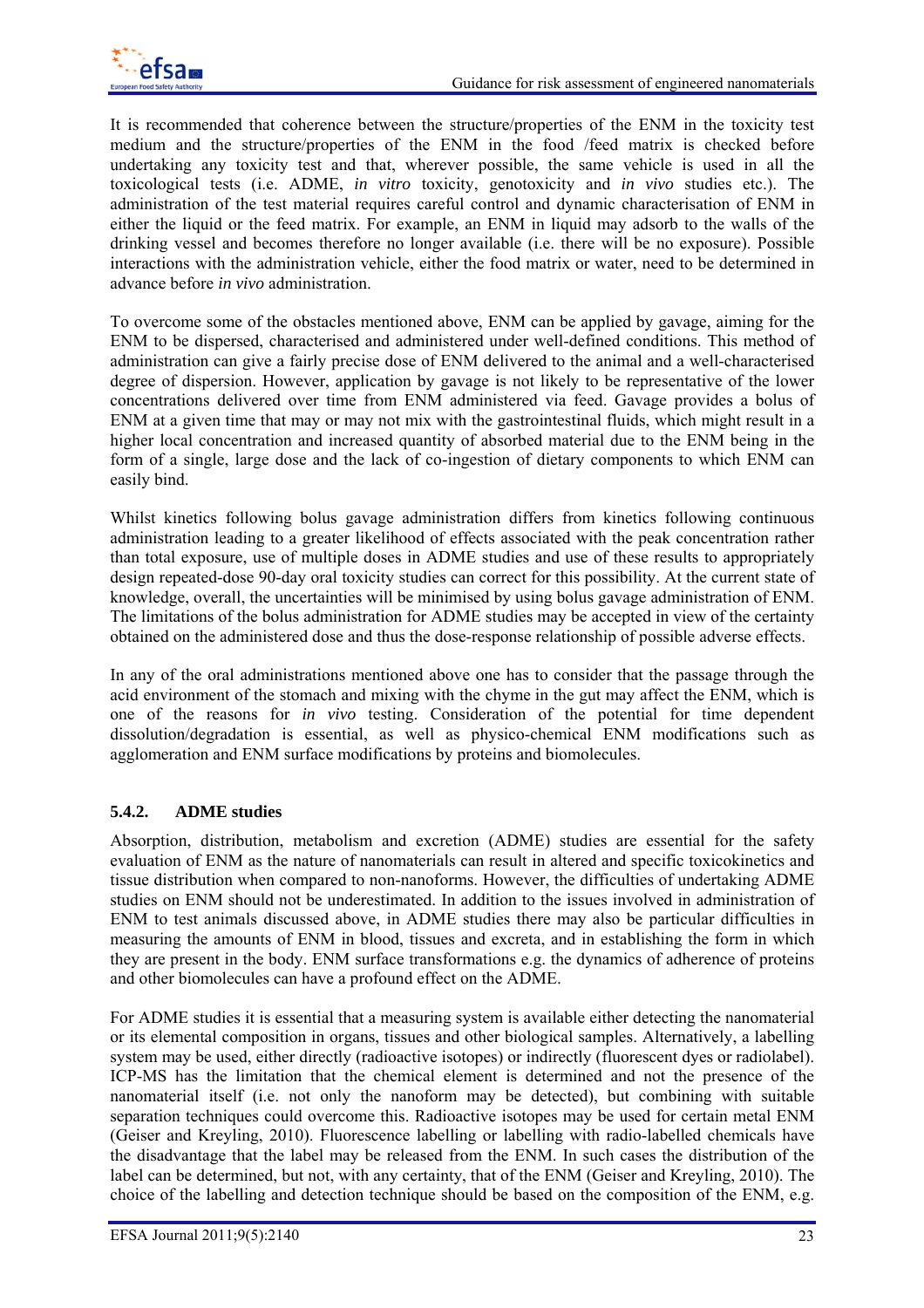

metal nanomaterials or lipid-like nanomaterials. In addition, the impact of the labelling system on the properties and activity of the ENM should be considered.

Many types of ENM exhibit inherent polydispersity (large size distribution) due to their complex composition. In order to account for ENM absorption in the body, comprehensive mass balance studies are suggested. Repeated administration may alter the toxicokinetics of the ENM, therefore an appropriate study design should be chosen to address this issue. Because ENM are taken up by the mononuclear phagocyte system (MPS) especially in spleen and liver, there may be a need for extended toxicokinetic studies depending on the biopersistence of the ENM. The toxicokinetic studies will provide information on the timing and extent of ENM accumulation in organs and tissues and clearance from these tissues. ENM retention within the gut wall is also an important determinant, particularly when discriminating between retention in epithelial cells versus immune-competent Mcells in Payers patches.

Additional studies could be conducted to investigate the localization of ENM in MPS organs, which have a high content of macrophages and other immunocompetent cells. In the GI tract, GALT (gut associated lymph tissue), such as Peyer's patches and mesenteric lymph nodes, are of importance for potential ENM accumulation and potential effects on immune responses. The biological persistence of ENM may correlate with long-term toxicity.

The design of toxicokinetic studies for chemicals is described in OECD test guideline 417. This guideline describes general methodologies with multiple measurements and endpoints for performing ADME studies.

The use of a pilot study is recommended for selection of the experimental parameters and for dose ranging to avoid the administration of highly toxic doses. The dose in the pilot study should be sufficient to allow for identification of the ENM in excreta and when appropriate in blood or plasma. Blood samples should be taken at regular intervals (initially up to 24 hours) after administration of the ENM. In addition, ENM retention in the gut epithelium and in secondary organs and tissues of expected risk such as e.g. liver and spleen should be investigated.

In order to ensure delivery of the desired dose, administration by gavage may be considered. However, this has the disadvantage that possible interaction with the gastric contents is limited (see section 5.4.1).

For the main ADME study, a minimum of two ENM dose levels should be used since this information may aid in dose setting in other toxicity studies (OECD test guideline 417). Repeated ENM administration may provide information on possible accumulation.

## **5.4.3.** *In vivo* **repeated-dose 90-day oral toxicity study<sup>10</sup>**

For ingested ENM, the minimum requirement is a repeated-dose 90-day oral toxicity study in rodents (OECD test guideline 408), modified to include assessment of some additional parameters described in the more recent guideline on repeated-dose 28-day oral toxicity study in rodents (OECD test guideline 407). The additional parameters place more emphasis on endocrine-related endpoints, (e.g. determination of thyroid hormones, gross necropsy and histopathology of tissues that are indicators of endocrine-related effects, and (as an option) assessment of oestrous cycles). Specific attention in repeated-dose studies should be paid to cardiovascular and inflammatory parameters as well as to the mononuclear phagocyte system (MPS), as after systemic translocation, most ENM are likely to end up in the MPS tissues. The results from the repeated-dose 90-day oral toxicity study can be used to

l

<sup>&</sup>lt;sup>10</sup> The Scientific Committee anticipates it will adopt an opinion later in 2011 discussing modification of the OECD test guideline 408 for testing of whole food/feed which should be considered for the experimental design in cases where the ENM has to be given in the whole food/feed matrix.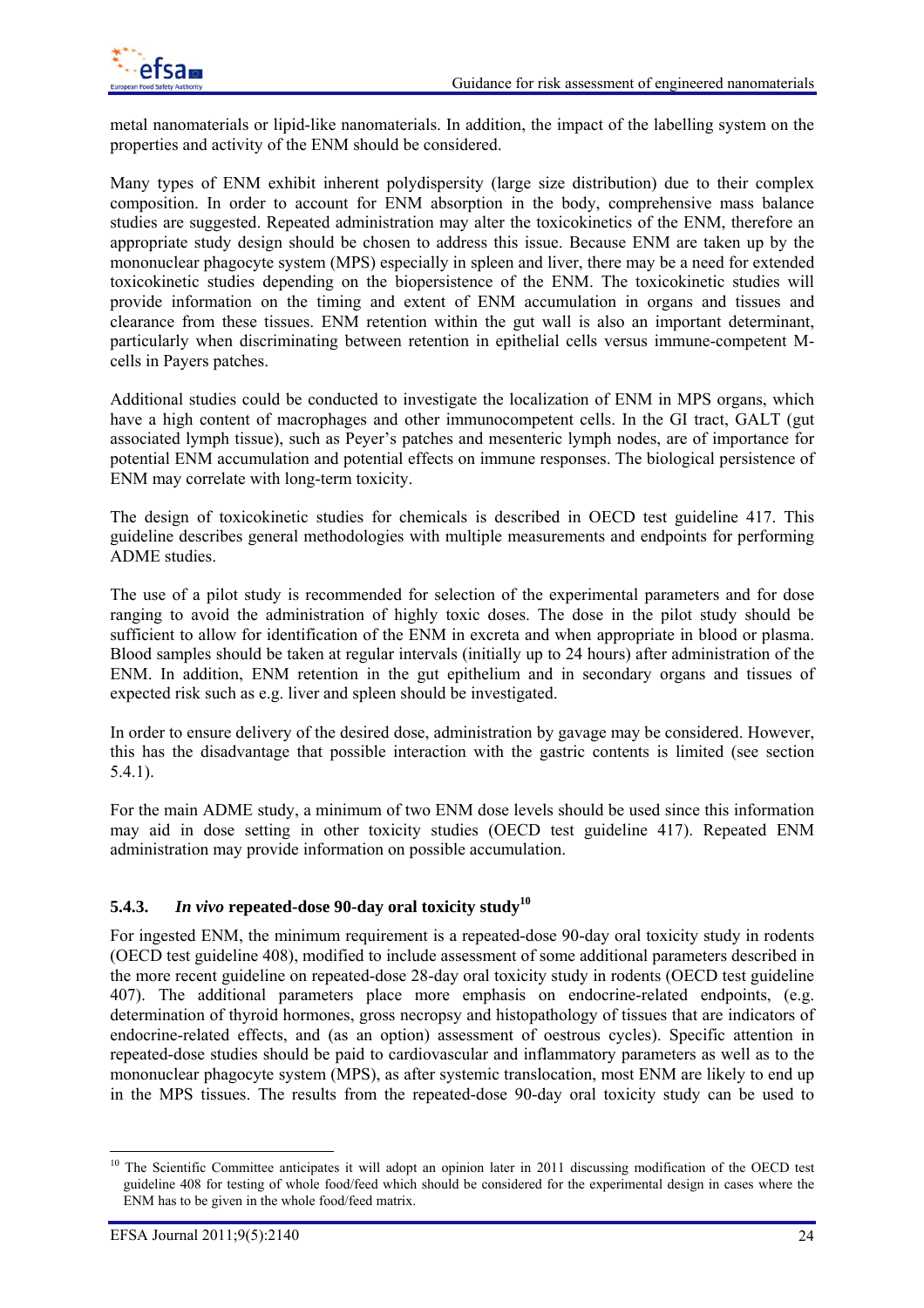

identify a Benchmark Dose lower confidence limit (BMDL) or a No-Observed-Adverse-Effect-Level (NOAEL).

It should be noted that toxicological data derived from laboratory species may not be directly applicable for ENM foreseen to be administered in feed to target animals, and that additional tests, e.g. tolerance tests for the target species might be needed.

## **5.4.4. Other** *in vivo* **toxicity tests**

In cases where there are appropriate toxicity and ADME data available on a non-nanoform (i.e. the same chemical substance in a bulk, molecular or ionic form), a repeated-dose 90-day oral toxicity study in rodents together with the outcome of genotoxicity and ADME studies on the ENM can provide a comparative basis for deciding whether long-term toxicity testing of the ENM may be needed. If there is evidence of toxic effects and/or accumulation of ENM (or degradation products/metabolites) in organs and tissues, then chronic toxicity testing may be appropriate in order to reveal progressive toxic effects or delayed toxicity, and to identify a BMDL or a NOAEL.

The repeated-dose 90-day oral toxicity study offers only limited information on reproductive toxicity and no information on developmental toxicity; it can inform about effects on the reproductive organs and, if assessed, the oestrous cycle, but it does not assess the whole reproductive cycle from *in utero*  exposure onwards, through sexual maturity to conception, gestation, prenatal and postnatal development. Thus decisions on whether tests on the ENM are necessary for reproductive and developmental toxicity will need to be considered in the light of the toxicity data available on these aspects for the non-nanoform comparator and on comparative ADME information. For a decision on whether a developmental toxicity study on an ENM will be necessary, consideration also needs to be given as to whether the nanoform of the substance may cross the placenta and thereafter behave in a different way from the non-nanoform, due to nano-specific characteristics. Such information may not be readily available, since ADME studies do not routinely include pregnant animals. The study design for reproduction and developmental studies of chemicals are described in OECD test guidelines 414, 415 and 416. Chronic toxicity and carcinogenicity study is described in OECD test guideline 453.

## **5.4.5.** *In vivo* **genotoxicity testing11**

If at least one of the *in vitro* tests indicates genotoxic activity, or if it is impossible to test the ENM *in vitro*, this normally requires follow-up by *in vivo* testing (Eastmond et al., 2009), unless it can be adequately demonstrated by other means that the positive *in vitro* findings are not relevant for the *in vivo* situation. Before embarking on any necessary follow-up, the results from the *in vitro* testing should be reviewed and other relevant data on the substance, such as information about chemical reactivity (which might predispose to site of contact effects), bioavailability, metabolism, toxicokinetics, and any target organ specificity should be considered.

*In vivo* genotoxicity tests should relate to the genotoxic endpoint(s) identified as positive *in vitro* and to appropriate target organs or tissues. Evidence, either from the test itself or from other toxicokinetic or repeated-dose toxicological studies, that the target tissue(s) have been exposed to the test substance and/or its metabolites is essential for interpretation of negative results.

The choice of the appropriate *in vivo* genotoxicity test(s) requires expert judgement based on all available information, to be applied case-by-case. Any of the following *in vivo* tests may be suitable

• an *in vivo* micronucleus test (OECD test guideline 474)

l

The Scientific Committee anticipates it will adopt an opinion later in 2011 on genotoxicity testing strategies. A draft of the opinion published for public consultation is available at: http://www.efsa.europa.eu/en/consultations/call/scaf110420.pdf (April 2011).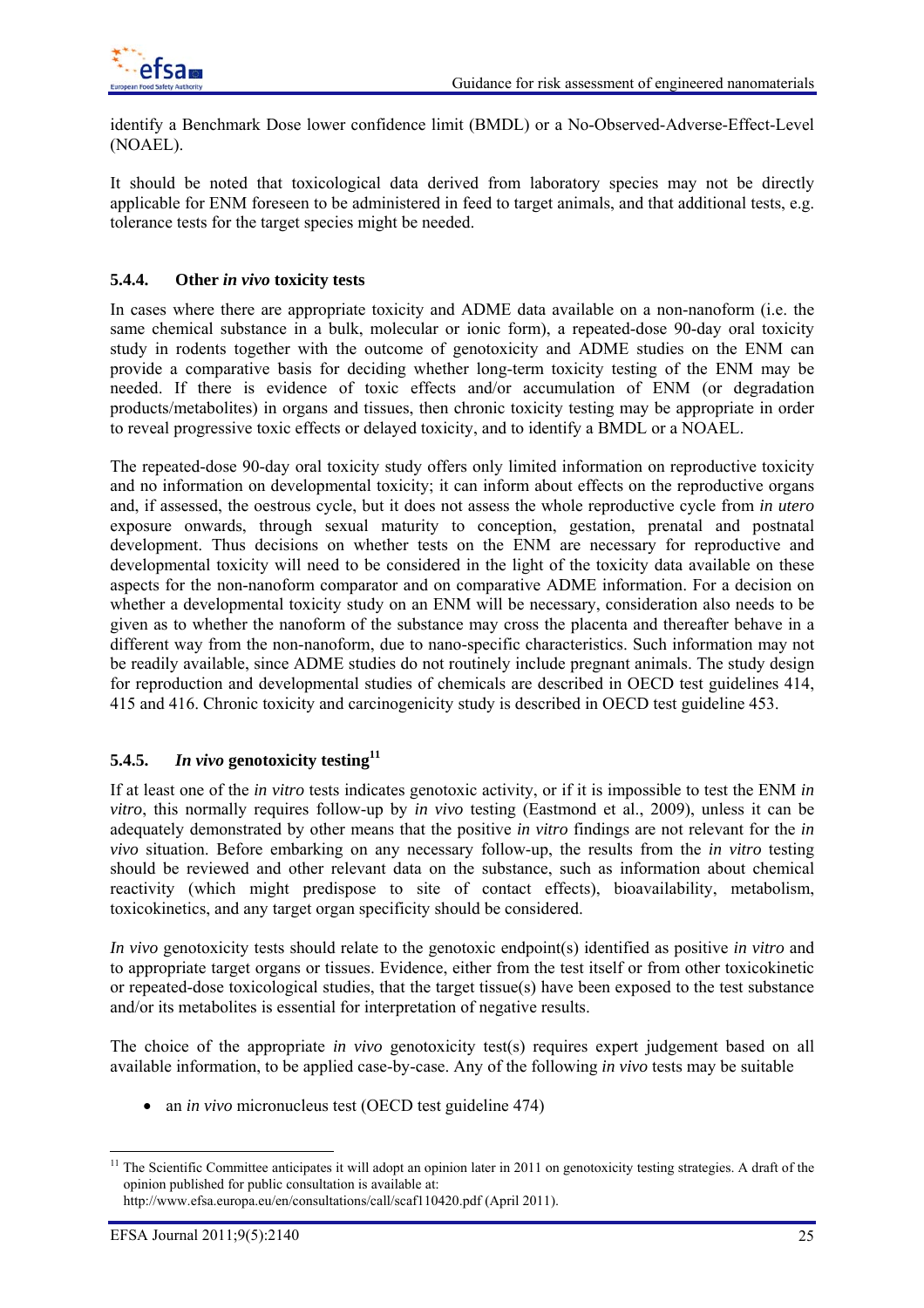

- an *in vivo* Comet assay (no OECD test guideline at present; internationally agreed protocols available, e.g. see hptt://cometassay.com)
- a transgenic rodent gene mutation assay (draft OECD test guideline)

If both *in vitro* tests are negative, but there are indications that reactive radical species are generated, or in case it is impossible to test the ENM *in vitro*, then an *in vivo* Comet assay, which can also provide information on mode of action, is recommended to be included in the ADME or in the repeated-dose 90-day oral toxicity study (Karlsson, 2010).

### **6. Exposure assessment**

Basically, the principles of exposure assessment of ENM (via food and feed) will be the same as in exposure assessment of non-nanoform materials (Kroes et al., 2002; EFSA, 2006, 2009d). Issues like food/feed sampling and variability within composite samples and variation in concentrations between samples are not different from the exposure assessment of micro/macroscale or dissolved chemicals. On the basis of the available consumption data, the anticipated average and high intakes in various population groups of the ENM food/feed must be estimated. Probabilistic methods may be useful to determine ranges of plausible values rather than point estimates. If possible, particular sections of the population with an expected high exposure should be identified and this should be considered in the risk assessment. There is limited information on the consumption (amounts and frequency) of food supplements. Data on import and production quantities could provide additional information for the exposure assessment. Any assumptions made in the exposure assessment should be described.

A central aspect of exposure assessment is the determination of the amount and characterisation of the ENM present in the food or feed as consumed. In most cases, the starting point for determining the amount of ENM currently has to rely on information on the material added or that is in contact with food/feed. The initial characteristics of the added ENM can be assessed and used as an assumption in the exposure assessment, however, currently it is not possible to routinely determine ENM *in situ* in the food or feed matrix that increases the uncertainty in the exposure assessment (see chapter 3).

The structure of the ENM in food/feed may be changed in the food/feed production chain during processing or storage because of their interactions with proteins, lipids and other substances present in the food/feed matrices. Hence, ENM should be analysed at an early stage of the food chain, and effects of processing and storage and the stability of the ENM should be considered in the exposure assessment. Also, effects of digestion or other causes of degradation of the matrix on ENM characteristics need to be considered.

For ENM added to feed, the potential carry over to food should be considered for human exposure, which could be determined by measurement of the ENM in relevant animal tissue or products (EFSA, 2008b).

In the absence of exposure data, and where it is not possible to determine the nanoform in the food/feed matrix, it should be assumed that all added ENM is present, ingested and absorbed in the nanoform, although the structure/properties of the ENM remain undetermined and therefore difficult to relate to the structure/properties of the ENM used in the toxicity studies. In this case, the toxicity testing could be performed by administering the ENM in the food/feed matrix.

## **7. Risk characterisation**

The risk characterisation step is the point at which all the information from the hazard identification and hazard characterisation is combined with that from the exposure assessment and other relevant information from read-across of other ENM or non-nanoforms (i.e. bulk, molecular and ionic forms). Although it is essentially an iterative process throughout the assessment, the final risk characterisation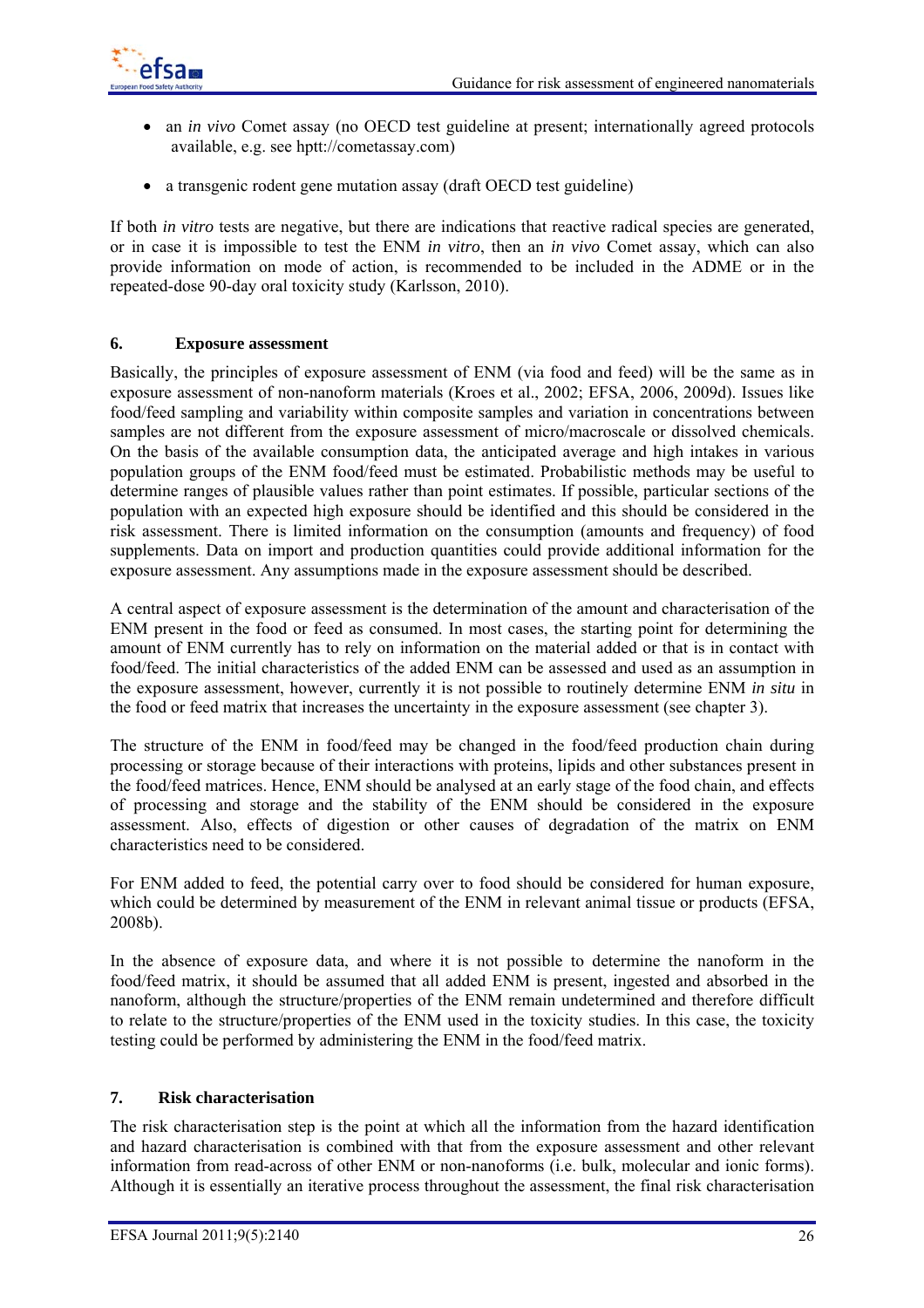

should result in informed qualitative, and if possible quantitative, guidance to risk managers. The output from the risk characterisation is the overall assessment of the safety of the ENM in its intended use together with the parameters under which the assessment is valid and the uncertainties associated with the assessment. It should explain clearly what assumptions have been made during the risk assessment, and what is the nature and magnitude of any uncertainties.

Several approaches for generating information required for risk assessment are described in this ENM Guidance. At every stage where information is assessed, a weight-of-evidence process should be applied to make a decision on whether a risk assessment can be undertaken. The weight-of-evidence approach takes into account all available sources of information and types of data. At each evaluation step, decisions depend on the amount and quality of the information available at that particular stage and the validity of the tests used to generate the data. The identification/characterisation of the assessed ENM is essential to demonstrate that the data generated are obtained with the ENM that will be used in food/feed applications. If the totality of the available information is considered suitable at a particular stage, then a risk assessment can be performed, and no further testing would be required. However, if this is not considered possible, then the default presumption is that a sequence of further testing should be undertaken.

## **8. Uncertainty analysis**

The Scientific Committee adopted a Scientific Opinion in 2009 that deals with general principles to be applied in the identification of data sources, criteria for inclusion/exclusion of data, confidentiality of data, assumptions and uncertainties (EFSA, 2009d). That opinion makes a number of general recommendations on how to handle uncertainties in risk assessment which should be addressed also in the ENM risk assessment. The Scientific Committee has also adopted a Guidance related to uncertainties in dietary exposure assessment which include practical approaches on how to handle uncertainties in risk assessment that will also be applicable in ENM risk assessment (EFSA, 2006).

The terms for the expression of risks and associated uncertainties should be as precise, understandable and transparent as possible. Any uncertainties inherent in the different risk assessment steps should be highlighted and quantified as appropriate. Distinction should be made between various types of uncertainties that reflect natural variations in biological parameters (including variations in susceptibility in populations), and possible differences in responses between species. Estimation of uncertainties in experimental data should be handled by proper statistical analysis, while quantification of uncertainties in assumptions (e.g. extrapolation of data from animals to humans, extrapolation from laboratory studies to complex systems) may be more difficult, but should be highlighted and discussed.

## **8.1. Uncertainties in the physico-chemical characterisation of ENM**

It may be difficult to characterise, detect and measure ENM in food/feed and in biological matrices. It is important to note that currently there are no standard methods available for physico-chemical characterisation of all the various ENM structures/properties. However, careful choice and use of appropriate methods, and properly documented results should provide adequate data for the purpose of identification and characterisation of the ENM.

Reproducibility and accuracy of the available characterisation methods will be dependent on the target ENM, sample preparation procedures and calibration of the analytical equipment against appropriate standards. The results obtained by various measurement techniques may nevertheless differ because of differences in the physical principles applied for the measurement (e.g. variations in size measurements (Domingos et al., 2009)). Differences may also arise due to aggregation/agglomeration behaviour of ENM, sample handling/preparation procedures, and other factors such as dilutions or dispersions required for different methods. It is, therefore, crucial that sample preparation is carried out in a consistent manner between tests to allow reproducibility of results from a given method,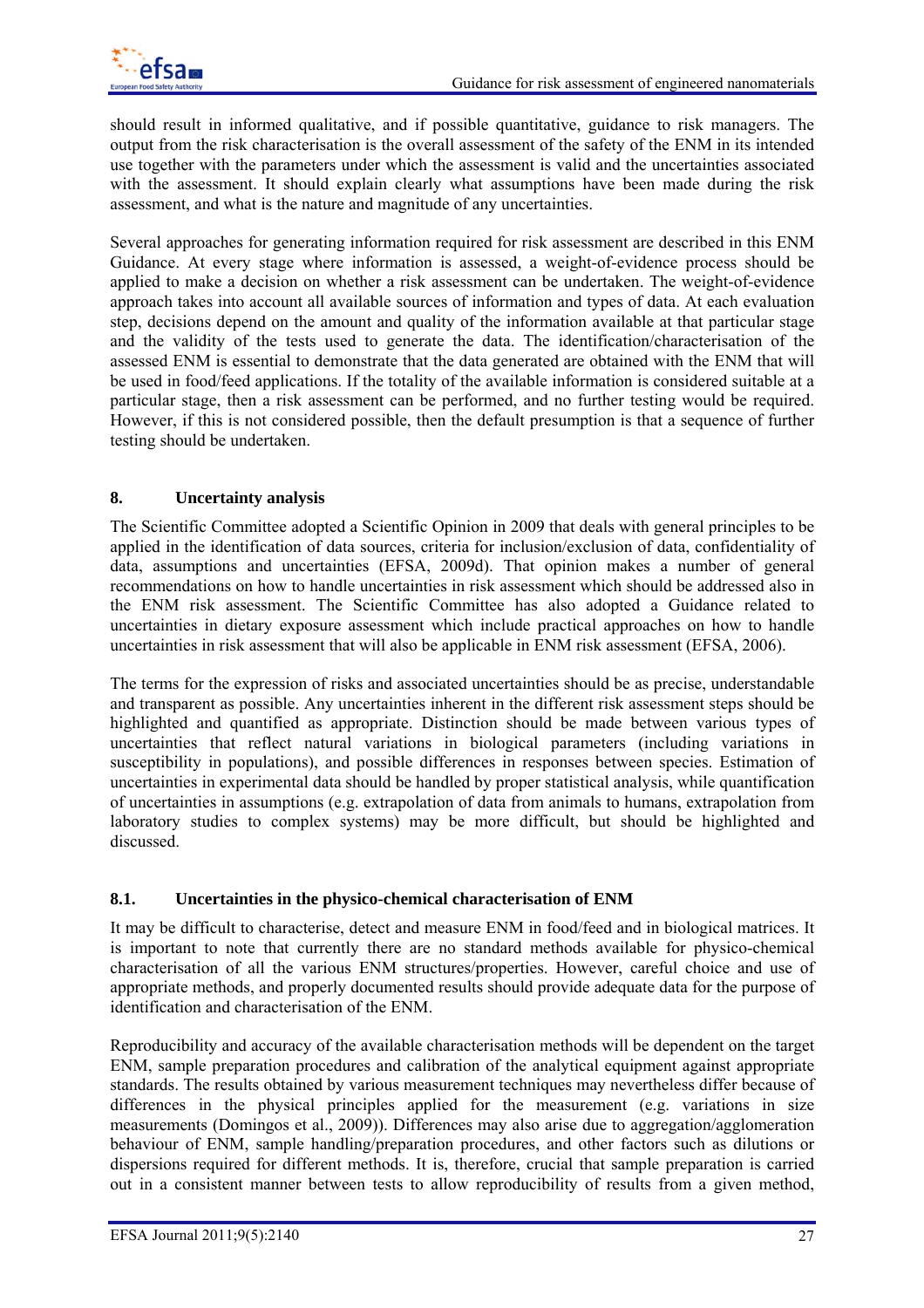and/or a meaningful comparison of results from different analytical methods. Different results obtained by various methods could influence the assessment and decision on whether a material should be regarded as a nanomaterial or not.

It is currently difficult to distinguish an ENM from background levels of the same materials/substances in nano- or non-nanoform that may be present in food/feed products. Appropriate methods (e.g. stable isotope analysis, elemental fingerprinting) can be applied to distinguish the intentionally added ENM from background levels of the same or similar materials from geogenic, biogenic or anthropogenic origin.

As characterisation of ENM in food/feed matrices may be insufficient due to the current limited availability of analytical methods, possible food/feed matrix interactions of the ENM may be determined using food simulants (e.g. water, oil, ethanol, acetic acid, or simulants representing the characteristic composition of the target food, e.g. starch for carbohydrate-rich foods). However, the use of a simulant creates an uncertainty, as extrapolation from the results obtained with the simulant may not fully reflect the ENM properties in a real food. Following method development and availability, characterisation of ENM can be refined so that analysis can shift from food simulants to real food/feed matrices.

### **8.2. Uncertainties in the hazard characterisation of the ENM**

Limited information is available in relation to aspects of ENM toxicokinetics and toxicology, including optimal methods for testing ENM. Existing toxicity testing methods (e.g. OECD test guidelines) may need methodological modifications (e.g. regarding sample preparation and characterisation). Specific uncertainties arise due to limited experience of testing ENM in currently applied standard testing protocols and test animals. There may also be additional toxic effects caused by ENM that are not readily detectable by current standard protocols. Additional endpoints (e.g. cardiovascular or immune function endpoints) not routinely addressed may need to be considered in addition to traditional endpoints. Currently there are no *in vitro* methods validated to be used for hazard assessment of ENM.

It is still not fully understood how and to what extent biochemical reactions occur at the molecular level of the ENM surface with biological fluids, cell membranes and cell compartments, e.g. which and how many of the atomic/molecular clusters on the ENM surface area are causing what kind of biochemical or catalytic reactions, such as electron exchange, etc. With the generation of such knowledge, the reactivity of a given ENM will be better understood and potential effects may be predicted.

Assays for the allergy testing of food components are currently not available. For ENM a comparison with existing allergic proteins does not seem appropriate. However, the identification of proteins of the food matrix adhering/bound to the ENM might give some insight on potential of ENM for promoting allergy induction. Also post marketing monitoring may provide useful information.

Information emerging from studies on ENM in the future may point to other modifications in test protocols.

### **8.3. Uncertainties in exposure assessment**

When it is not possible to characterise the form in which the ENM test substance is present in the test system and compare this with what would be present in food/feed, then uncertainty will be increased; depending on the circumstances, the risk characterisation may under- or over-represent the risks. However, these uncertainties could be reduced by *in vivo* testing of the ENM in the relevant food/feed matrix.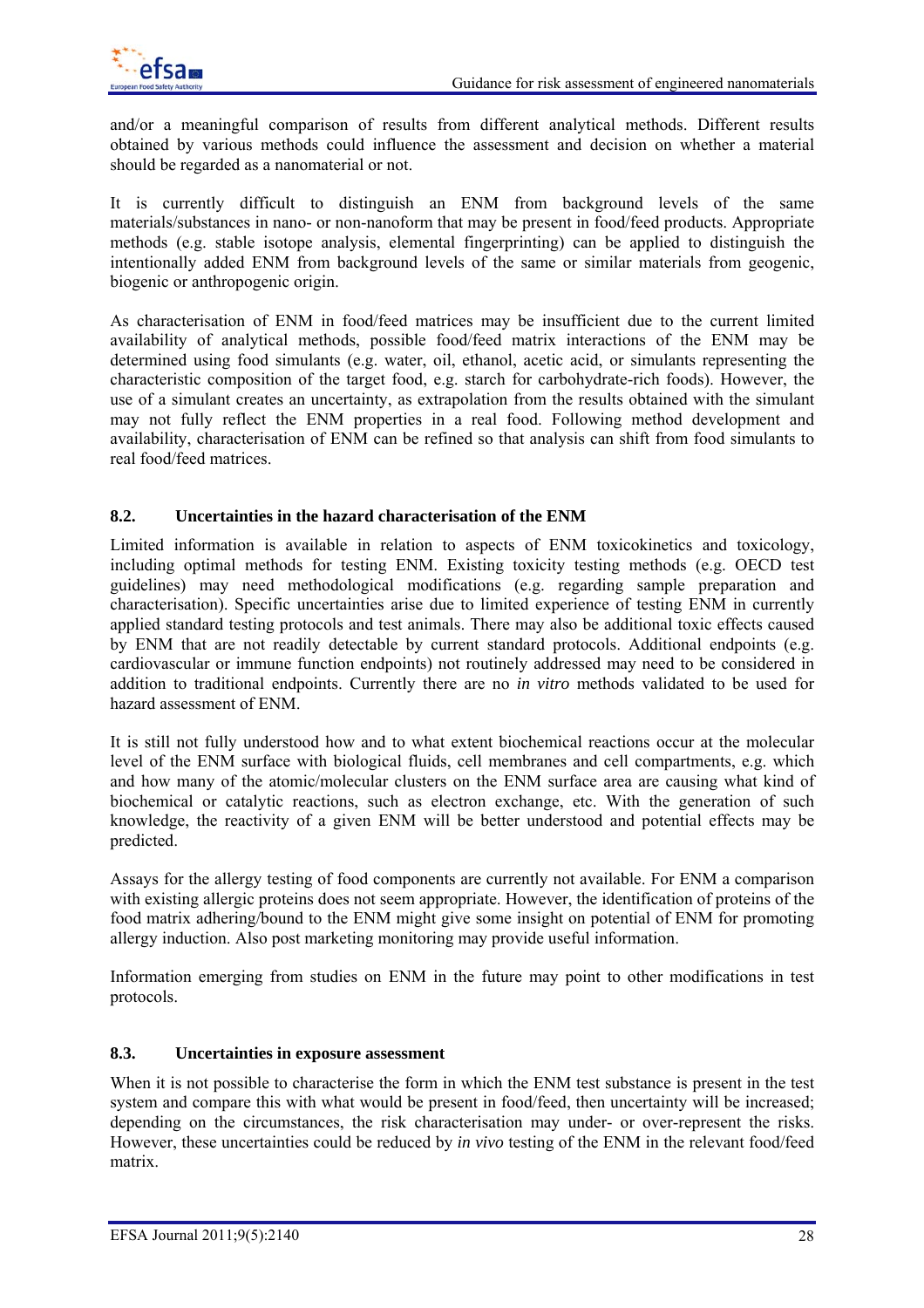### **8.4. Uncertainties in the risk characterisation**

As for conventional non-nanoforms of substances in food/feed, risk assessment should preferably be quantitative, but at present, in some circumstances, only a qualitative ENM risk assessment may be possible.

The absence of data essential for the risk assessment should be indicated and the quality of the existing data and that provided should be reported. In the absence of essential data, the risk assessor will not be able to conclude on the risk assessment. It should be clear from the assessment how the available body of information has been taken into account when the final risk assessment is determined.

As with conventional risk assessment, the NOAELs or BMDLs derived from the hazard characterisation can be used to estimate safe human food and animal feed intakes by the application of uncertainty factors. These uncertainty factors allow for inter- and intra-species differences in toxicokinetics and toxicodynamics. If not indicated otherwise by consideration of the data, the conventional default uncertainty factors of 10 for inter- and 10 for intra-species differences should be applied as currently there are no indications for a need to modify these factors.

## **CONCLUSIONS**

The risk assessment paradigm (hazard identification and hazard characterisation followed by exposure assessment and risk characterisation) is appropriate for these applications. Consequently relevant data and information for the various steps should be made available to the risk assessor to carry out a risk assessment.

Adequate characterisation of ENM is essential for establishing its identity and physico-chemical forms in food/feed products and under testing conditions. The physico-chemical parameters may change in various environments and the characterisation of ENM should ideally be determined in five stages, i.e. as manufactured (pristine state), as delivered for use in food/feed products, as present in the food/feed matrix, as used in toxicity testing, and as present in biological fluids and tissues.

The risk of an ENM will be determined by its chemical composition, physico-chemical properties, its interactions with tissues, and potential exposure levels. The physico-chemical characterisation is needed to identify an ENM and decide whether the ENM Guidance is appropriate. If the ENM guidance is applicable, the results from the testing will give information to assess the hazard which, combined with the exposure assessment, will form the basis for the risk characterisation. The absorption, distribution, metabolism and excretion (ADME) parameters are likely to be influenced by both the chemical composition of the ENM as well as its physico-chemical properties (e.g. size, shape, solubility, surface charge and surface reactivity).

Prior to commencing the detailed risk assessment of the nanomaterial, anticipated exposure scenarios from the proposed uses should be outlined. These exposure scenarios will contribute to decisions on the extent of the hazard characterisation and will provide parameters for the exposure assessment required in risk assessment.

Six cases are presented which outline different toxicity testing approaches. Where convincing evidence is provided indicating that ENM use does not result in presence of the ENM or its degradation/solubilisation products in the food/feed, then there is no need for any additional testing. When transformation of the ENM into a non-nanoform in the food/feed matrix is judged to be complete before ingestion, then EFSA guidance for non-nanoforms for the specific intended use should be applied. When it can be demonstrated that an ENM completely dissolves/degrades in the gastro-intestinal tract without absorption of the ENM, the hazard identification and hazard characterisation can rely on data for the non-nanoform substance (if available). When information on a non-nanoform of the same substance is available and where some or all of the ENM persist in the food/feed matrix and in gastrointestinal fluids, a testing approach is recommended which is based on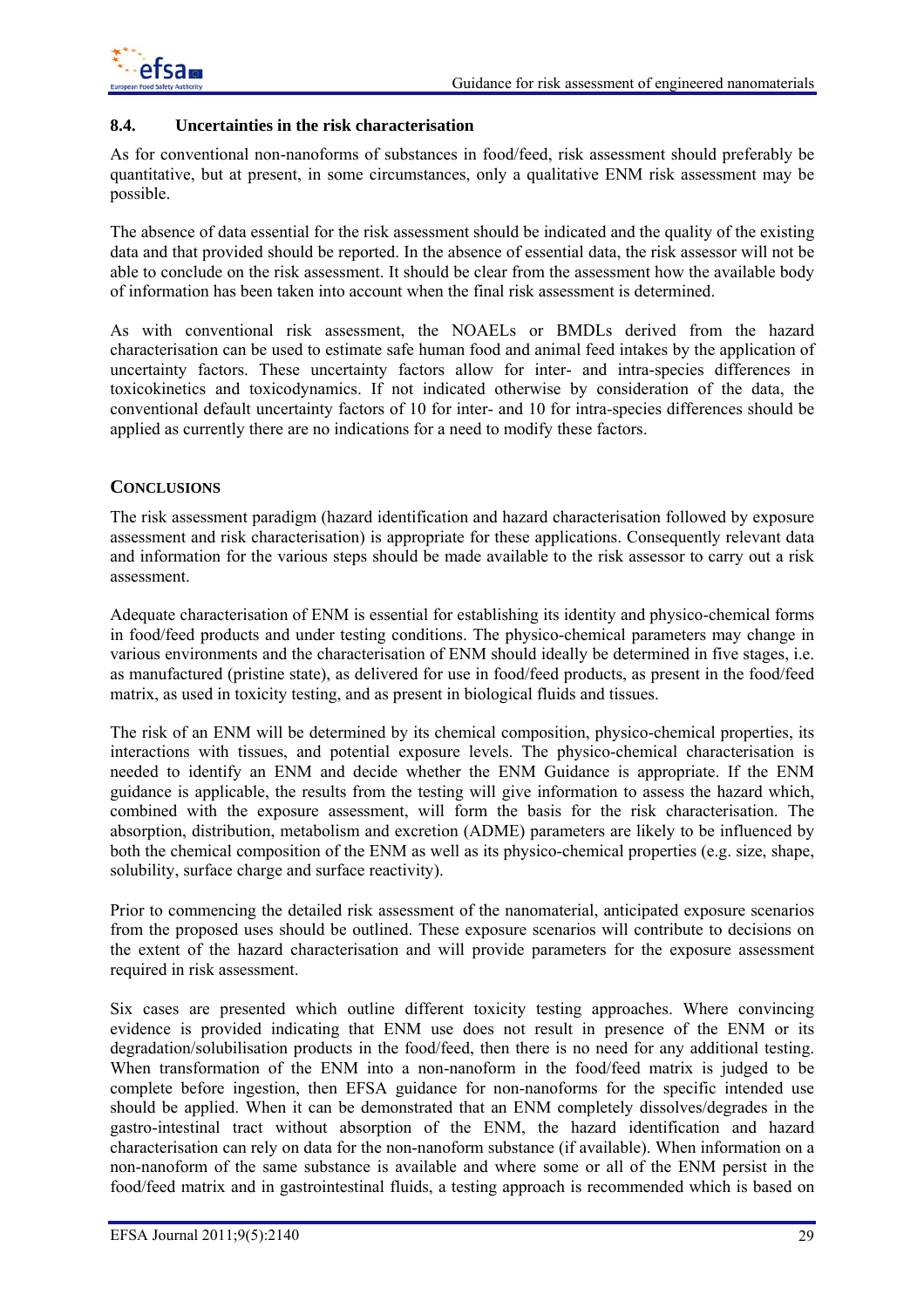comparing information on ADME and toxicity of the non-nanoform with ADME and repeated-dose 90-day oral toxicity study and genotoxicity information of the ENM. When information on a nonnanoform is not available and where some or all of the ENM persist in the food/feed matrix and in gastrointestinal fluids, the approach for toxicity tests on the ENM should follow the relevant EFSA guidance for the intended use with the modifications in the present opinion to take into account the nanoproperties.

Appropriate *in vitro* and *in vivo* studies on the ENM should be undertaken to identify hazards and obtain dose-response data to characterise the hazards. Some test models and standard testing protocols used for non-nanoform substances may not necessarily be appropriate or optimal for the testing of ENM, and ongoing efforts in the research community are currently addressing these issues.

The starting point for determining the amount of ENM for the exposure assessment currently has to rely on information on the material added to food/feed or that is in contact with food/feed. The initial characteristics of the added ENM can be used as an assumption in the exposure assessment, but it is preferable to determine the amount of the ENM present in the food/feed matrix. Currently it is not possible to routinely determine ENM *in situ* in the food or feed matrix, which increases the uncertainty in the exposure assessment. In the absence of exposure data, and where it is not possible to determine the nanoform in the food/feed matrix, it should be assumed that all added ENM, is present, ingested and absorbed as the nanoform, although the structure/properties of the ENM remain undetermined and difficult to relate to the structure/properties of the ENM used in the toxicity studies.

There are currently uncertainties related to the identification, characterisation and detection of ENM that are related to the lack of suitable and validated test methods to cover all possible applications, aspects and properties of ENM. Similarly, there are a number of uncertainties related to the applicability of current standard biological and toxicological testing methods to ENM. For these reasons, this ENM Guidance will need to be updated based on experience and acquired knowledge. It is acknowledged that the field is under fast development, and consequently this guidance document will be revised as appropriate.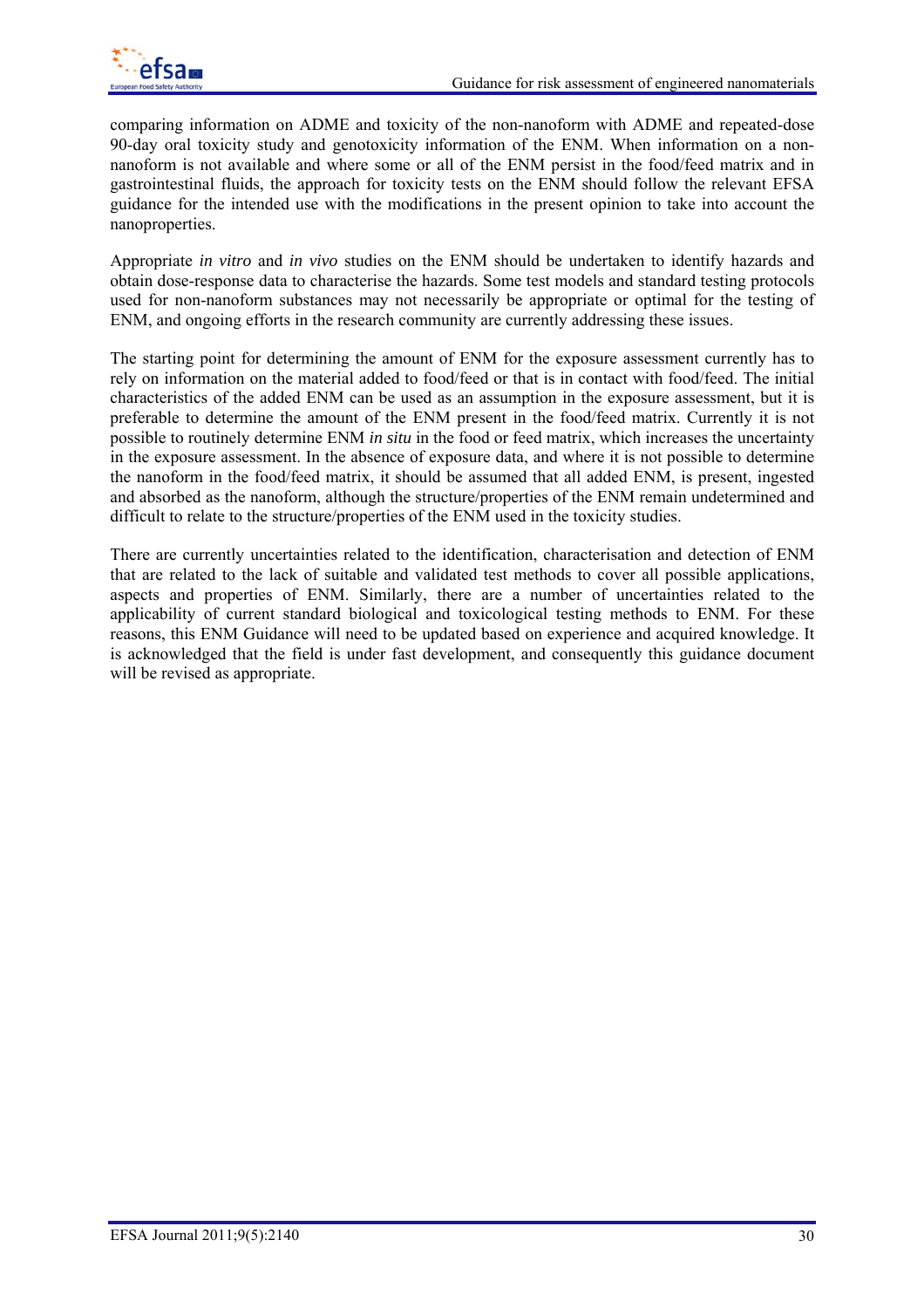

### **REFERENCES**

- Auffan M, Rose J, Bottero JY, Lowry GV, Jolivet JP and Wiesner MR, 2009. Towards a definition of inorganic nanoparticles from an environmental, health and safety perspective. Nature Nanotechnology 4, 634-641.
- Blanquet S, Zeijdner E, Beyssac E, Meunier JP, Denis S, Havenaar R and Alric M, 2004. A dynamic artificial gastrointestinal system studying the beha vior of orally administered drug dosage forms under various physiological conditions. Pharmaceutical Research, 21, 585-591.
- Blanquet-Diot S, Soufi M, Rambeau M, Rock E and Alric M, 2009. Digestive stability of xanthophylls exceeds that of carotenes as studied in a dynamic in vitro gastrointestinal system. J. Nutr., 139, 878-883.
- Brandon EF, Oomen AG, Rompelberg CJ, Versantvoort CH, van Engelen JG and Sips AJ, 2006. Consumer product in vitro digestion model: Bioaccessibility of contaminants and its application in risk assessment. Regul Toxicol Pharmacol., 44(2), 161-71.
- Dall'Asta C, Falavigna C, Galaverna G, Dossena A and Marchelli R, 2010. In vitro digestion of hidden fumonisisns in maize. J. Agric. Food Chem., 58, 12042-12047.
- Doak SH, Griffiths SM, Manshian B, Singh N, Williams PM, Brown AP and Jenkins GJS, 2009. Confounding experimental considerations in nanogenotoxicology. Mutagenesis, 24: 285-293.
- Domingos RF, Baalousha MA, Ju-Nam Y, Reid MM, Tufenkji N, Lead JR, Leppard GG and Wilkinson KJ, 2009. Characterizing manufactured nanoparticles in the environment: multimethod determination of particle sizes. Environ Sci Technol., 43(19): 7277-84.
- Donaldson K, Poland CA and Schins RP, 2010. Possible genotoxic mechanisms of nanoparticles: criteria for improved test strategies. Nanotoxicology, 4: 414-420.
- Dressman J B, Amidon GL, Reppas C and Shah VP, 1998. Dissolution testing as a prognostic tool for oral drug absorption: immediate release dosage forms. Pharmaceutical Research, 15( 1):11-22.
- Eastmond DA, Hartwig A, Anderson D, Anwar WA, Cimino MC, Dovrev I, Douglas GG, Nohmi T, Philips DH and Vickers C, 2009. Mutagenicity testing for chemical risk assessment: update of the WHO/IPCS Harmonized Scheme. Mutagenesis, 24:341-349.
- EFSA (European Food Safety Authority), 2006. Guidance of the Scientific Committee on a request from EFSA related to Uncertainties in Dietary Exposure Assessment. The EFSA Journal, 438, 1- 54.
- EFSA (European Food Safety Authority), 2008a. Guidance for the preparation of dossiers for sensory additives. The EFSA Journal, 799, 1-14.
- EFSA (European Food Safety Authority), 2008b. Technical Guidance for establishing the safety of additives for the consumer. The EFSA Journal, 801, 8-12.
- EFSA (European Food Safety Authority), 2009a. Scientific Opinion of the Scientific Committee on a request from the European Commission on the Potential Risks Arising from Nanoscience and Nanotechnologies on Food and Feed Safety. The EFSA Journal, 958, 1-39.
- EFSA (European Food Safety Authority), 2009b. Opinion of the Scientific Committee on a request from EFSA on existing approaches incorporating replacement, reduction and refinement of animal testing: applicability in food and feed risk assessment. The EFSA Journal, 1052, 1-77.
- EFSA (European Food Safety Authority), 2009c. Guidelines on submission of a dossier for safety evaluation by the EFSA of active or intelligent substances present in active and intelligent materials and articles intended to come into contact with food. The EFSA Journal, 1208, 1-11.
- EFSA (European Food Safety Authority), 2009d. Transparency in Risk Assessment Scientific Aspects, Guidance of the Scientific Committee on Transparency in the Scientific Aspects of Risk Assessments carried out by EFSA. Part 2: General Principles. The EFSA Journal, 1051, 1-22.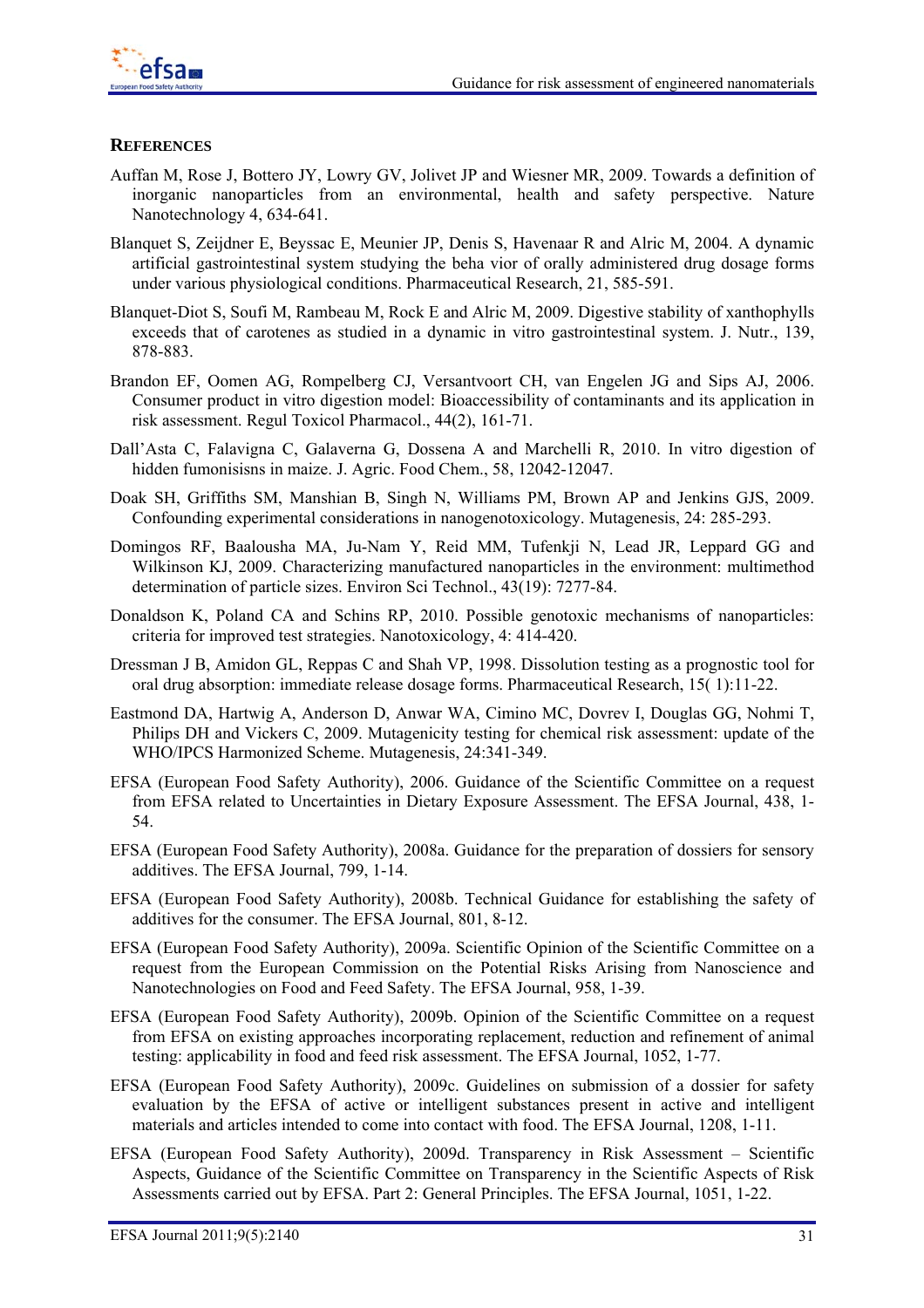

- EFSA (European Food Safety Authority), 2010a. Database of guidance on different toxicity endpoints, risk assessment methodologies and data collection related to food, feed, animal health and welfare and plant health. EFSA Journal, 8(3):1518. 86 pp.
- EFSA Panel on Food Contact Materials, Enzymes, Flavourings and Processing Aids, 2010b. Draft Guidance on the data required for the risk assessment of flavourings. EFSA Journal, 8(6):1623. 38pp.
- Geiser M and Kreyling WG, 2010. Deposition and biokinetics of inhaled nanoparticles. Part Fibre Toxicol., Jan 20;7:2.
- Hoffmann S, Peterbauer A, Schindler S, Fennrich S, Poole S, Mistry Y, Montag-Lessing T, Spreitzer I, Löschner B, van Aalderen M, Bos R, Gommer M, Nibbeling R, Werner-Felmayer G, Loitzl P, Jungi T, Brcic M, Brügger P, Frey E, Bowe G, Casado J, Coecke S, de Lange J, Mogster B, Naess LM, Aaberge IS, Wendel A and Hartung T, 2005. International validation of novel pyrogen tests based on human monocytoid cells. J Immunol Methods, 298(1-2):161-73.
- Holpuch S, Hummel G, Tong M, Seghi G, Pei P, Ma P, Mumper R and Mallery S, 2010. Nanoparticles for Local Drug Delivery to the Oral Mucosa: Proof of Principle Studies. Pharmaceutical Research, 27, 1224-1236.
- ISO (International Organization for Standardization), 2008. ISO/TS 27687: Nanotechnologies Terminology and definitions for nano-objects - Nanoparticle, nanofibre and nanoplate. 1-14.
- Karlsson HL, 2010. The comet assay in nanotoxicology research. Anal Bioanal Chem., 398, 651-666.
- Kostewicz ES, Brauns U, Becker R and Dressman JB, 2002. Forecasting the oral absorption behavior of poorly soluble weak bases using solubility and dissolution studies in biorelevant media. Pharmaceutical Research, 19(3), 345-349.
- Kroes R, Muller D, Lambe J, Lowik MR, van Klaveren J, Kleiner J, Massey R, Mayer S, Urieta I, Verger P and Visconti A, 2002. Assessment of intake from the diet. Food Chem Toxicol., 40 (2-3), 327-85.
- Krul C, Luiten-Schuite A, Baandagger R, Verhagen H, Mohn G, Veron F and Havenaar R, 2000. Application of a dynamic in vitro gastrointestinal tract model to study the availability of food mutagens, using heterocyclis aromatic amines as model compounds. Food Chem Toxicol., 38, 783- 792.
- Kreyling W, Semmler-Behnke M and Chaudhry Q, 2010. A complementary definition of nanomaterial. Nanotoday, 5, 165-168.
- Landsiedel R, Kapp MD, Schulz M, Wiench K and Oesch F, 2009. Genotoxicity investigations on nanomaterials: Methods, preparation and characterization of test material, potential artefacts and limitations – Many questions some answers. Mutation research, 681, 241-258.
- Langezaal I, Coecke S and Hartung T, 2001. Whole blood cytokine response as a measure of immunotoxicity. Toxicol In vitro., 15(4-5):313-8.
- Langezaal I, Hoffmann S, Hartung T and Coecke S, 2002 Evaluation and prevalidation of an immunotoxicity test based on human whole-blood cytokine release. Altern Lab Anim., 30(6):581- 95.
- Lövenstam G, Rauscher H, Roebben G, Sokull Klütten B, Gibson N, Putaud JP and Stamm H, 2010. Considerations on a definition of nanomaterial for regulatory purposes. JRC (Joint Research Centre) Reference Report, EUR 24403 EN, doi 10.2788/98686, at http://www.jrc.ec.europa.eu
- Nel A, Xia T, Madler L and Li N, 2006. Toxic potential of materials at the nanolevel. Science, 311 (5761): 622-7.
- Nel A, Mädler L, Velegol D, Xia T, Hoek E, Somasundaran P, Klaessig F, Castranova V and Thompson M, 2009. Understanding biophysicochemical interactions at the nano–bio interface. Nature materials, (8):543-557.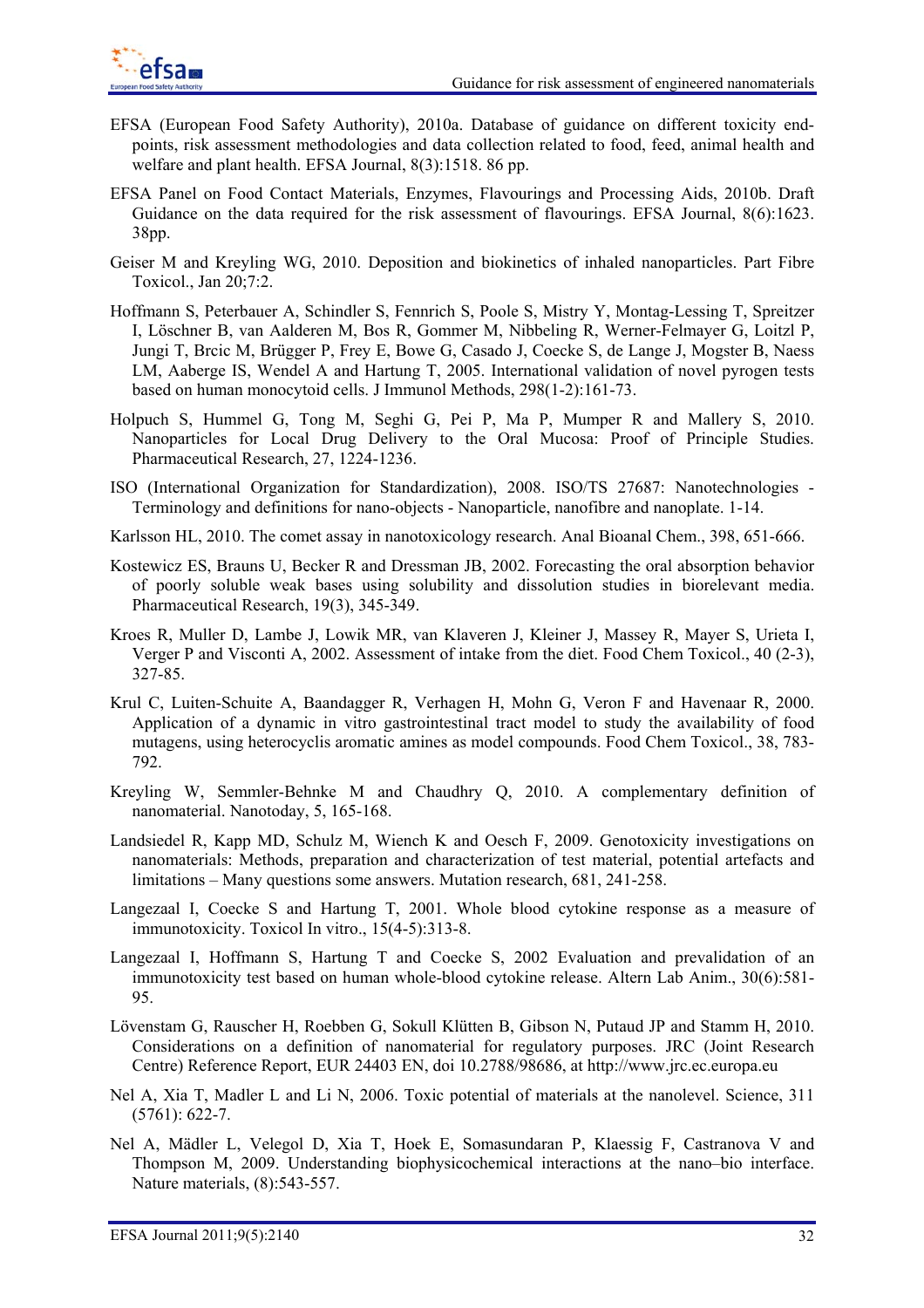

- OECD Working Party on Manufactured Nanomaterials, 2010a. Guidance manual for the testing of manufactured nanomaterials: OECD's sponsorship programme; First revision (2 June 2010) ENV/JM/MONO9(2009)20/REV.
- OECD Working Party on Manufactured Nanomaterials, 2010b. Preliminary guidance notes on sample preparation and dosimetry for the safety testing of manufactured nanomaterials. ENV/JM/MONO(2010)25.
- Oomen AG, Hack A, Minekus M, A, Zeijdner E, Cornelis C, Schoeters G, Verstraete W, Van de Wiele T, Wragg J, Rompelberg CJM, Sips AJAM and Van Wijnen JH, 2002. Comparison of five in vitro digestion modles to study the bioaccessibilty of soil contaminants. Environ. Sci. Technol., 36, 3326-3334.
- Oomen AG, Rompelberg CJM, Bruil MA, Dobbe CJG, Pereboom DPKH and Sips AJAM, 2003. Development of an in vitro digestion model for estimating the bioaccessibility of soil contaminants. Arch. Environ. Contam. Toxicol., 44, 281-287.
- Park M, Lankveld D, van Loveren H and de Jong W, 2009. The status of in vitro toxicity studies in the risk assessment of nanomaterials. Nanomedicine, 4(6), 669-685.
- SCENIHR (Scientific Committee on Emerging and Newly Identified Health Risks), 29 November 2007. Opinion on the scientific aspects of the existing and proposed definitions relation to products of nanoscience and nanotechnologies, at http://ec.europa.eu/health/ph\_risk/committees/04\_scenihr/docs/scenihr\_o\_012.pdf
- SCENIHR (Scientific Committee on Emerging and Newly Identified Health Risks), 19 January 2009. Risk assessment of products of nanotechnologies, at http://ec.europa.eu/health/ph\_risk/committees/04\_scenihr/docs/scenihr\_o\_023.pdf
- SCENIHR (Scientific Committee on Emerging and Newly Identified Health Risks), 8 December 2010. Scientific basis for the definition of the term "nanomaterial", http://ec.europa.eu/health/scientific\_committees/emerging/docs/scenihr\_o\_032.pdf
- Schindler S, Spreitzer I, Löschner B, Hoffmann S, Hennes K, Halder M, Brügger P, Frey E, Hartung T and Montag T, 2006. International validation of pyrogen tests based on cryopreserved human primary blood cells. J Immunol Methods, 316(1-2):42-51.
- Simon P and Joner E, 2008. Conceivable interactions of biopersistent nanoparticles with food matrix and living systems following from their physico-chemical properties. Journal of Food and Nutrition Research, 47 (2): 51-59.
- Stone V, Johnston H and Schins RP, 2009. Development of in vitro systems for nanotoxicology: methodological considerations. Crit Rev Toxicol., 39: 613-626.
- Tiede K, Boxall ABA, Tear SP, Lewis J, David H and Hassellov M, 2008. Detection and characterisation of engineered nanoparticles in food and the environment. Food Additives and Contaminants, 25(7):795-821.
- Tydeman EA, Parker ML, Wickham MS, Rich GT, Faulks RM, Gidley MJ, Fillery-Travis A and Waldron KW, 2010. Effect of carot (Daucus carota) microstructure on carotene accessability in the upper gastrointestinal tract. 1. in vitro simulations of carrot digestion. J. Agric. Food Chem., 58, 9847-9854.
- Van de Wiele TR, Oomen AG, Wragg J, Cave M, Minekus M, Hack A, Cornelis C, Rompelberg CJ, De Zwart LL, Klinck B, Van Wijnen J, Verstraete W and Sips AJ, 2007. Comparison of five in vitro digestion models to in vivo experimental results: lead bioaccessibility in the human gastrointestinal tract. J Environ Sci Health., 42(9):1203-11.
- Versantvoort CHM, Oomen AG, Van de Kamp E, Rompelberg CJM and Sips AJAM, 2005. Applicability of an in vitro digestion model in assessing the bioaccessibility of mycotoxins from food. Food and Chemical Toxicology, 43:31-40.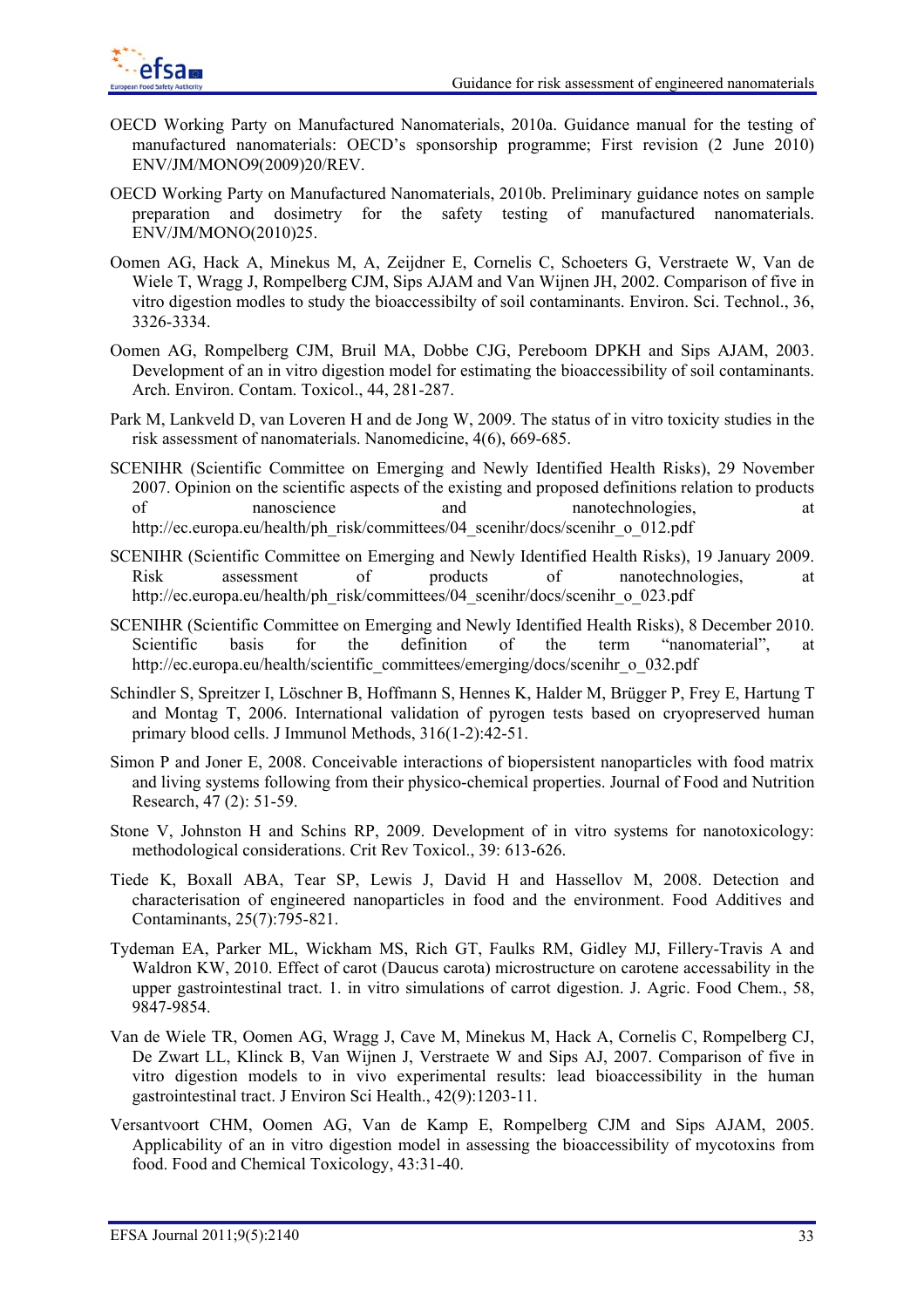

### **APPENDIX A – CURRENTLY USED CHARACTERISATION METHODS**

The methods in the table below are based on light scattering, microscopy, spectrometry, chromatography and other size separation methods such as electrophoresis and centrifugation, surface characterisation methods, and their different variants and combinations. Adequate characterisation of an ENM will generally require multiple methodologies to measure various characteristics, the use of which should be justified and documented with a detailed description of the protocols used. Method performance characteristics should also be provided (see section 3.2).

| <b>Parameter</b>                   | Currently available methods <sup>a</sup>                                                        |
|------------------------------------|-------------------------------------------------------------------------------------------------|
|                                    |                                                                                                 |
| Chemical composition/              | Elemental analysis: OES, AAS, XPS, EDX, NMR, Mass Spectrometry (MS) in                          |
| identity                           | particular ICP-MS, TXFX, etc.                                                                   |
|                                    | Molecular composition: Mass spectrometry (ToF, QqQ) using suited ionisation                     |
|                                    | techniques (e.g. MALDI, ESI), coupled with separation methods (e.g. HPLC, GC,                   |
|                                    | CE etc), NMR, FT-IR                                                                             |
|                                    | Shell/core composition (for encapsulates, micelles): by a suitable method given                 |
|                                    | above, after disintegration of the particles and separation of the components by a              |
|                                    | suitable method (e.g. HPLC, SEC, CE, HDC etc)                                                   |
| Physical form and                  | Microscopy methods (TEM, SEM, STXM, AFM), X-ray diffraction                                     |
| morphology                         |                                                                                                 |
| Particle size (Primary/            | Microscopy methods <sup>b</sup> - e.g. TEM, SEM, STEM, AFM, STXM.                               |
| Secondary)                         | Separation methods: Flow separation, chromatography methods – e.g. FFF, HDC,                    |
|                                    | SEC, RP/NP-HPLC; DMA/IMS                                                                        |
|                                    | (ultra)Centrifugation methods.                                                                  |
|                                    | Spectroscopy methods $-$ e.g. XRD (for crystal size, crystallite size)                          |
|                                    | Light (laser) scattering methods <sup>c</sup> - e.g. DLS, MALS, SLS; PCCS, NTA                  |
| Crystalline phase                  | <b>XRD</b>                                                                                      |
| Particle concentration             | Mainly light scattering methods <sup>c</sup> (for dispersions). Particle concentration (in pure |
|                                    | dry powders) may also be calculated from particle size, mass concentration and                  |
|                                    | density of the material.                                                                        |
| Mass concentration and             | Suited methods from those listed under chemical composition e.g. mass                           |
| density                            | spectrometry (ICP-MS)                                                                           |
|                                    | AEM, CFM; Gravimetric methods; centrifugal sedimentation (for suspensions).                     |
|                                    | A possible method for measurement of density is provided by OECD TG 109.                        |
| Specific surface area <sup>d</sup> | <b>BET</b> method                                                                               |
| Surface chemistry                  | Any of the suitable chemical characterisations methods listed above                             |
| Surface charge                     | Electrophoresis, e.g. CE, LDE (Laser Doppler Electrophoresis) <sup>e</sup>                      |
| Redox potential                    | Potentiometric methods                                                                          |
| Dissolution/Solubilityf            | Standard tests for water solubility (e.g. OECD TG 105), and log kow (OECD TG                    |
|                                    | 107, 117) can be used. Dissolution rate constants.                                              |
| Viscosity                          | Methods such as OECD TG 114.                                                                    |
| Pour density                       | DIN ISO 697, EN/ISO 60                                                                          |
| Dustiness                          | Methods such as EN 15051:2006, DIN 33897-2.                                                     |
| Chemical reactivity/               | Kinetic measurements of the chemical, biochemical and/or catalysed reactions                    |
| catalytic activity <sup>g</sup>    |                                                                                                 |
| Photocatalytic activity            | Kinetic measurements of the chemical, biochemical and/or catalysed reactions                    |

|  |  | Table with examples of characterisation methods |  |  |
|--|--|-------------------------------------------------|--|--|
|--|--|-------------------------------------------------|--|--|

b) Electron microscopy methods (SEM, TEM) are useful in visualising nanoparticles as well as determining their size, aggregation state, structure, shape etc. TEM requires very thin specimens for the electrons to pass through. TEM also requires vacuum conditions, and therefore can not handle liquid samples. To overcome this, cryogenic-TEM has been

a) Many of the currently available methods have not yet been validated for ENMs, and certainly not for complex matrices. It is, therefore, not possible to recommend a method of choice for the measurement of a given parameter. However, the use of well recognised mainstream analytical methods should provide adequate data for identification and characterisation of an ENM. It may be necessary in some cases to use more than one method to generate sufficient reliable data for this purpose (see chapter 3).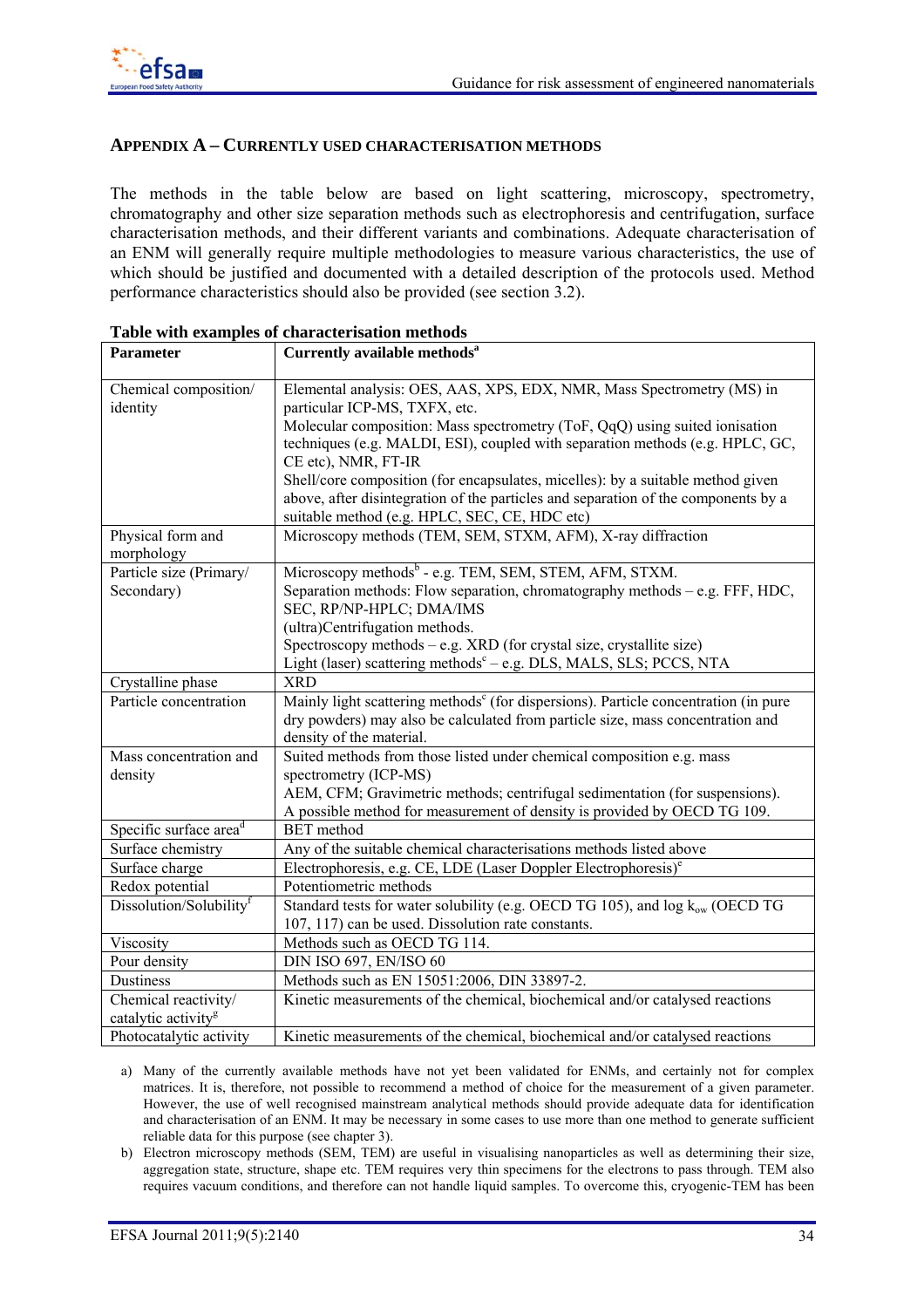

used that can handle frozen samples. The use of Wet-SEM has also been reported (Tiede et al., 2008), which can handle liquid samples in a specially designed capsule that allows characterisation of nanoparticles in liquid samples. Scanning probe microscopy tools, such as AFM, can also be used to examine liquid samples. High throughput use of microscopy methods are currently limited due to the length to time required for manual processing of images.

- c) Light scattering methods are commonly used to measure size and distribution of particles as well as agglomerates and aggregates. However, accuracy of light scattering methods is dependent on sample preparation and monodispersity, and may be limited to raw materials rather than ENMs in final products.
- d) The specific surface area measurement can be used to calculate Volume Specific Surface Area (VSSA) according to the method described by Kreyling et al., 2010.
- e) Zeta potential of ENM is calculated from electrophoretic mobility. Preferably this should be measured in water to avoid discrepancies between tests in different solvents and pH/ ionic conditions.
- f) Dispersion, solution, dissolved: An insoluble ENM introduced to a liquid form a 'dispersion' where the liquid and the ENM coexist. In a true solution the material is dissolved (see OECD ENV/CHEM/NANO(2009)7/Rev3)
- g) If an ENM has catalytic properties, it may catalyse a redox or other reaction which may perpetuate resulting in a much larger biological response even with small amounts of the catalytically active ENM. Thus, compared to a conventional biochemical reaction which uses up the substrate, ENM reaction centres may perpetuate catalytic reactions.

#### **Abbreviations related to table with characterisation methods**

AAS – Atomic absorption spectroscopy

AEM – Analytical Electron Microscopy (a combination of analytical tools, such as spectroscopy, and electron microscopy for composition analysis).

AFM – Atomic Force Microscopy

BET – Brunauer Emmett Teller method (based on nitrogen absorption)

CE – Capillary electrophoresis

CFM – chemical force microscopy (a recent development in scanning probe microscopy that can enable identification of chemical nature of materials, Tiede et al., 2008)

DLS – Dynamic light scattering

DMA – Differential mobility analysis

EDX – Energy Dispersive X-ray spectroscopy

FFF – Field Flow Fractionation

FT-IR – Fourier Transform Infrared spectroscopy

GC-MS – Gas chromatography – mass spectrometry

HDC – Hydrodynamic chromatography

HPLC – High performance liquid chromatography

ICP-MS – Inductively coupled plasma mass spectrometry

IMS – Ion mobility spectrometry

LDE – Laser Doppler Electrophoresis

MALDI-ToF-MS – Matrix-assisted laser desorption/ionization – time of flight mass spectrometry

MALS – Microwave absorption line-spectra

NMR – Nuclear magnetic resonance spectroscopy

NTA – Nanosecond Transient Absorption

OES – Optical emission spectroscopy

PCCS – Photo Cross Correlation Spectroscopy

QqQ – Triple quadrupole mass spectrometer

SAXS – Small-angle X-ray scattering

SEC – Size exclusion chromatography

SedFFF – Sedimentation field flow fractionation

SEM – Scanning Electron Microscopy

SLS – Static Light Scattering Microscopy

SMPS – Scanning Mobility Particle Sizing

SPMS – Single Particle Mass Spectrometry

STEM – Scanning Transmission Electron Microscopy

STM – Scanning Tunnelling Microscopy

STXM – Scanning Transmission X-ray Microscopy

TEM – Transmission Electron Microscopy

XPS – X-ray Photoelectron Spectroscopy

XRD – X-ray diffraction